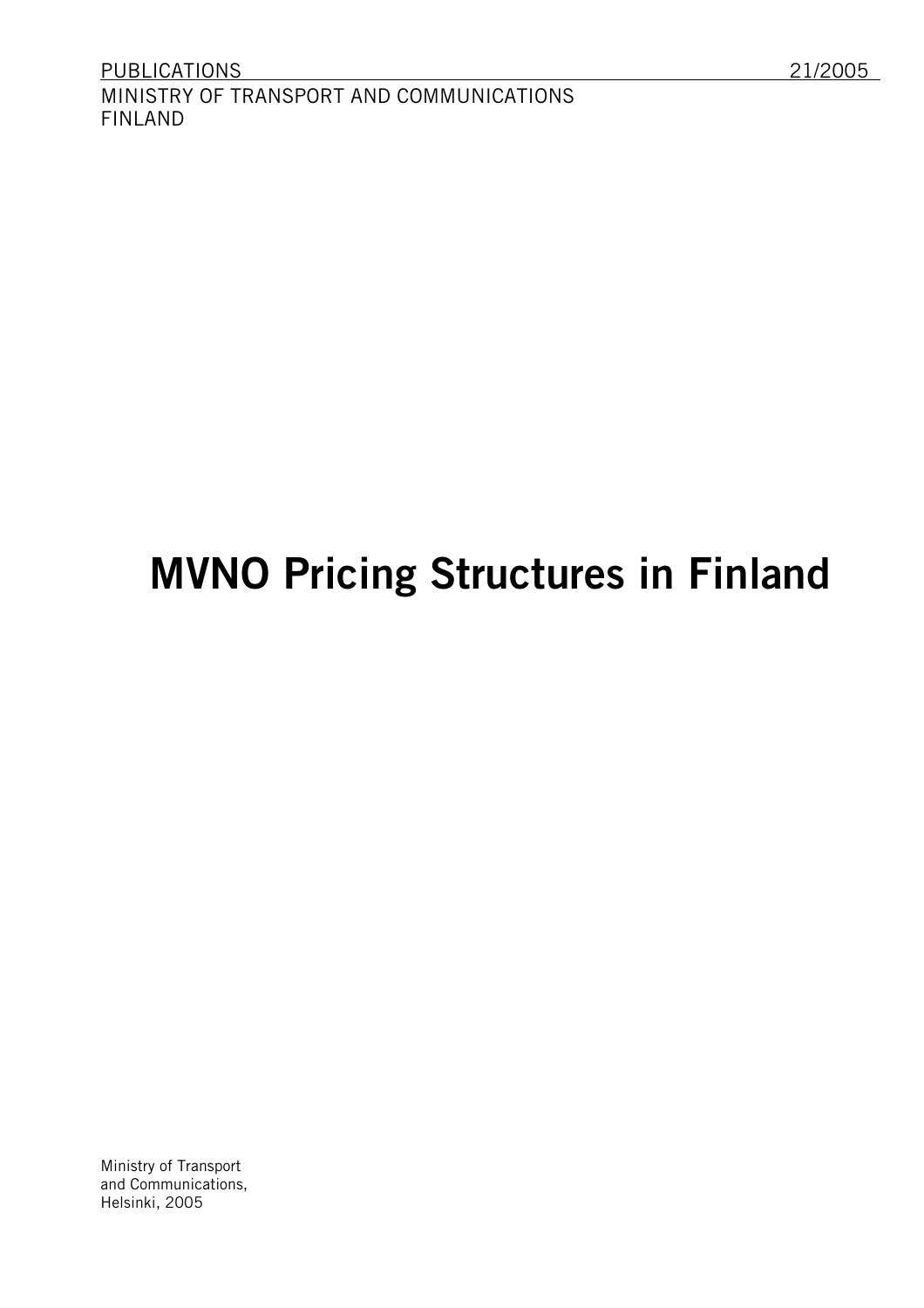

# MINISTRY OF TRANSPORT AND COMMUNICATIONS FINLAND

# **DESCRIPTION**

Date of publication 28 February 2005

| Authors (from body; name, chairman and secretary of the body) | Type of publication                      |
|---------------------------------------------------------------|------------------------------------------|
| J. Kanervisto Consulting                                      | Report                                   |
|                                                               | Assigned by                              |
| Jukka Kanervisto                                              | Ministry of Transport and Communications |
|                                                               | Date when body appointed                 |
|                                                               |                                          |
| Name of the publication                                       |                                          |

MVNO Pricing Structures in Finland

Abstract

This study deals with the operation, traffic and pricing of Mobile Virtual Network Operators (MVNOs) in relation to licensed Mobile Network Operators (MNOs) and to Service Providers (SP) operating the networks of licensed MNOs. MVNOs do not have radio networks of their own. They operate in the networks of licensed MNOs (hosting operators) by leasing a radio access from them. The number of MVNOs is increasing in the European telecommunications market.

In the study, MVNOs have been defined as network operators, being able to establish their interconnection agreements with other network operators. As network operators, they are comparable with licensed MNOs regarding regulation of network services. In the study, the need of SMP regulation and the impact of SMP obligations to MVNOs has been assessed. Also the relation of an MVNO and its MNO has been studied with regard to traffic and its pricing.

The study gives a clear indication of pricing distortion of mobile services. A regulated, cost-oriented termination price is not in right relation to other unregulated wholesale and retail prices. The pricing problem is not the price by which MNOs sell radio access to MVNOs. The problem is the regulated termination rate of MNOs having SMP. The problem of termination charging cannot be removed by the demand of cost orientation, if it does not lead to cost oriented prices. The current cost calculation mechanisms have not led to cost-oriented charges.

The study suggests the definition of MVNO to be included in the legislation and measures by which the traffic between an MVNO and its hosting MNO would be made equal and non-discriminatory in relation to other network operators and service providers. It was also found out in the study that requirement of cost-based termination charges for MVNOs would lead MVNOs into difficulties.

**Keywords** 

MVNO,MNO, cost-oriented charges

**Miscellaneous** 

Contact persons at the Ministry: Mr Antti Kohtala and Mr Kari T. Ojala

| Serial name and number                                                    |          | <b>ISSN</b>                                                   | <b>ISBN</b>                                                           |  |  |
|---------------------------------------------------------------------------|----------|---------------------------------------------------------------|-----------------------------------------------------------------------|--|--|
| Publications of the Ministry of Trans-<br>port and Communications 21/2005 |          | 1457-7488 (printed version)<br>1795-4045 (electronic version) | 952-201-342-0 (printed version)<br>952-201-343-9 (electronic version) |  |  |
| Pages, total                                                              | Language | Price                                                         | Confidence status                                                     |  |  |
| -54                                                                       | English  | $\epsilon$ 10                                                 | Public                                                                |  |  |
| Distributed by                                                            |          | Published by                                                  |                                                                       |  |  |
| Edita Publishing Ltd                                                      |          |                                                               | Ministry of Transport and Communications                              |  |  |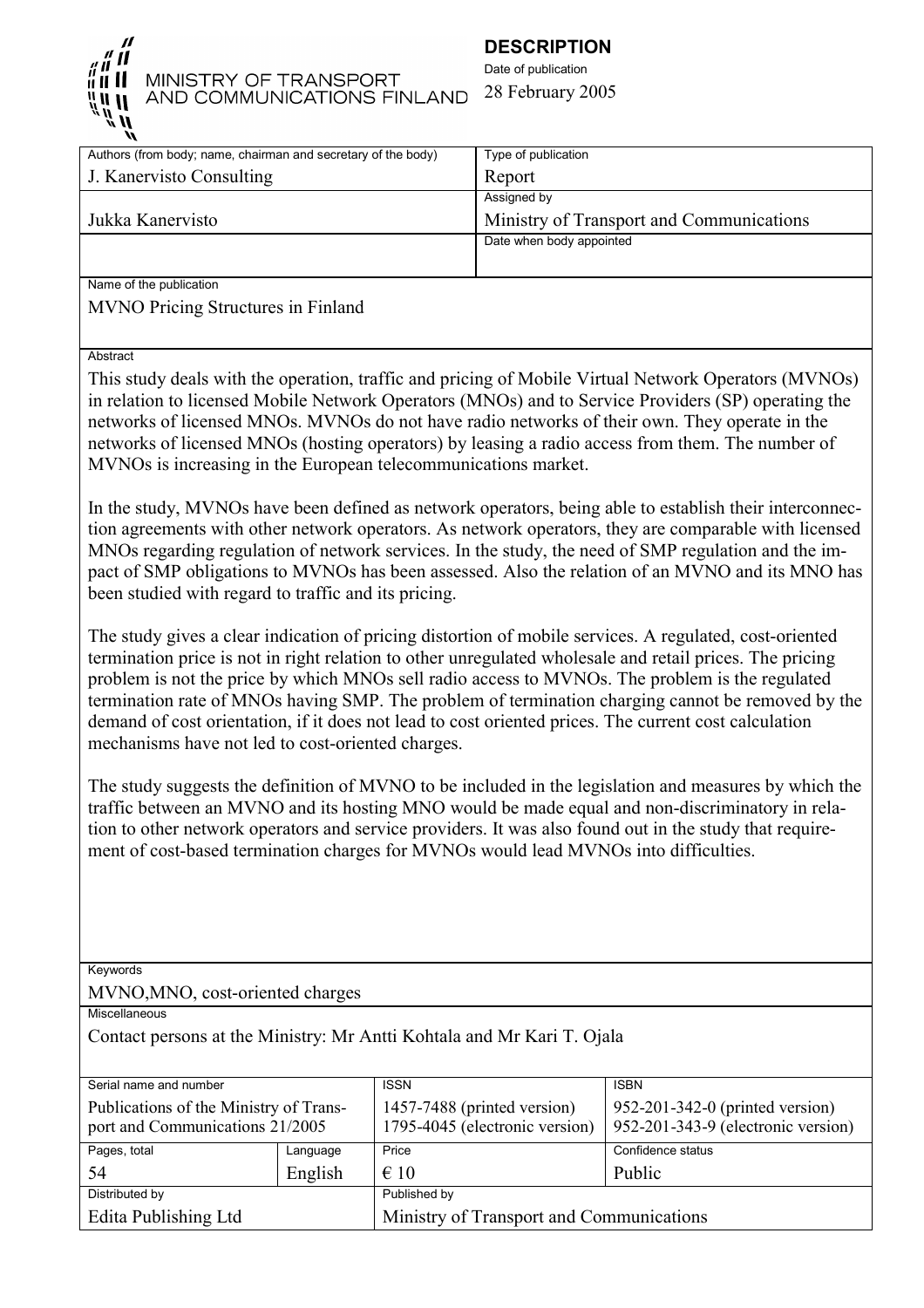## **Preface**

The EU Directives divide communications operators into two main categories, service operators and network operators. The latter are concerned with wholesale prices whereas the former have the rights for consumer pricing. In a healthy business environment, these two correlate with one another to a certain extent.

In the communications markets, new players have emerged in the operator sector that are difficult to define; they are not directly service operators but they are not network operators either. As a result, they have been called virtual network operators, which is a term that is not defined in the Directives. This issue has attracted a lot of attention and has been widely discussed in the field of mobile communications. It is very topical in the context of developing the sector.

The report aims at opening discussions on the matter and further developing the Directives and the field. This is important in order to achieve a well-functioning and healthy business environment in communications.

The report also suggests improvements to the present situation.

The views and proposals in the report are on the sole responsibility of the author and they do not represent the official position of the Ministry of Transport and Communications.

I wish to thank the author, Mr Jukka Kanervisto from J. Kanervisto Consulting Oy, for his valuable work.

Helsinki, February 2005

Kari T. Ojala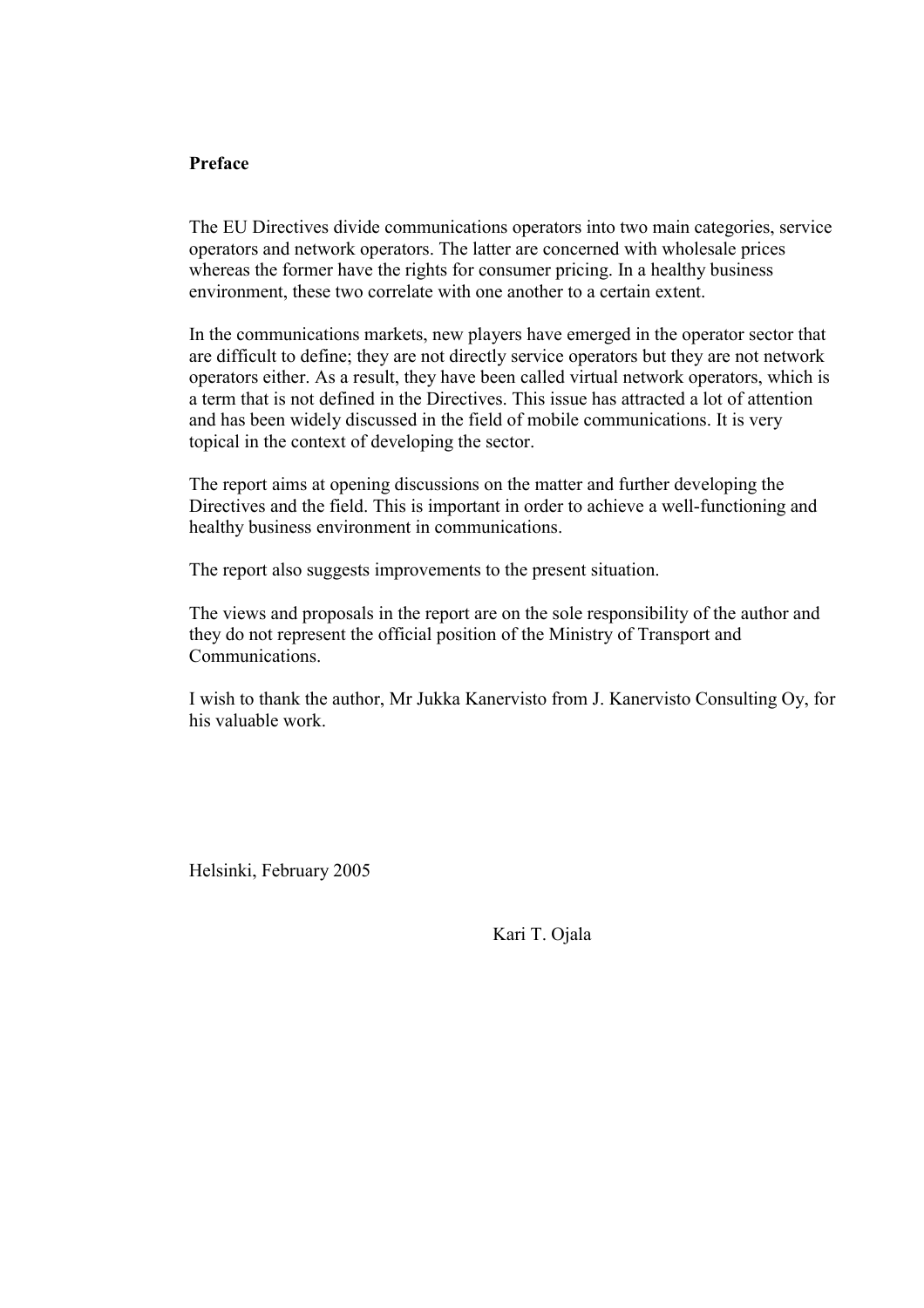# Contents

| $\mathbf{1}$            |                                                                                |  |
|-------------------------|--------------------------------------------------------------------------------|--|
| $\boldsymbol{2}$        |                                                                                |  |
| 3                       |                                                                                |  |
| $\overline{\mathbf{4}}$ |                                                                                |  |
|                         | 41                                                                             |  |
|                         | 4.1.1                                                                          |  |
|                         | 4.1.2                                                                          |  |
|                         |                                                                                |  |
|                         | 4.2.1                                                                          |  |
|                         | 4.2.2                                                                          |  |
|                         |                                                                                |  |
|                         | 4.3.1                                                                          |  |
|                         | 4.3.2                                                                          |  |
|                         | 4.4                                                                            |  |
|                         | 4.5                                                                            |  |
|                         | 4.6                                                                            |  |
|                         | 4.7                                                                            |  |
|                         | 4.7.1                                                                          |  |
|                         | Non-discrimination and equal treatment regarding call termination  22<br>4.7.2 |  |
| 5                       |                                                                                |  |
|                         | MVNO-activity in the context of the Communications Market Act  22<br>5.1       |  |
|                         | 5.2                                                                            |  |
| 6                       | THE FINNISH TELECOMMUNICATIONS MOBILE MARKET  25                               |  |
|                         | 6.1                                                                            |  |
|                         | 6.2                                                                            |  |
|                         | 6.2.1                                                                          |  |
|                         | 6.2.2                                                                          |  |
|                         | 6.3                                                                            |  |
|                         | 6.3.1                                                                          |  |
|                         | 6.3.2                                                                          |  |
|                         | 6.3.3                                                                          |  |
|                         | 6.4                                                                            |  |
|                         | 6.5                                                                            |  |
| 7                       |                                                                                |  |
|                         | 7.1                                                                            |  |
|                         | 7.2                                                                            |  |
|                         | 7.2.1                                                                          |  |
|                         | 7.2.2                                                                          |  |
|                         | 7.3                                                                            |  |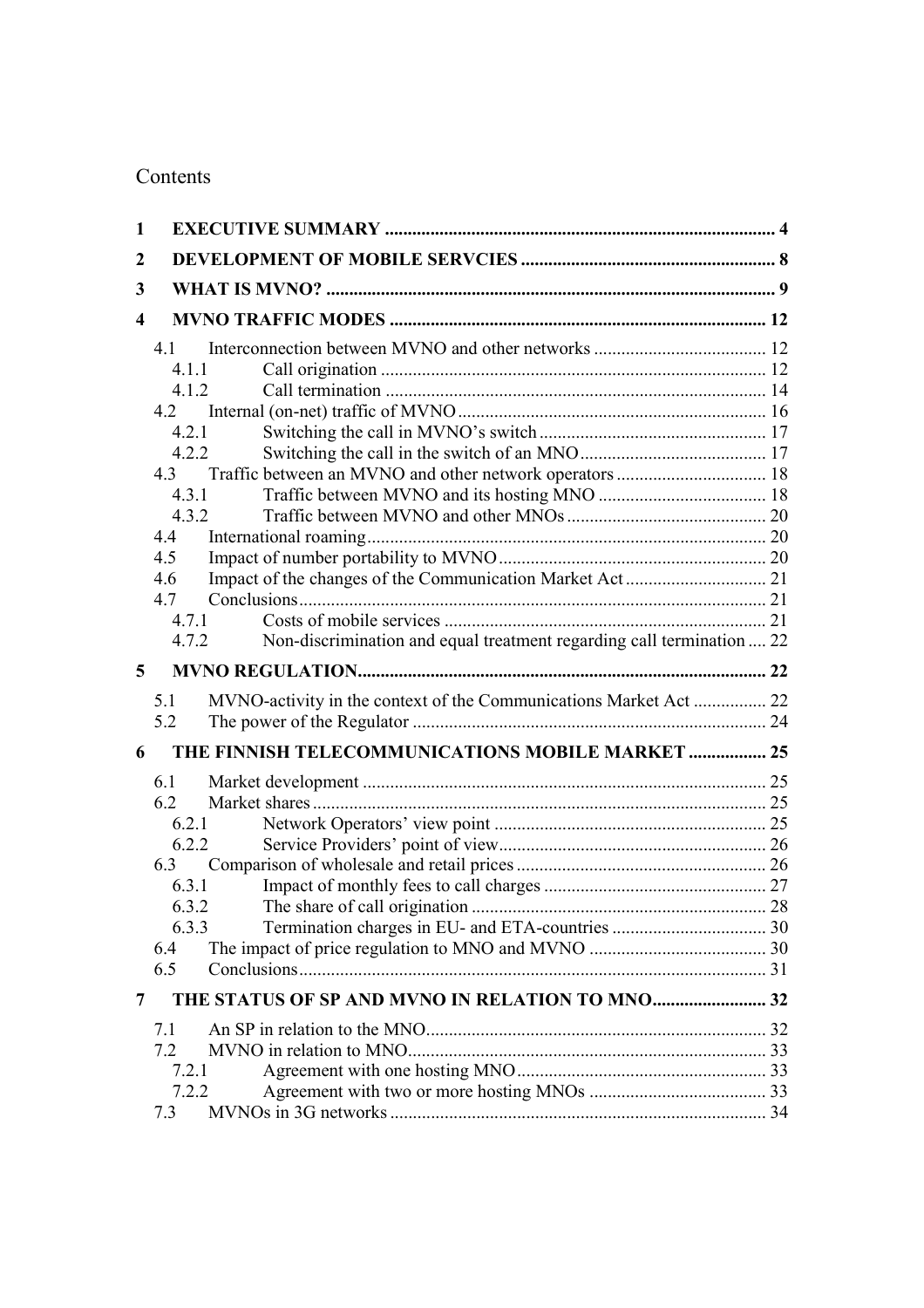| 8 |       |  |
|---|-------|--|
|   | 8.1   |  |
|   | 8.1.1 |  |
|   | 8.1.2 |  |
|   | 8.1.3 |  |
|   | 8.2   |  |
|   | 8.2.1 |  |
|   | 8.2.2 |  |
|   | 8.2.3 |  |
|   | 8.2.4 |  |
|   |       |  |
|   | 8.3.1 |  |
|   | 8.3.2 |  |
|   | 8.3.3 |  |
|   | 8.3.4 |  |
|   | 8.4   |  |
|   | 8.4.1 |  |
|   | 8.4.2 |  |
|   | 8.4.3 |  |
|   | 8.4.4 |  |
|   | 8.5   |  |
|   | 8.6   |  |
|   | 8.6.1 |  |
|   | 8.6.2 |  |
|   | 8.6.3 |  |
|   | 8.6.4 |  |
| 9 |       |  |
|   | 9.1   |  |
|   | 9.2   |  |
|   | 9.3   |  |
|   | 9.4   |  |
|   | 9.5   |  |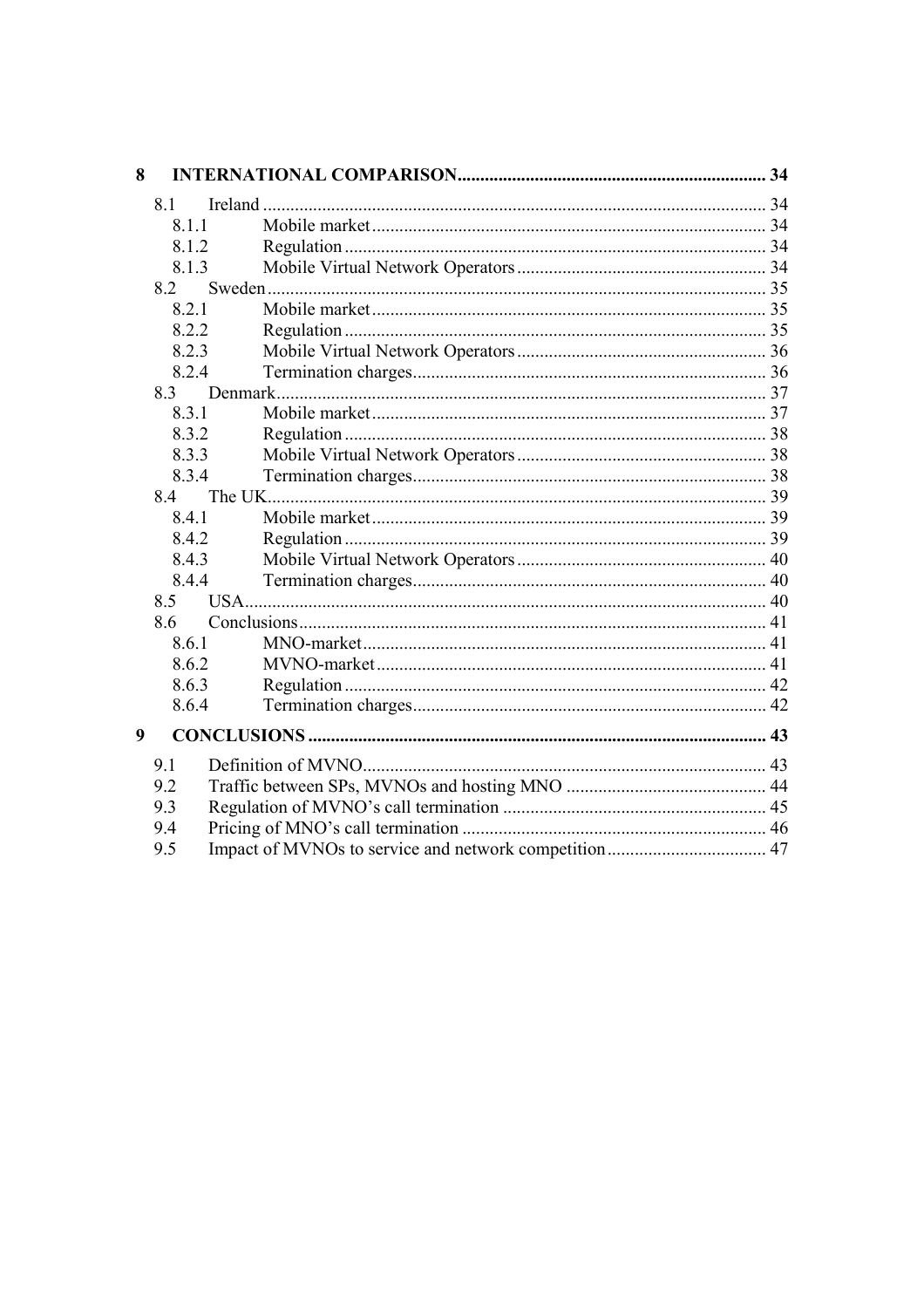# **1 Executive summary**

The purpose of this report is to survey the pricing structures of the Finnish Mobile Virtual Network Operators (MVNO). MVNOs are not explicitly defined in the Finnish Communications Market Act, although the explanatory memorandum of Article 23 of the Act allows for operation of MVNOs but where MVNO has been defined as an enhanced service provider, which connects its equipment to the network of its hosting Mobile Network Operator (MNO)

On an international level, MVNOs are understood in many different, often misleading ways. Sometimes the acronym MVNO means only service provider, sometimes network operator and sometimes both service provider and network operator. In this report, MVNO is defined as a network operator, which leases a radio access from its hosting MNO. Radio access is needed in order to connect MVNO's subscribers to MVNO's mobile switching centre (MSC). MVNO is able to connect its network to the networks of other network operators and to establish interconnection agreements with them.

Virtual mobile activity is an extension of mobile service provisioning. Mobile service providers (SP) acted in the very beginning as resellers of their hosting mobile operators. Their services were limited to services of their hosting MNOs in the very beginning but have grown later on and nowadays many Service Providers have their own equipment, by which they can provide and price their own services quite independently in the network of their hosting MNO. They may have their own SIM card (Subscriber Identity Module) and their own MSC and Home Location Register (HLR). They have become Enhanced Service Providers (ESPs) within the network of their hosting MNO. ESPs are still service providers; they are not independent network operators. They lease the necessary network services from their hosting MNO and their traffic to other operators goes through the hosting MNO. From ESP, it is a short way to MVNO, which use their own MSC to switch their calls and to interconnect their networks to networks of other operators and to make interconnection agreements with them.

Internationally, MVNO activity is just in a starting phase. At the moment there are about 100 mobile service providers in Europe, out of which only few are MVNOs as defined in this report. In Finland, there are two MVNOs: Saunalahti and Tele2. Their market share is about 9% of all Finnish mobile subscriptions. Total market share of Finnish SPs and MVNOs is about 13%. In Sweden only one MVNO exists: Telenor Mobile, whose market share is about 1% of Swedish mobile subscriptions. Total market share of Swedish SPs and MVNOs is 4,3%. In Denmark there is also one MVNO, Tele2, whose market share is less than 3%. Total market share of SPs and MVNOs in Denmark is 24%. In the UK, regarding the definition of MVNO in this report, no MVNOs exist. The market share of service providers there is 13%.

When assessing the pricing structures of MVNOs, main focus has been 1) the differences of operational and pricing structures between service providers, MVNOs and MNOs, 2) pricing of traffic between MVNOs and their hosting MNOs and 3) regulatory needs for MVNOs. This report ends up to the following conclusions: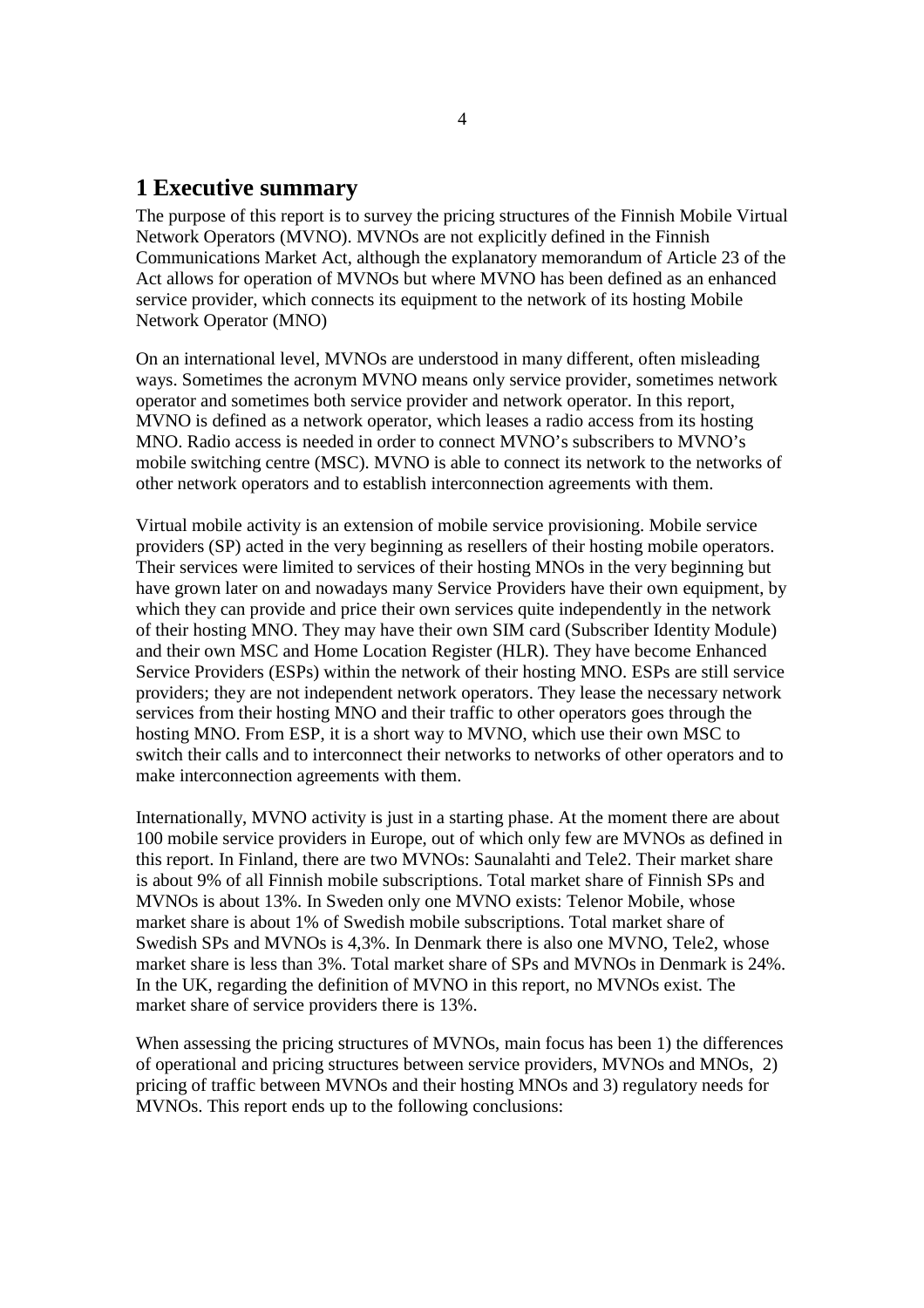#### **Definition of Mobile Virtual Network Operator**

MVNO is not defined in the Communications Market Act. There are significant operational and pricing differences between mobile service providers, mobile virtual network operators and mobile network operators. Without a definition of Mobile Virtual Network Operator, interpretation of the Communications Market Act and issuing of new regulatory obligations is problematic. Definition of Mobile Virtual Network Operator should be included in the Communications Market Act.

#### **Pricing of traffic between Service Providers and their hosting MNO**

A call between subscribers of a service provider and its hosting MNO is operationally and with regard to costs the same as a call between subscribers of the hosting MNO or between subscribers of the Service Provider. When wholesale prices of on-net calls are not regulated, and when calls do not go through the point of interconnection, wholesale prices of calls between the Service Provider and its hosting MNO can be agreed commercially between them. This set competing service providers in unequal position: in calls between the service provider and its hosting MNO, no termination charge is collected but in calls from other services providers to the MNO and its service provider, termination charges are collected. This inequality is difficult to be removed: on-net calls do not go through the point of interconnection. In addition, division between a reseller and competing, independent Service Provider is difficult to find. In the first case, separation of calls between the reseller and the hosting MNO should not be done, in the latter case it possibly should be done for the sake of non-discrimination and equal treatment.

#### **Pricing of traffic between MVNO and its hosting MNO**

Virtual network operator with its own independent interconnection links is an independent network operator which competes with its hosting MNO. MVNO switches its calls in its own mobile switch. As mentioned above, traffic between SPs and their hosting MNOs does not go through the point of interconnection. This puts other network operators and Services Providers into unequal positions in relation to the hosting MNO and its service provider. This distortion gets even worse, if the same will be allowed between the MVNO and its hosting MNO. Switching of calls between MVNO's subscribers and its hosting MNO's subscribers only in MNO's switch should be prohibited. For the sake on non-discrimination and equal treatment, all calls between the MVNO and its hosting MNO should be routed via the point of interconnection. Corresponding enactment should be included in the Communications Market Act.

#### **Pricing of MVNO call termination**

Regarding call termination, virtual network operator does not differ from other network operators. It is in a monopoly situation regarding call termination to its network: call to MVNO's subscriber goes through its point of interconnection and prices for call termination are defined by the MVNO. With lacking competition in call termination, MVNO has no natural interest to reflect possible savings in increased efficiency or call conveyance to interconnection charges. Regarding designation of operators having Significant Market Power (SMP), MVNO's call termination should be analysed in a similar manner to that for MNOs.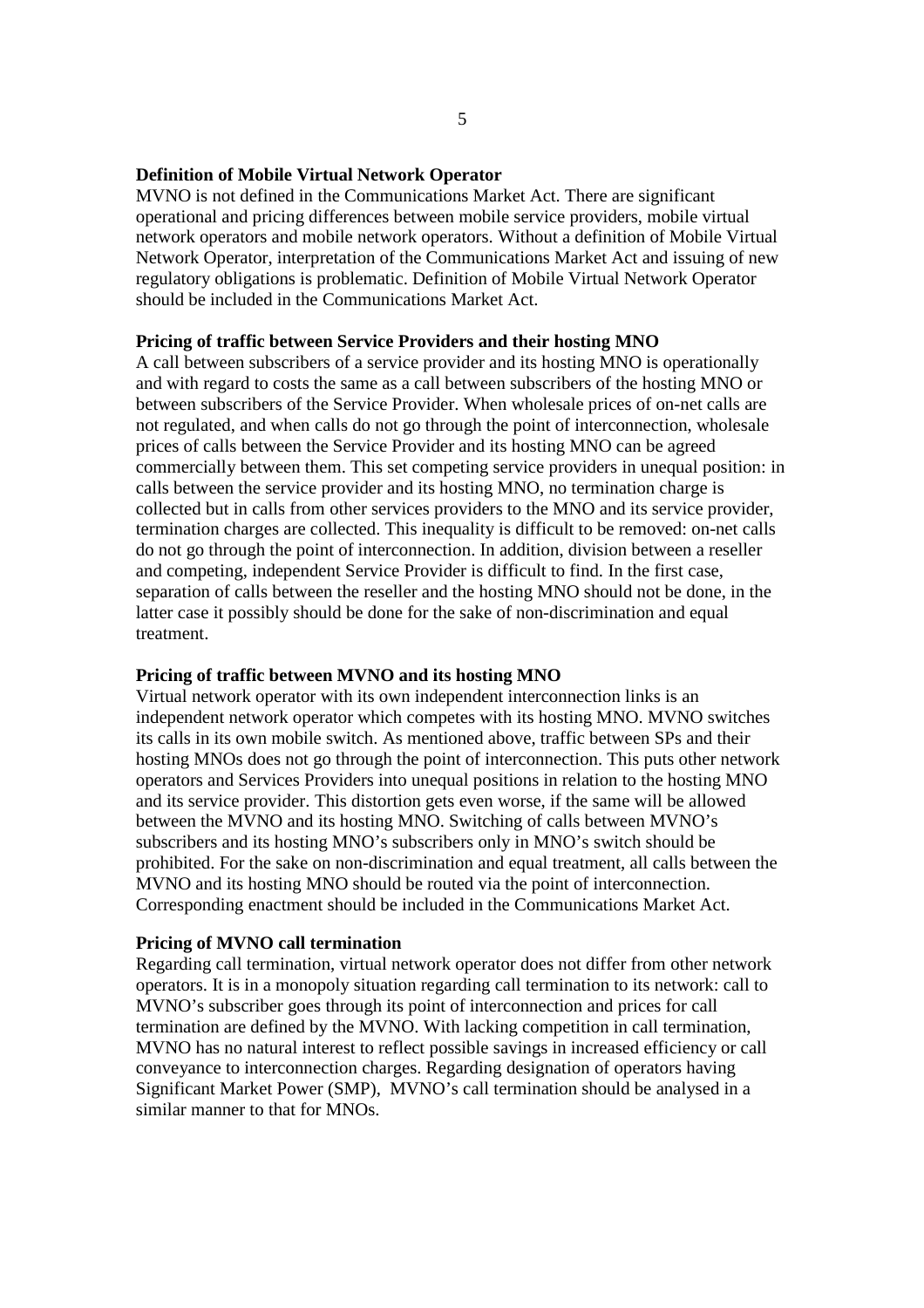Regarding possible SMP obligations, MVNOs differ from MNOs, however. Contrary to MNOs' termination costs, MVNO's termination costs are easily defined. The cost of MVNO call termination consists of 1) the costs of MSC and related equipment added by 2) cost of the radio access needed from the MVNO's MSC to MVNO's subscriber. The latter cost is easily available; no complicated cost analysis is needed. The cost is contracted leasing price of MNO's radio access which is commercially agreed between the MNO and the MVNO. In practise, this leasing price can be even half of the MNO's regulated termination charge. When the cost of an MSC is marginal to the cost of a radio access network, MVNO's cost-oriented termination price would be significantly less than its hosting MNO's "cost-oriented" termination price. If MVNO would be imposed to price its call termination as cost-oriented, it would lead MVNO into a difficult position: it could not subsidize its services from termination charges but the MNO could still do so. On the other hand, leaving MVNO totally out of termination charge regulation would likely lead to problems such as excess termination charges by the MVNO. With excess termination charges, MVNO could better than MNO subsidize its other services. When considering MVNO's SMP obligations, special attention should be addressed to problems of cost orientation and to requirements of reasonable pricing and non-discrimination.

## **Pricing of MNO call termination**

This report gives clear indication that MNO termination charges do not correspond with requirements of cost orientation. MNO's regulated termination charge is something else than unregulated radio access which MNO's sell to service providers/MVNOs in the form of call origination, call termination or on-net calls. Call origination uses the same network elements as call termination and its cost is, therefore, of the same magnitude as call termination. Correspondingly, cost of a network internal call (on-net call) is of the same magnitude as sum of costs of call origination and call termination. This is seen in no way in commercial retail prices. A simplified price/cost analysis made in this report gives clear indication that call termination subsidize significantly other mobile services and therefore causes a significant price distortion. It may be seen exacerbating that retail prices are less than wholesale prices. Call termination has become a significant source of revenue to mobile operators although with SMP regulation this was just an issue intended to be avoided.

It is to be noted, that termination charges in Finland are the third cheapest in Europe. If termination charges significantly subsidize other mobile services in Finland, what would be the situation in other European countries? Or is it so that call termination charges are after all cost-oriented and all retail charges are significantly under cost?

Calculation of a cost-oriented price is a complicated process and a real price that is based on costs involved is almost impossible to calculate. All calculation methods include, in addition to cost data, variables that cannot be measured. They have to be estimated. These are for example cost and traffic division between different services. Division is necessary because of the fact that the same functions and the same network elements serve several different services. Other figures needing estimation are risk premiums, reasonable profit, depreciation in relation to economical lifetime of different network elements, efficiency of investments, cost of calculated networks compared with costs of an efficient operator, cost directed to operation and maintenance of different services etc. The list could be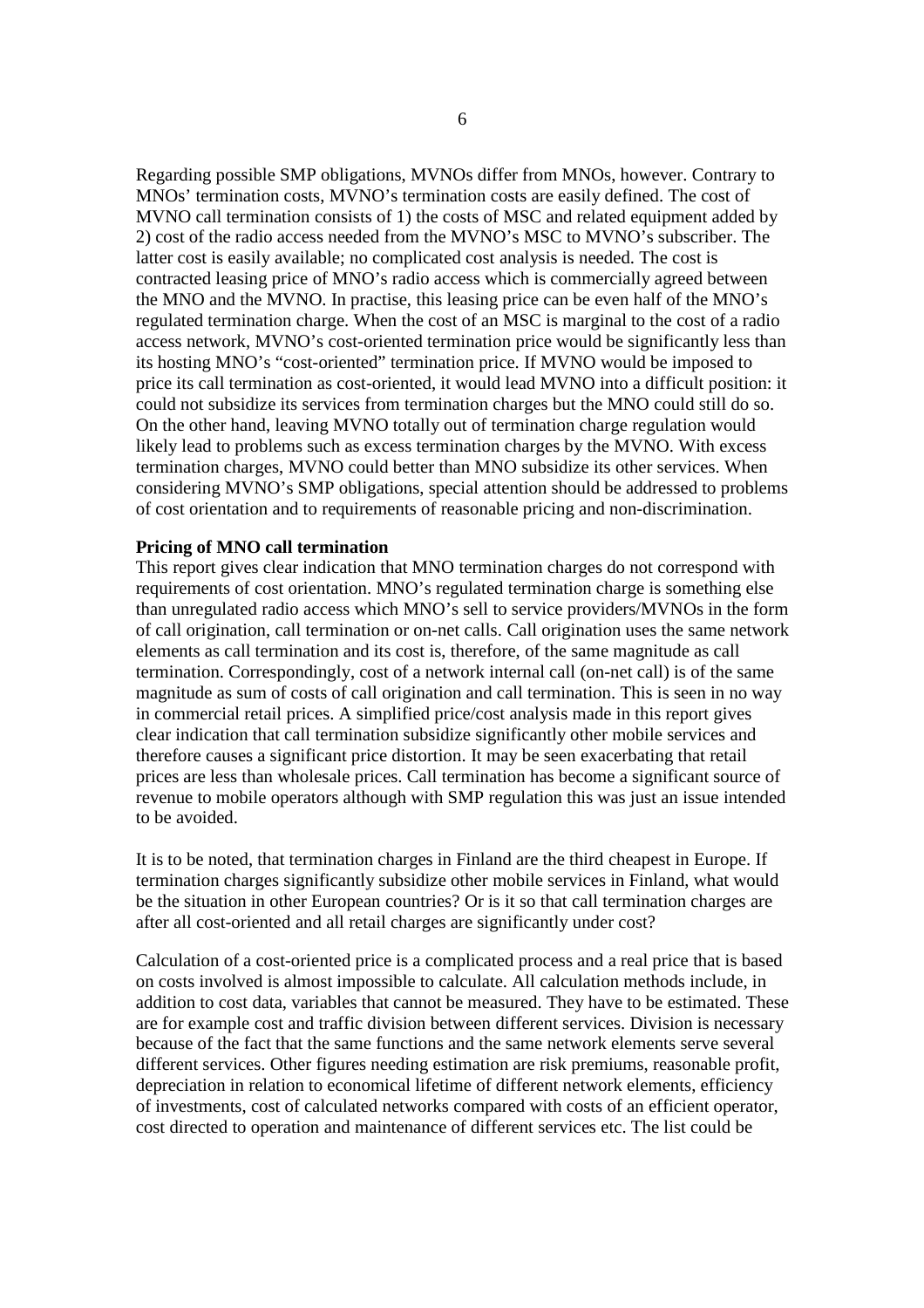extended. Cost calculation includes so many variables and so many suppositions that the resulting "cost-oriented" price does not necessarily reflect the real costs of call termination.

The problems of call termination cannot be removed by the requirement of cost orientation if it does not lead to cost-oriented termination charges. Existing cost calculation mechanisms have not lead to cost-oriented prices. Regulatory pricing of call termination has failed in this respect. In order to remove the pricing distortion, pricing should be tied to market prices in a manner or another or by other means to right relation with the costs and pricing of on-net calls.

#### **Impact of MVNOs to service- and network competition**

If an MVNO succeeds to make a leasing contract of radio access with two or several MNOs, it becomes a superior network operator. The coverage of its network is the combined coverage of its contracted networks, it can contest the radio path of all its contracted MNOs and route the traffic to its customers via the network which is the cheapest. No MNO can do this alone. In order to be able to compete with MVNOs, MNOs have to establish their own MVNOs. The focus of competition will turn from service and network competition to service competition on the expense of network competition. It may lead to lessening of interest to network investments. In case of networks with nationwide coverage, this concern may not be very essential. A question arises, however, who builds the networks in the still remaining unprofitable areas? Regarding 3G networks, this concern may prove to be more relevant. Their coverage is still limited. MVNOs ability to make contracts with several MNOs simultaneously and its impact to service/network competition should be discussed in further detail.

Views expressed in this report belong to the Author alone. They do not reflect the views of the Ministry of Traffic and Communication of Finland, neither the views of the Finnish Communication Regulatory Authority nor the interviewed operators or other entities.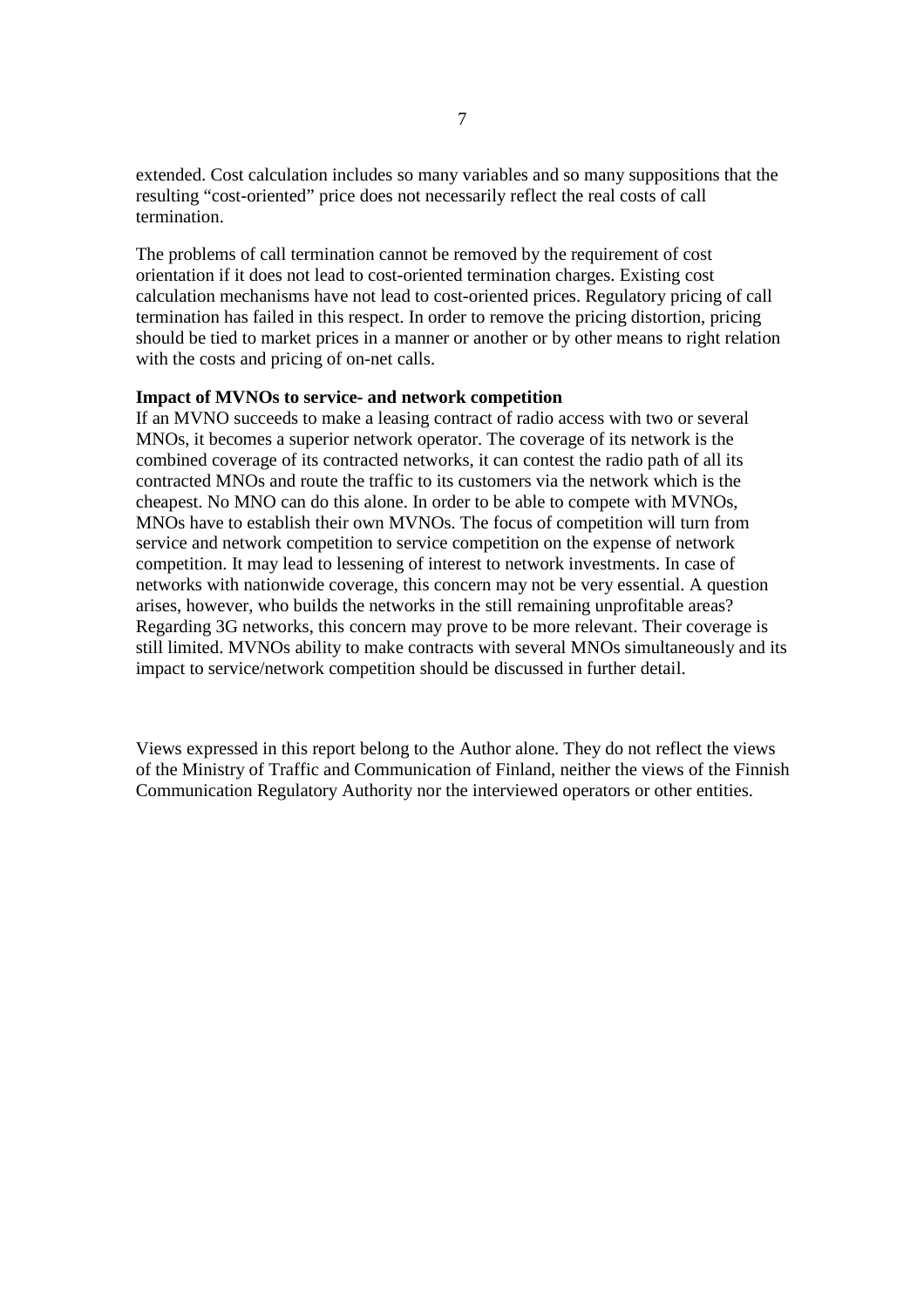# **2 Development of mobile servcies**

Mobile market have developed to a situation where, in addition to conventional licensed mobile operators, new independent mobile service providers (SP) and mobile virtual operators (MVNOs) have entered in the market and who offer their services in the networks of licensed mobile operators.

Service Providers provide their services as resellers of their hosting mobile network or they can own and administer equipment by which they are able to produce their own services with their own brands. In more sophisticated solutions they may own their own mobile switch, HLR and related equipment and develop services that compete with services provided by the hosting mobile operator. All service provisioning to its customers and interconnection to other networks takes place still in the network of the hosting mobile network operator.

MVNOs provide their services as network operators having their own interconnection links with other network operators and their own interconnection agreements. They lease the necessary radio access from their hosting MNO. Leased radio access is necessary in order to connect their subscribers to their mobile switch.

It is estimated that there are about 100 mobile service providers/virtual mobile operators in the European mobile market<sup>1</sup> and their number is growing rapidly both in Europe and other parts of the world. This is probably due to increasing competition between licensed mobile networks and along with competition increased free network capacity. Tightening competition is also a consequence of mobile number portability. Spreading of mobile service providers had led to price competition but it has also brought more traffic to the networks of licensed mobile operators.

In Denmark, nice priced SPs/MVNOs use Internet as their marketing channel. They send their SIM-cards by mail to their customers, they bill their customers via Internet or  $\text{SMS}^2$ . Nice priced SPs have catched up 23% market share of the Danish mobile call market and 30% market share of the Danish SMS-market. During the year 2004 mobile call prices have decreased in Denmark about 50% and price of a mobile call in Denmark is of magnitude 7,5 Euro cents/min (VAT excluded) by the end of 2004. Cheapest day-time mobile call prices in Finland vary (depending of the type of subscription ) from 5,7 to 21,3 Euro cents/min between mobile networks (VAT excluded) and from 1,6 to 14,8 Euro cents/min within the same mobile network (see appendix Retail and wholesale prices).

#### **Regulatory environment**

.

l

In the very beginning, licensed MNOs (Mobile Network Operators) opposed entering of SPs and MVNOs in the market by refusing the network lease or making the market entry difficult by other means. MVNOs requested regulatory actions in order to open MNOs'

<sup>1</sup> Goldman Sachs, Total Telecom November 2004

<sup>&</sup>lt;sup>2</sup> ITU Asia 2004: Will discount operators kill MNOs?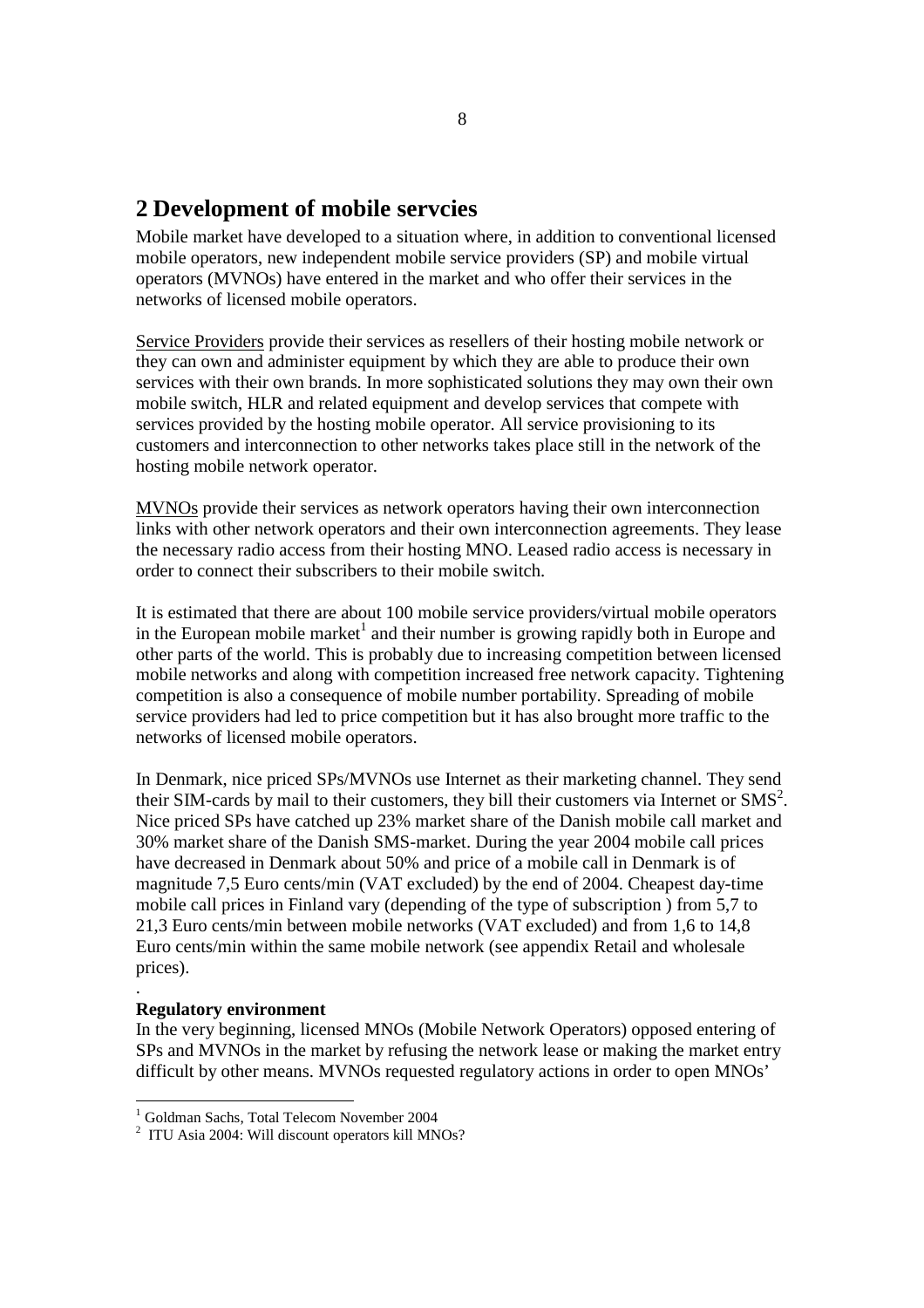- Reaching or testing of new market segments
- Filling the free network capacity
- Risk sharing by using several service trade marks
- Sharing network investments
- Quick manner to increase traffic in the network
- Introduction of new services which supplement existing services
- Increasing of internal competition

In order to open MNOs network to MVNOs, regulatory obligations are imposed to MNOs only in Norway, Denmark and Ireland (in Ireland only for 3G networks). In most European countries legislation gives the regulator means to set obligations to operators having been defined as SMP (Significant Market Power) operators, including obligations for MVNO access, if found appropriate.

In spite of the missing regulation that would oblige MNOs to share their infrastructure with SPs/MVNOs, the number of SPs/MVNOs have increased significantly. From the "old" EU countries, only in Greece, Ireland, Italy and Portugal, no SPs/MVNOs exist. It is likely that no special need exists for further MNO-obligations with regard to opening the market for MVNOs. On the contrary, MVNO operation may need some new rules in order to guarantee well functioning mobile market.

# **3 What is MVNO?**

Mobile virtual network operators are not defined in the Communications Market Act<sup>4</sup> and no explicit definition can be found in the legislations of other countries. The use of the

 $3$  Nätoperatorers val av MVNO – förutsättningar för lönsamma samarbeten, The Infocom Research Program, Institute of Economic Research, Lund University, Sweden, 2002/5

<sup>4</sup> Communications Market Act, 23.5.2003, definitions:

Communications network

means a system comprising cables and equipment joined to each other for the purpose of transmitting or distributing messages by wire, radio waves, optically or by other electromagnetic means;

Mobile network

means a communications network primarily used for targeted communications in which the terminal equipment is connected to the communications network by means of freely propagating radio waves;

Fixed telephone network

means a communications network primarily used for targeted communications in which the terminal equipment is connected to the communications network by a cable or other leased line; Telephone network

means a mobile network or a fixed telephone network;

Service operator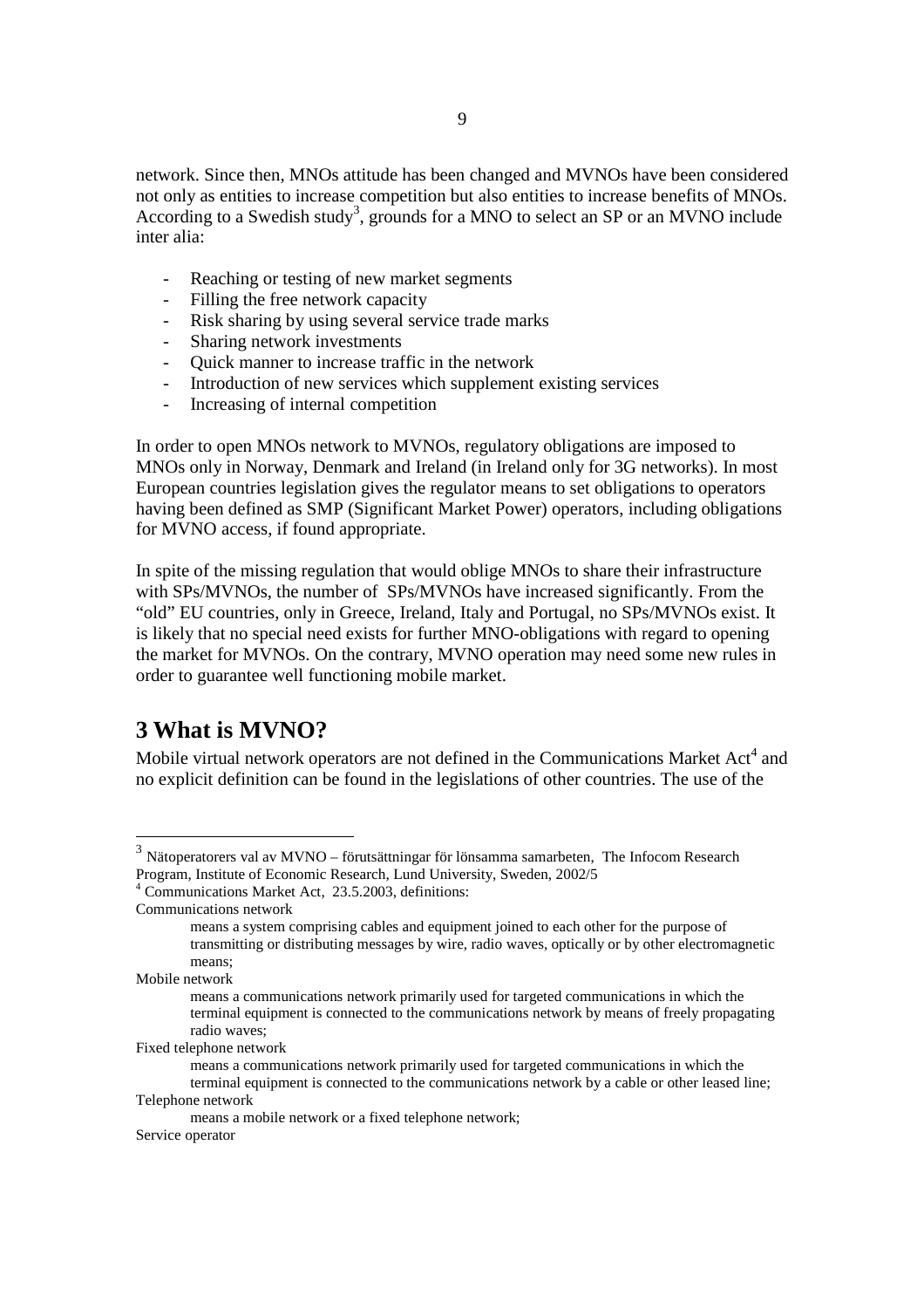abbreviation MVNO is ambiguous in the international language. From the user point of view, all other than licensed mobile operators are virtual operators because they do not have their own network. This definition has been used in many international source documents. In some documents, MVNO is defined (in accordance with its abbreviated form) an entity which acts as a virtual network operator who has leased a radio access from the licensed mobile operator.

Provision of network services and telecommunications services is illustrated in figure 1. The presented model is applicable also to describe differences between service provisioning and network provisioning in the fixed network.



Figure 1. Mobile service operators and network operators

Mobile service operators and network operators can be divided as follows:

#### **Network operators**

Network operators are entities that provide wholesale services. They own or administer their network which they use for the provision of their network services to service providers. Network operators do not sell their services to end users.

Network Operators can be divided to:

 means an operator that transmits messages over a communications network in its possession or obtained for use from a network operator or distributes or provides messages in a mass communications network;

#### Network operator

means an operator that provides a communications network in its ownership or for other reasons in its possession for the purposes of transmitting, distributing or providing messages;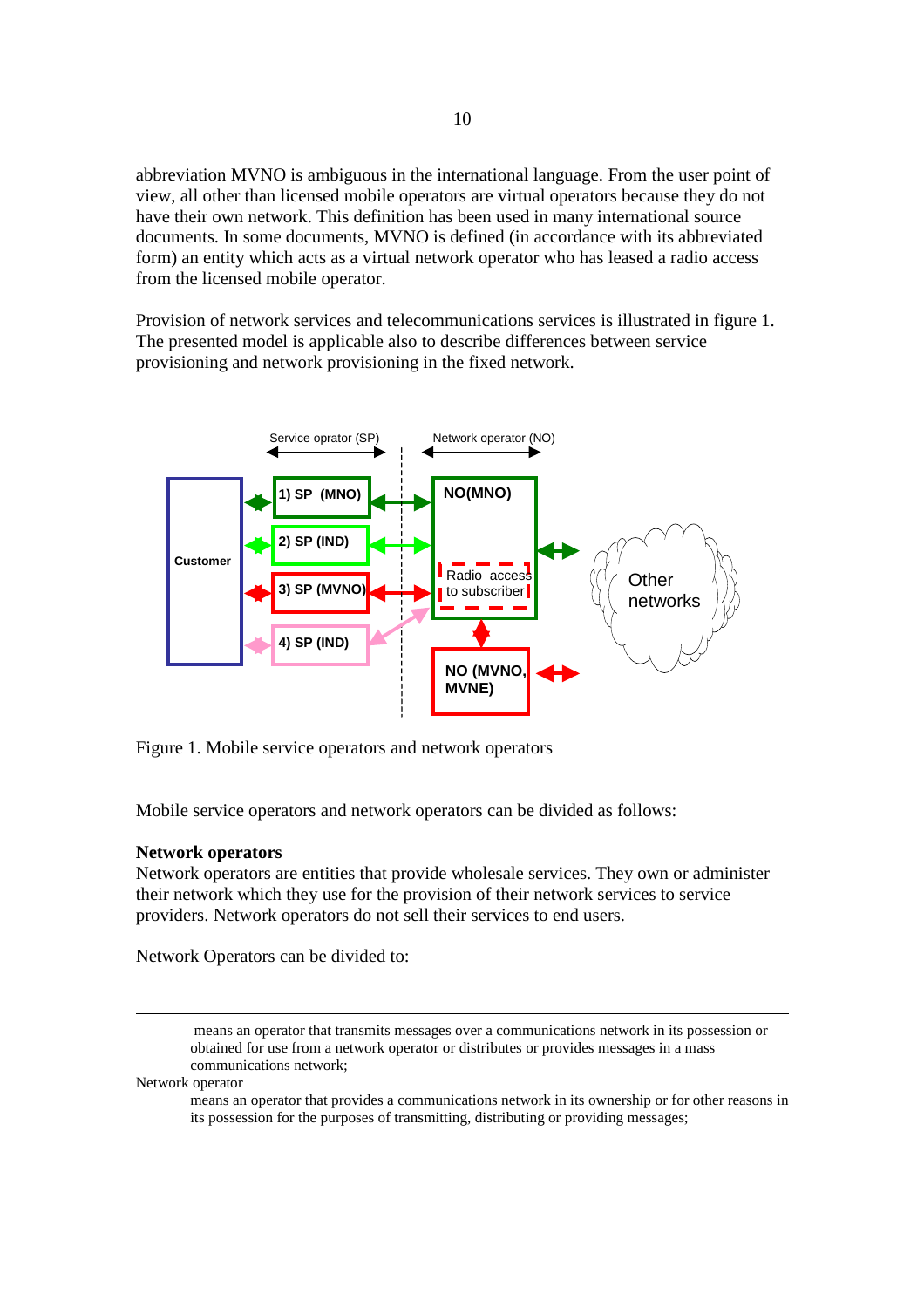- licensed mobile network operators (MNO). MNOs sell their network services to service providers (SP)
- mobile virtual network operators (MVNO) or mobile virtual network enabler (MVNE)**.** MVNOs and MVNEs operate like MNOs but they do not have their own radio infrastructure. They lease the right of use of radio infrastructure from the licensed mobile network operators. They have their own SIM-card that is independent from the MNO's SIM-card, they can have their own numbering resources, they can have their own infrastructure to provide, brand and prices their own mobile services. MVNOs and MVNEs can establish their own interconnection agreements with other network operators.

Abbreviation MVNO is used to describe a virtual mobile network operator having its own, vertically integrated service provider. Abbreviation MVNE has been use for the mobile virtual network operator having no own vertically integrated service provider. MVNEs provide mobile virtual network services only to independent service providers.

#### **Service Operators (SP)**

Service Operators do not have their own network. Therefore, in order to provide their services, they have to purchase network services either from MNOs or from MVNOs. Switching of calls and interconnection to other networks is carried out by the hosting MNO or MVNO. Service operators can be divided into ordinary service providers (SP) or providers of enhanced services (ESPs) as follows:

- **Ordinary service providers (SP).** SPs sell usually products of their hosting MNO, either with MNO's brand or with their own brand. They can carry out specific actions independent of the MNO, e.g. opening or closing the subscription, billing the customer and they may have number space of their own. Regarding network services and interconnection they are totally dependent on the services of their hosting MNO.
- Providers of enhanced services (ESP). They can have SIM-card of their hosting MNO with their own brand, they can have their own number space, they can provide enhanced services and own and administer equipment for the provision and branding those services. They purchase network services from their hosting network operator. Interconnection to other network is carried out by the hosting MNO.

Regarding the ownership, service operators can be divided (ref. numbers used in figure 1):

- 1) To the MNO vertically integrated service providers SP (MNO). These are together with the MNO, either the same company, companies within the same consortium or they have other close ties with the hosting MNO
- 2) To independent service providers SP (IND). These are independent entities from the hosting MNO.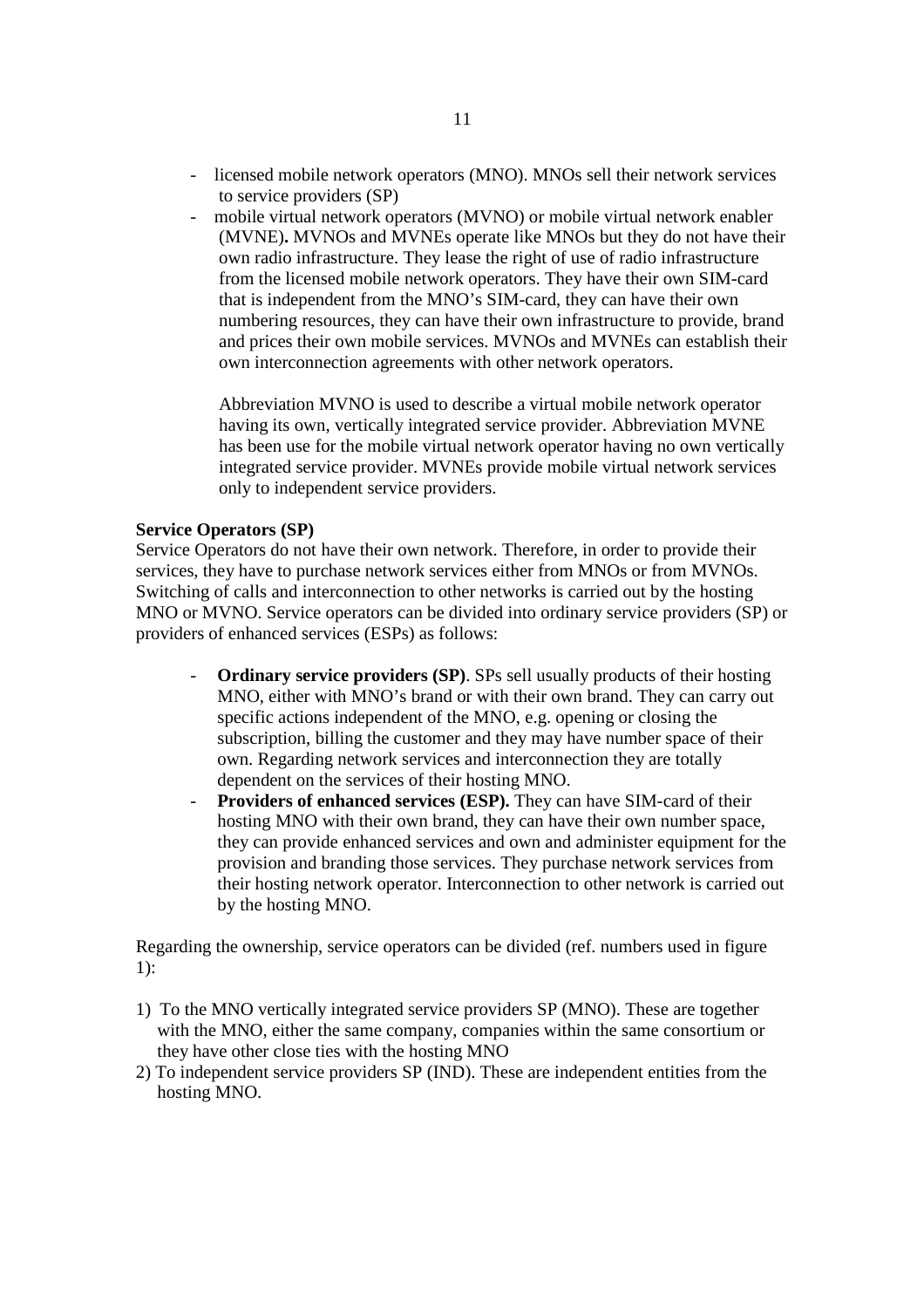- 3) To MVNO vertically integrated Service Providers SP (MVNO). These are together with the MVNO, either the same company, companies within the same consortium or they have other close ties with the hosting MVNO
- 4) To independent service providers SP (IND), which lease their network services from Mobile Virtual Network Operators (MVNO) or Mobile Virtual Network Enablers (MVNE).

In this report, mobile virtual network operator is understood as a virtual network operator MVNO and MVNE as in figure 1. It can offer its network services either to its vertically integrated service provider or to a service provider which is independent from the hosting virtual network operator. Licensed MNOs offer MVNOs only the radio access which is needed to connect MVNO's subscribers to MVNO's mobile switch.

# **4 MVNO traffic modes**

In the following, MVNO traffic modes in relation to interconnection are studied in further detail. Also some general remarks have been made with reference to the costs of interconnection. It is to be noted that when estimating the costs of interconnection, no attention has been paid to one-time costs which are born by the agreement, establishment, testing and opening of interconnection. One-time costs create a certain start-up threshold for MVNO service provisioning.

# **4.1 Interconnection between MVNO and other networks**

# **4.1.1 Call origination**

MVNO's originating traffic can take place in two alternative ways: 1) traffic through its own point of interconnection (based on the definition of MVNO) or 2) traffic through the point of interconnection of its hosting MNO (based on the definition of ESP)

# *4.1.1.1 Traffic through the point of interconnection of an MVNO*

Outgoing traffic from MVNO's subscriber goes through MNO's Base Station (BTS) and Base Station Controller (BSC) to MNO's mobile switch (MSC). Based on the information collected from MNO's Visiting Location Register (VLR), call is routed to MVNO's MSC and the Home Location Register. Based on the information recorded in the HLR, call is then routed by the MVNO to other networks, figure 2.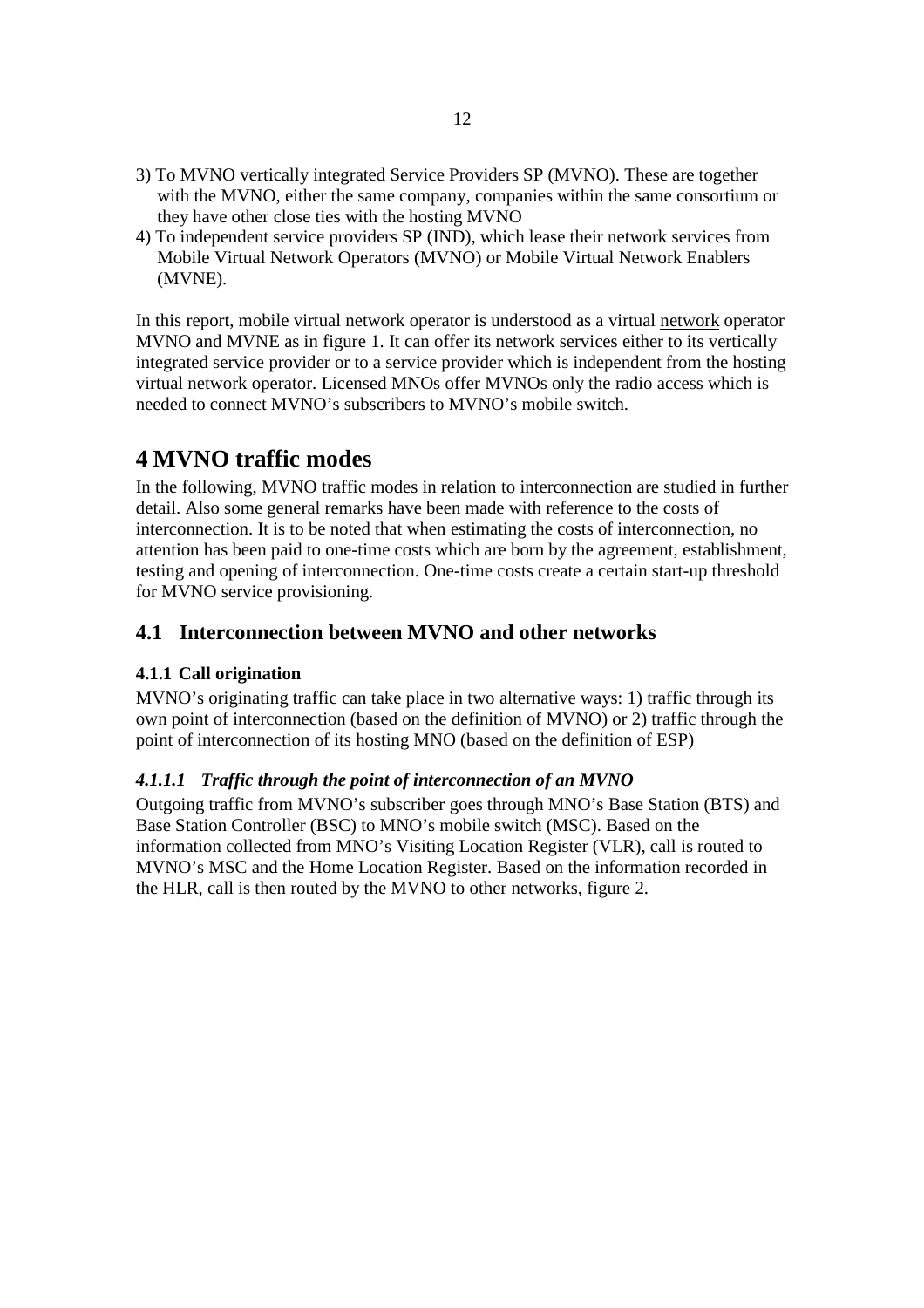

Figure 2. MNO's and MVNO's outgoing traffic to other networks through the point of interconnection

The cost of MVNO's call origination is comparable with the cost of call origination of the hosting MNO. Taking into account of MVNO's cost of MSC and related equipment, the cost of MVNO call origination can be slightly higher than the cost of MNO's call origination. It is to be noted, however, that the difference may be marginal: most costs are born from radio access infrastructure, base stations, base station controllers and transmission<sup>5</sup>

# *4.1.1.2 Outgoing traffic through the point of interconnection of the hosting MNO*

Another alternative for MVNO outgoing traffic is to route it through the point of interconnection of the MNO, figures 3 and 4. Functionally "MVNO" differs from other MNO's service providers only with regard the service level and scope. By definition, lacking interconnection link of its own makes "MVNO" an ESP, not a real MVNO.

l 5 Cost Structures in Mobile Networks and their Relationships to Prices. Final Report for the European Commission by Europe Economics, 28 November, 2001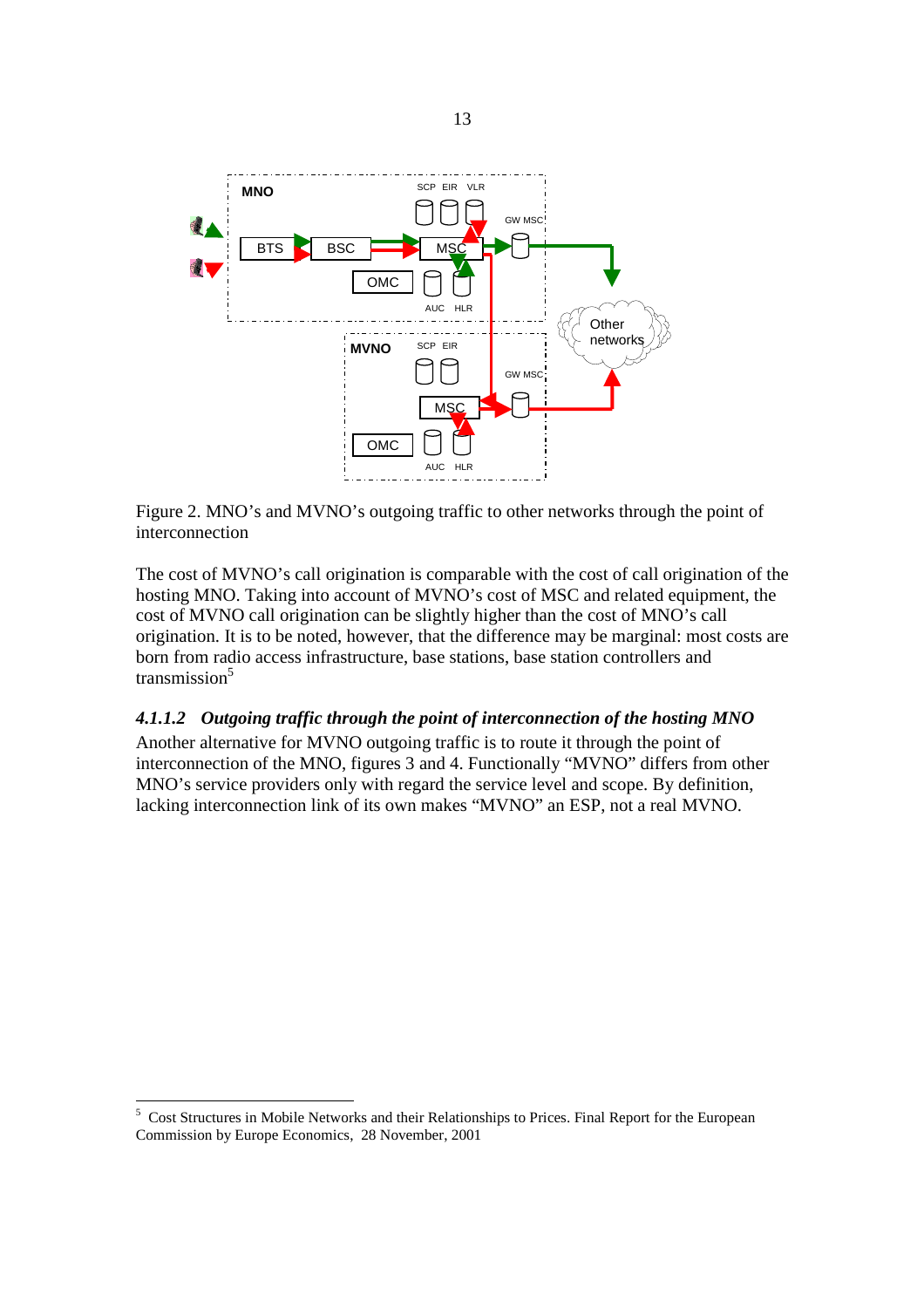

Figure 3. "MVNO"'s outgoing traffic via its own MSC and the point of interconnection of the hosting MNO.

"MVNO"'s outgoing traffic can also be routed out directly from MNO's MSC, figure 4. Updating MVNO's MSC takes place with signalling. In this alternative, the use of MVNO's own IN platform is limited.



Figure 4. MVNO's outgoing traffic directly from the hosting MNO

# **4.1.2 Call termination**

Also terminating traffic to MVNO can be routed in two alternative ways: 1) Via MVNO's own point of interconnection or 2) via MNO's point of interconnection.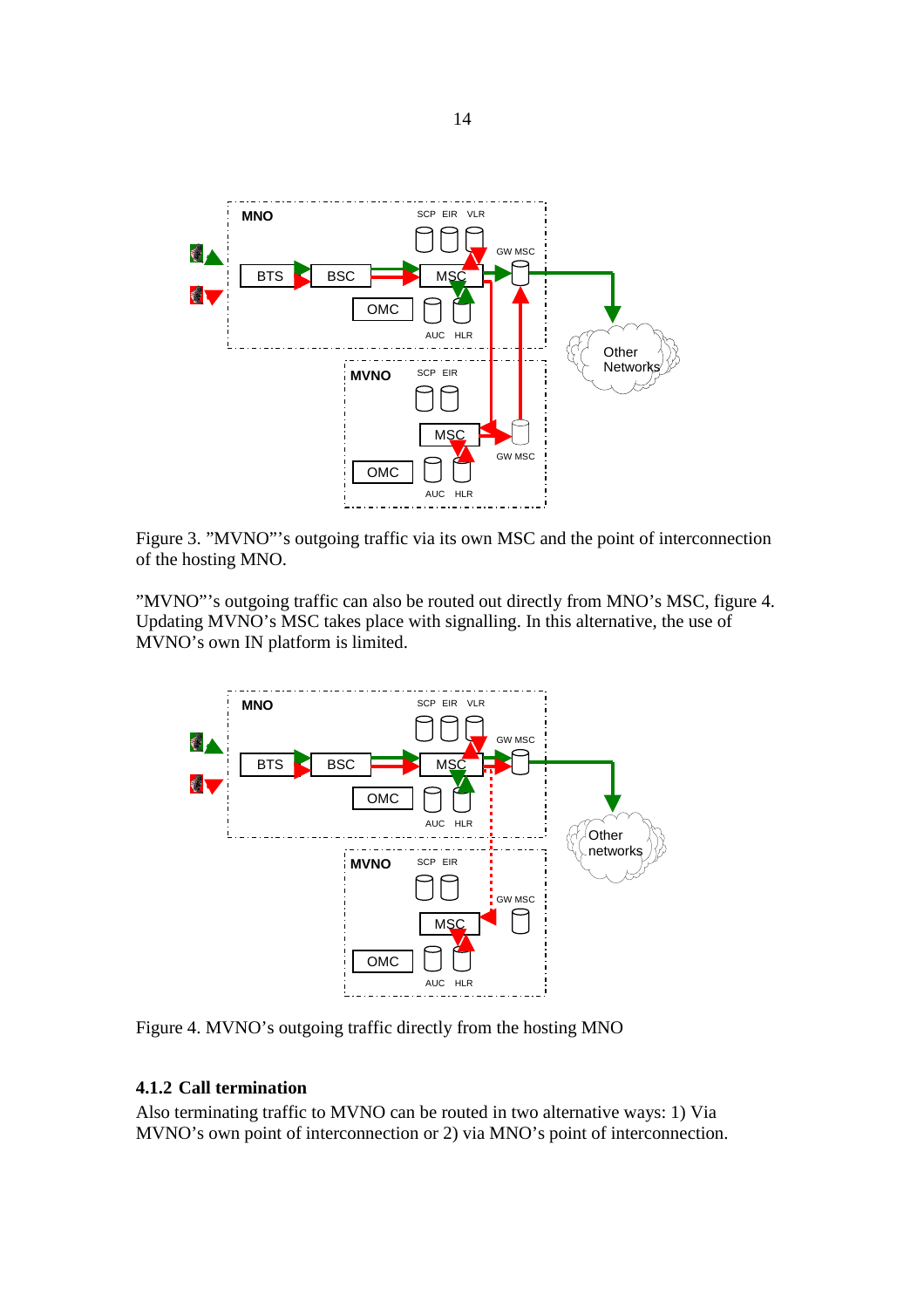#### *4.1.2.1 Call termination through MVNO's own point of interconnection*

A call to MVNO's network is routed via its own point of interconnection. Call is routed to MVNO's MSC and Home Location Register. Based on information recorded in the Home Location Register, call is routed to MVNO's subscriber trough MNO's radio infrastructure, figure 5.



Figure 5. MNO's and MVNO's call termination via their own interconnection links

Similar to call origination, the cost of call termination in the MVNO's network may be slightly higher than the call termination in the MNO's network, because of some parallel network components (MSC, for example). Difference is marginal, however, taking into account that the bulk of total costs are born by the radio infrastructure (BTS, BSC and transmission links) $<sup>6</sup>$ .</sup>

## *4.1.2.2 Call termination through the interconnection point of the hosting MNO*

A call to "MVNO"'s subscriber can be routed via the gateway MSC of the hosting MNO, figure 6. From MNO's MSC call is routed to "MVNO"'s mobile switch MSC, to its HLR and then through MNO's radio access to the "MVNO"'s subscriber. "MVNO" is tied with MNO's interconnection links and –prices. A call can also be routed to "MVNO"'s subscriber directly from the MSC of the hosting MNO, figure 7.

In both alternatives, "MVNO" is tied with interconnection of the hosting MNO. Functionally "MVNO" differs from normal SPs of the hosting MNO only with regard to the scope and level of services. In fact "MVNO" is not a virtual network operator as defined in this report, but an ESP of the hosting MNO.

<sup>&</sup>lt;sup>6</sup> Cost Structures in Mobile Networks and their Relationships to Prices. Final Report for the European Commission by Europe Economics, 28 November 2001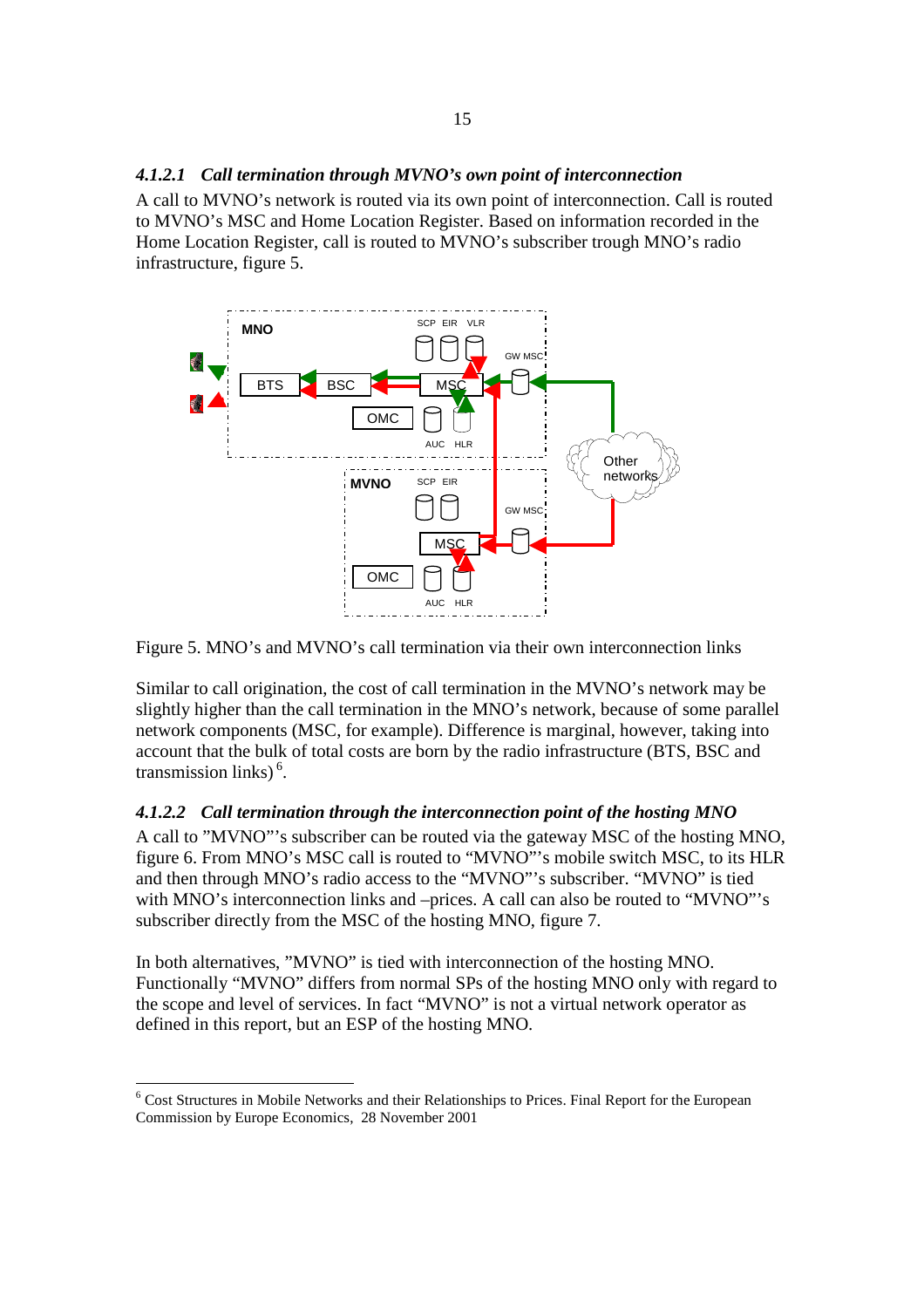

Figure 6. Call termination to "MVNO"'s subscriber via the gateway-MSC of the hosting MNO and "MVNO"'s MSC.



Figure 7. Call termination to "MVNO"'s subscriber via the MSC of the hosting MNO.

# **4.2 Internal (on-net) traffic of MVNO**

MVNO's internal, on-net traffic can be routed in two alternative ways: 1) switching the call in the MVNO's mobile switch MSC or 2) switching the call in the switch of the MNO.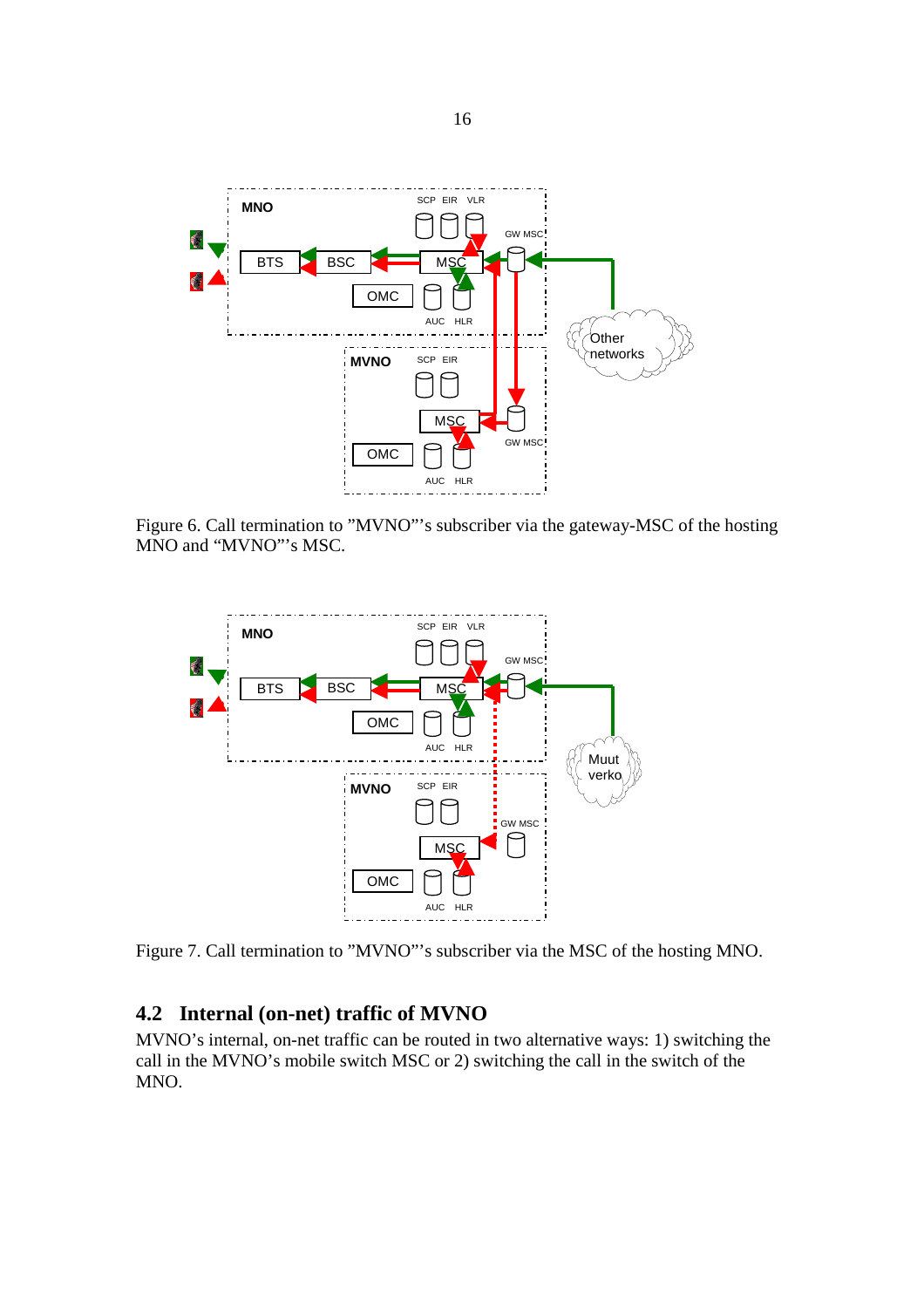## **4.2.1 Switching the call in MVNO's switch**

Call is routed from MVNO's subscriber via MNO's BTS, BSC and MSC to MVNO's MSC. Call is switched in the MVNO's MSC and routed then back to MVNO's other subscriber, figure 8.



Figure 8. MVNO's internal call switched in its own MSC

According to the way the call is using the network components, the cost of MVNO's internal call is higher than the cost of an internal call of the hosting MNO due to overlapping use of MSC. The cost of MSC functions is marginal compared with costs of radio access, therefore difference in costs of internal calls of MNO and MVNO is not significant.

## **4.2.2 Switching the call in the switch of an MNO**

MVNO's on-net call can be switched also in MNO's mobile switch. MVNO's own switch is updated by signalling, figure 9.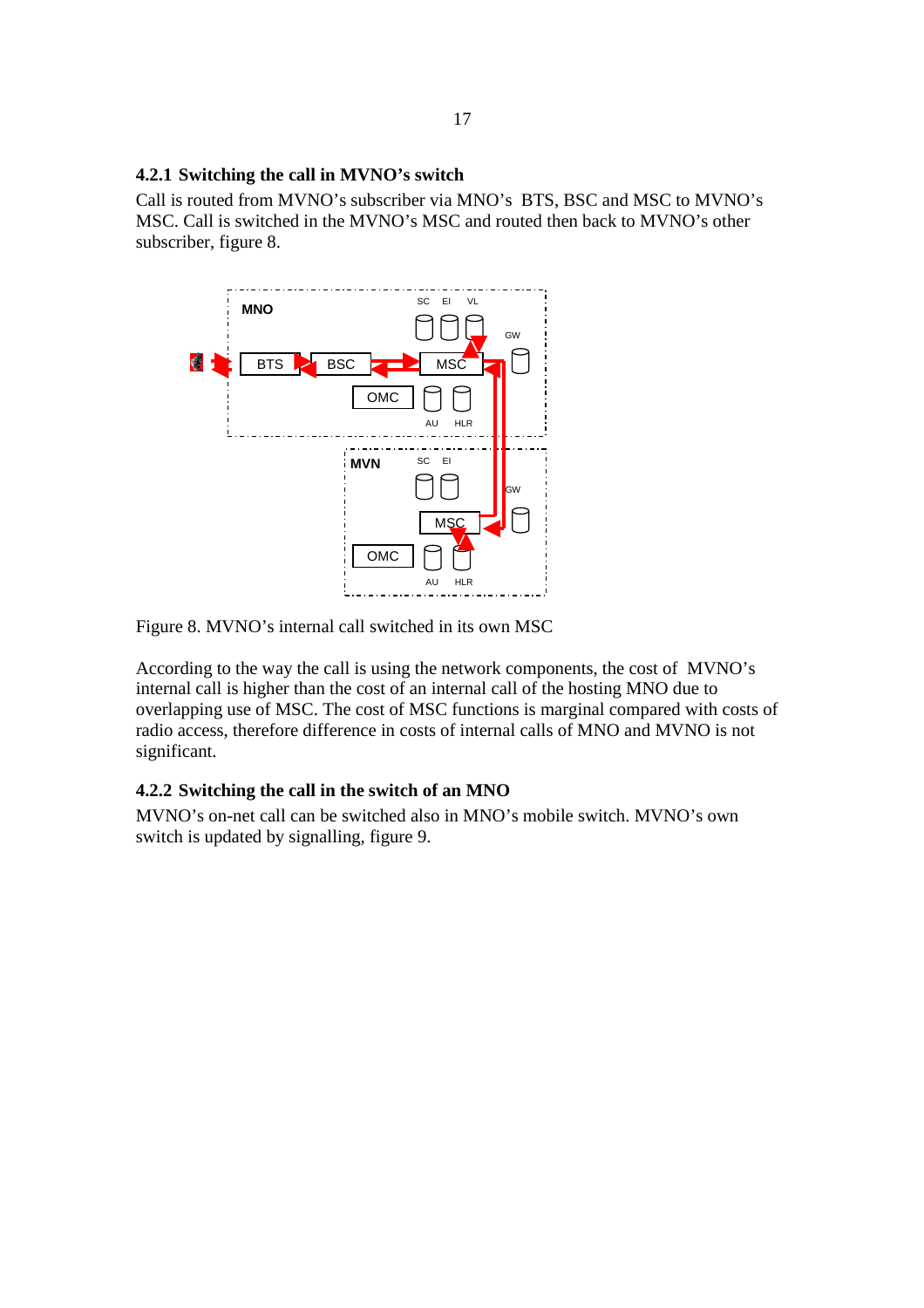

Figure 9. MVNO's internal traffic switched in MNO's switch

According to alternative in figure 9, the usability of MVNO's own value added services may be difficult.

# **4.3 Traffic between an MVNO and other network operators**

# **4.3.1 Traffic between MVNO and its hosting MNO**

Traffic between MVNO and its hosting MNO can take place in two alternative ways: 1) call is switched in the MVNO's mobile switch (call is routed via the point of interconnection) or 2) call is switched in the MSC of the hosting MNO (call is not routed via the point of interconnection).

# *4.3.1.1 Switching a call in the MSC of an MVNO*

A call is routed through the point of interconnection between the MSCs of both the MNO and the MVNO, figure 10. This is a normal call conveyance procedure between two network operators. Termination charges are collected in both call directions, from MNO to MVNO and from MVNO to MNO.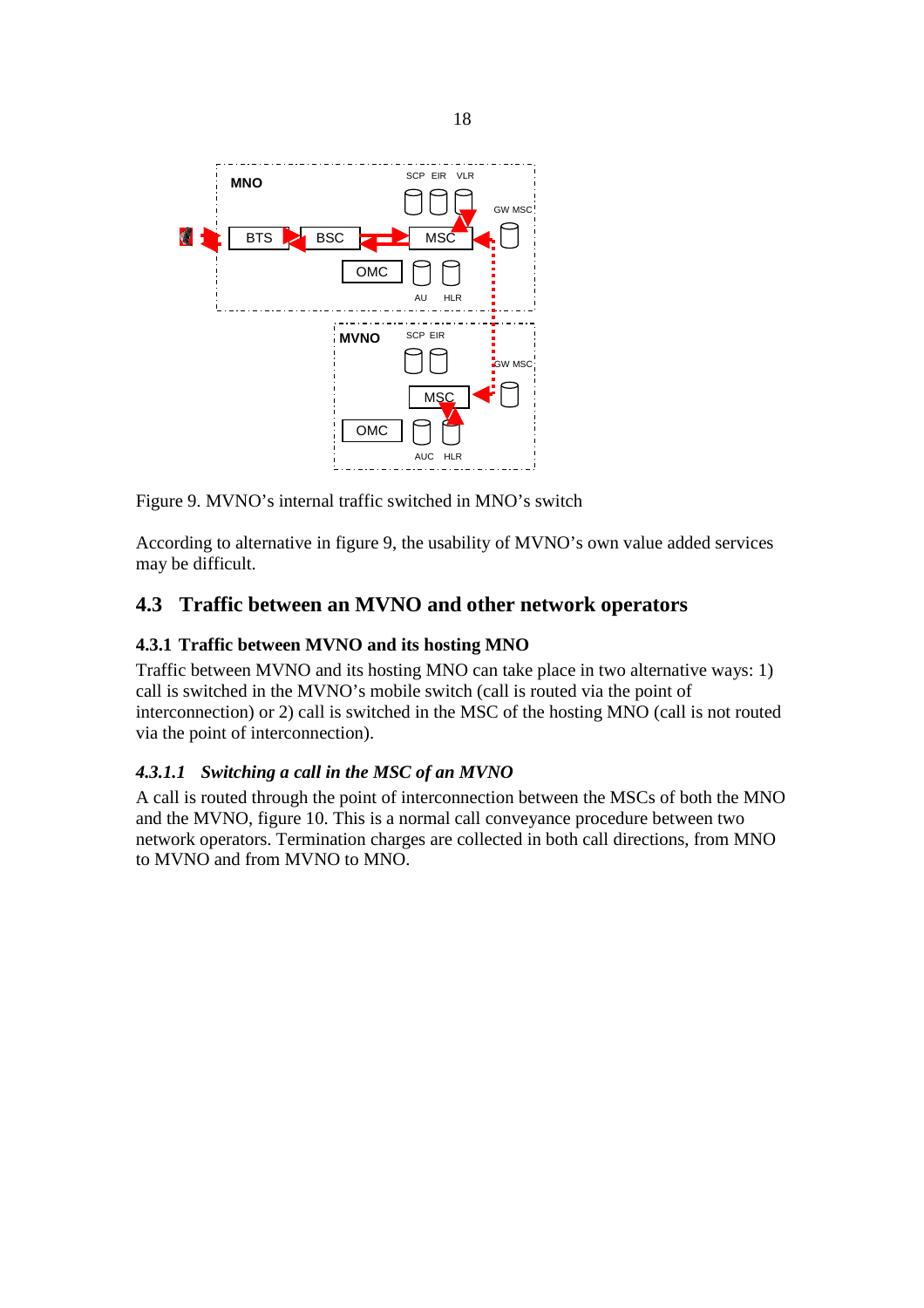

Figure 10. Call between MNO and its MVNO through their point of interconnection

The cost of a call is a cost of call origination of MNO (MVNO) plus a cost of call termination of MVNO (MNO) plus a transit cost between the two networks

## *4.3.1.2 Switching a call in the MSC of an MNO*

In this alternative, a call is switched in the MSC of an MNO. It is not routed via the point of interconnection of the two networks, figure 11.



Figure 11. A call between MNO and its MVNO. Call is switched in the MSC of the MNO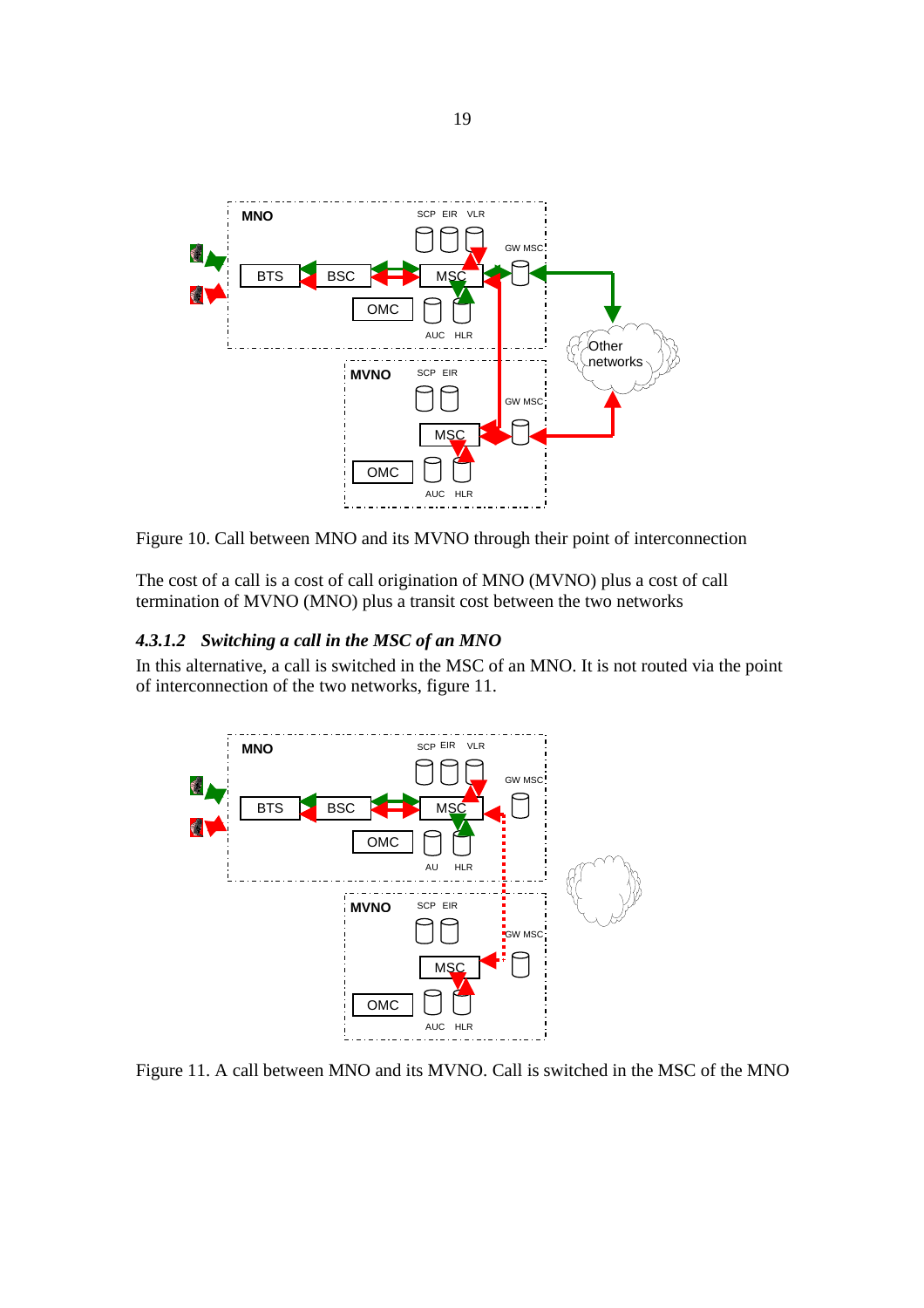In this alternative, call does not go through the point of interconnection and termination charges are not paid. The cost of a call corresponds approximately to the cost of an internal call of the MNO.

# **4.3.2 Traffic between MVNO and other MNOs**

Traffic between MVNO and other mobile networks flows always via the point of interconnection of the networks. Referring to the alternative 2 in section 4.3.1.2, other mobile operators are in unequal position to MVNO and its hosting MVNO: in traffic between the MVNO and hosting MNO, no interconnection charge is collected, in traffic between MVNO and other mobile operators and in traffic between hosting MNO and other mobile operators, termination charges are collected, figure 12.



Figure 12. Traffic between MVNO/MNO and other mobile operators

# **4.4 International roaming**

MVNO has its own SIM-card and its own HLR. It does not have a Visitor Location Register (VLR) of its own. Having its own SIM-card, MVNO can make only unilateral roaming agreements with international operators. Without its own VLR, it cannot offer international mobile operators to roam in the MVNO's network. Full mutual roaming agreements can take place only with the aid of a licensed mobile operator that has a VLR.

# **4.5 Impact of number portability to MVNO**

In Finland, handling of ported numbers takes place in databases of service operators. From these databases, information regarding ported numbers is updated in the Master Database. From the Master Database, necessary routing information of ported numbers is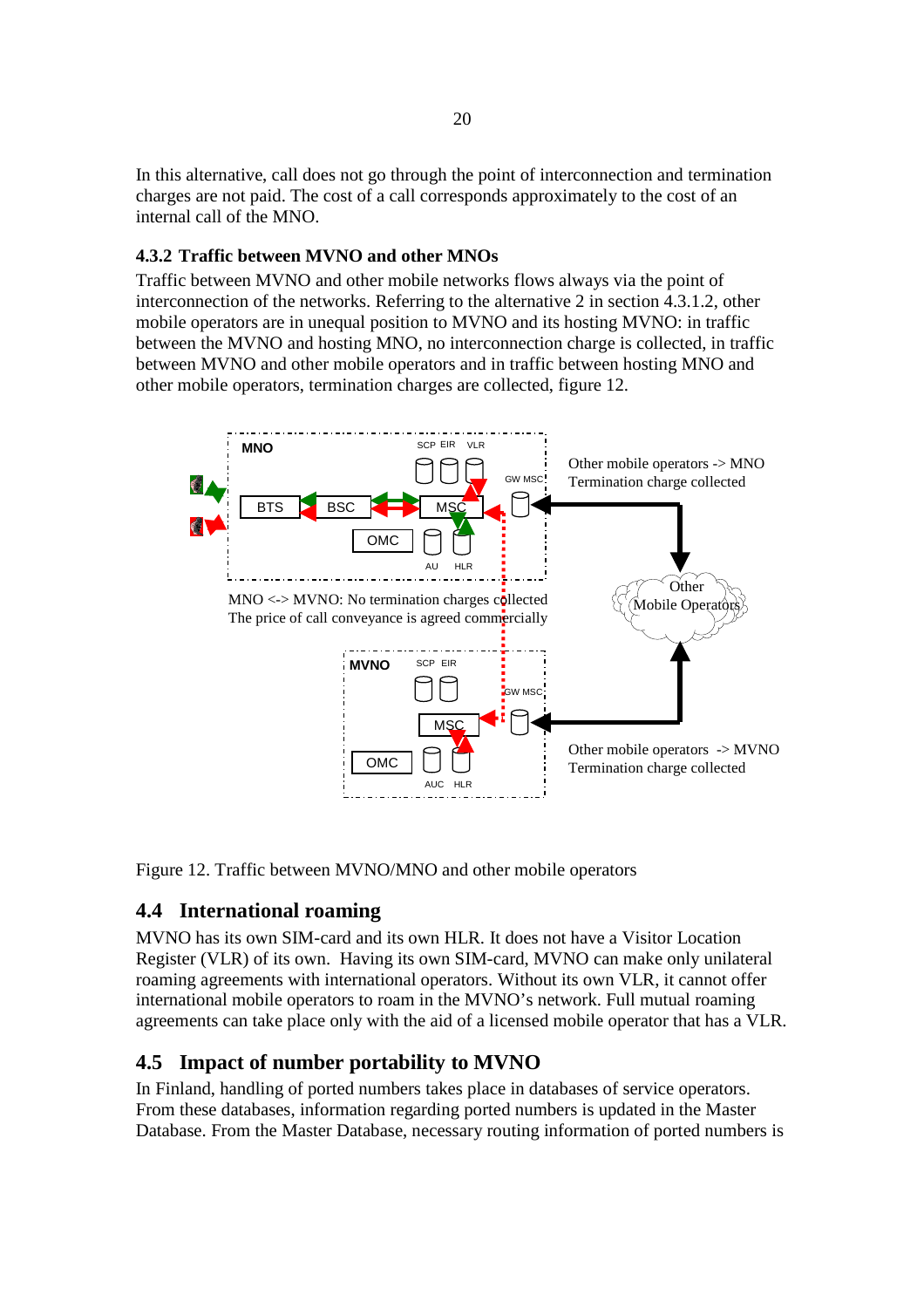distributed to all network operators. As a network operator, MVNO has to have a database where routing information of ported numbers exist.

# **4.6 Impact of the changes of the Communication Market Act**

A proposal of the Government for a change of the Communcations Market Act<sup>7</sup> (available only in Finnish language) includes a change in the call termination practise. Before the change, an operator in the fixed network could not purchase call termination in the mobile network. In the new proposal, a mobile operator is obliged to sell call termination also to operators in the fixed network.

Change in the Act brings revenue losses to the mobile service providers. It does not necessarily increase total traffic minutes in the mobile networks. Losses in revenues create pressure to find out other sources of revenues. This may strengthen the competition in finding out new mobile service providers and create pressure in increasing tariff in the mobile networks.

The cost orientation of termination charge is important particularly in the traffic from fixed to mobile networks. If mobile termination charges are excess charged and they can be used to subsidize other mobile services, subscribers in the fixed network may pay part of the calls of mobile networks.

# **4.7 Conclusions**

# **4.7.1 Costs of mobile services**

The costs of traffic in mobile networks consists of 1) costs of call origination (call from the calling party to the point of interconnection), 2) costs of call terminations (call from the point of interconnection to the called party) and 3) cost of on-net traffic, (from the calling party to the called party in the same network).

1) Cost of call origination

 $\overline{a}$ 

An originating call flows from the calling party via BTS and BSC to MSC and from MSC to the point of interconnection. The total cost of call origination consists, therefore, of the costs of these network components and connected transmission links (ref 4.1.1). Regarding the use of network components, the cost of call origination is approximately the same as the cost of call termination. The cost of call origination can, however, be higher than the cost of call termination with reference to differences in call handling (for example handling of billing data of individual subscriber). Difference is marginal, based on the cost analysis where the cost of radio access (BTS, BSC and transmission paths) forms the bulk of the mobile costs<sup>8</sup>.

<sup>7</sup> Hallituksen esitys Eduskunnalle laiksi viestintämarkkinalain muuttamisesta: Upl 622, 8

<sup>&</sup>lt;sup>8</sup> Cost Structures in Mobile Networks and their Relationships to Prices. Final Report for the European Commission by Europe Economics, 28 November 2001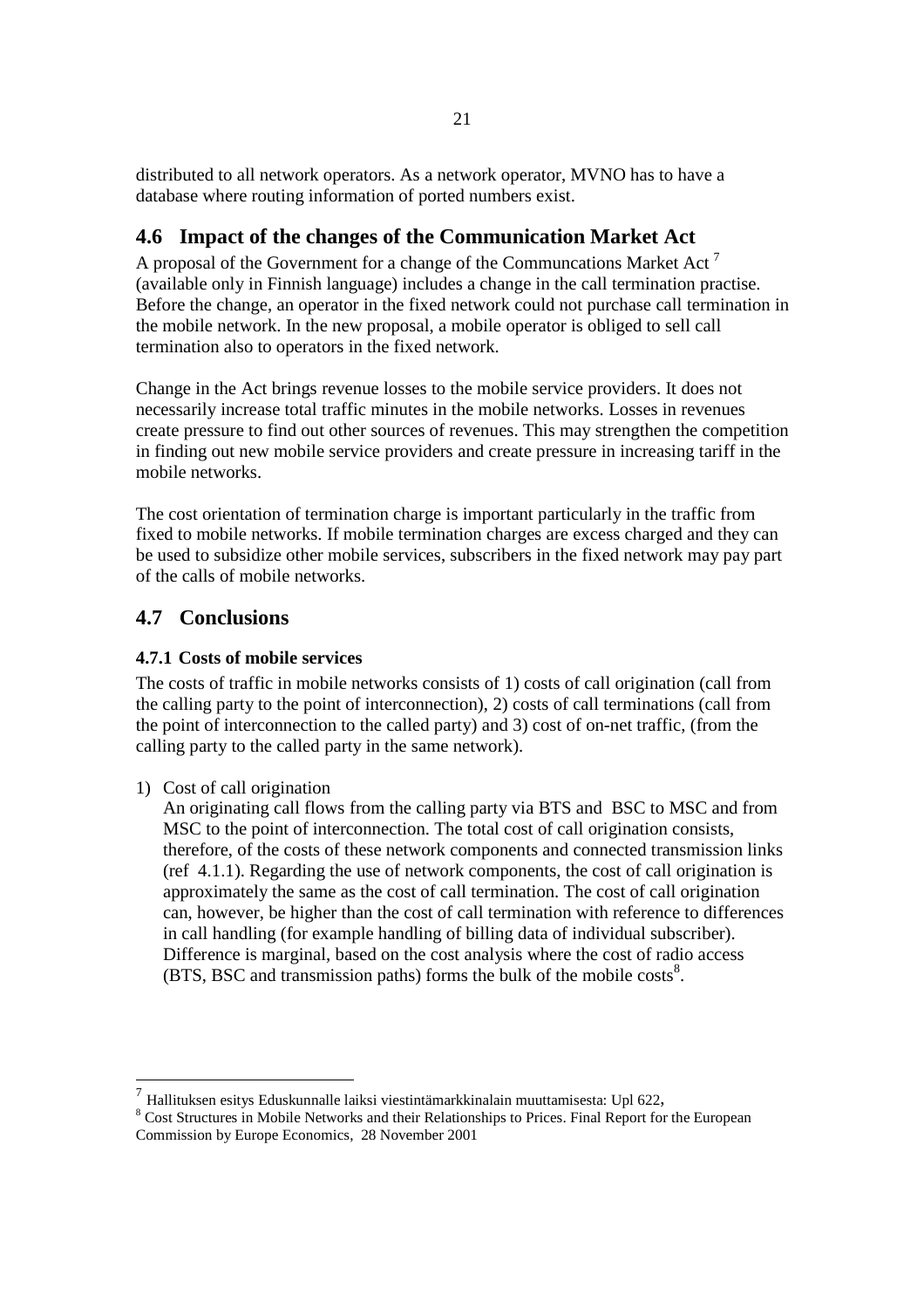2) Cost of call termination

Termination traffic flows from the point of interconnection to the MSC and from MSC via BSC and BTS and their transmission paths to the called subscriber (ref. 4.1.2). The cost of call termination relate to the usage of these network elements. The termination charges of mobile network operators which have been designated as operators with SMP, have to be cost-oriented. Termination charge can be different for different operators in cases when their termination costs differ from each other.

## 3) Cost of internal (on-net) traffic

When a mobile subscriber calls to another mobile subscriber within the same network, traffic will be routed first via BTS and BSC to the MSC and from MSC via BSC and BTS to another subscriber. Call utilises the same network elements than in call origination and call termination. Taking into account that the bulk of costs is born by the BTS, BSC and transmission links, the cost of on-net traffic is of magnitude the sum of costs of call origination and call termination.

Call origination, call termination and an on-net call use the same network components, BTS, BSC and MSC. It can be concluded that:

- The bulk of costs of mobile networks is born by BTS, BSC and transmission. The share of MSC and related equipment is of minor magnitude from total costs.
- The cost of call termination is of the same magnitude as the cost of call origination
- The cost of on-net call is of the same magnitude than the sum of costs of call origination and call termination.
- Regarding the costs of on-net traffic, no major differences exist between an MVNO and its hosting MNO

## **4.7.2 Non-discrimination and equal treatment regarding call termination**

If MVNO and its hosting MNO are free to agree commercially the pricing of their mutual traffic (from MVNO to its hosting MNO and vice a versa), it sets other mobile operators in unequal position in relation to MVNO and its hosting MNO: No termination charges are collected in traffic between MVNO and its hosting MNO but termination charges are collected between other mobile operators and MVNO/its hosting MNO.

# **5 MVNO regulation**

# **5.1 MVNO-activity in the context of the Communications Market Act**

The operation of virtual network operators is not much dealt with in the Communications Market Act<sup>9</sup>. In accordance with the section 23 of the Act, MNOs can be imposed obligations regarding access to the MNO's network. The only reference to MVNO's can be found in the explanatory notes of the  $Act^{10}$ :

 9 Communications Market Act, 23.5.2003, definitions:

<sup>&</sup>lt;sup>10</sup> Hallituksen esitys Eduskunnalle viestintämarkkinoita koskevan lainsäädännön muuttamisesta. HE 112/2002 vp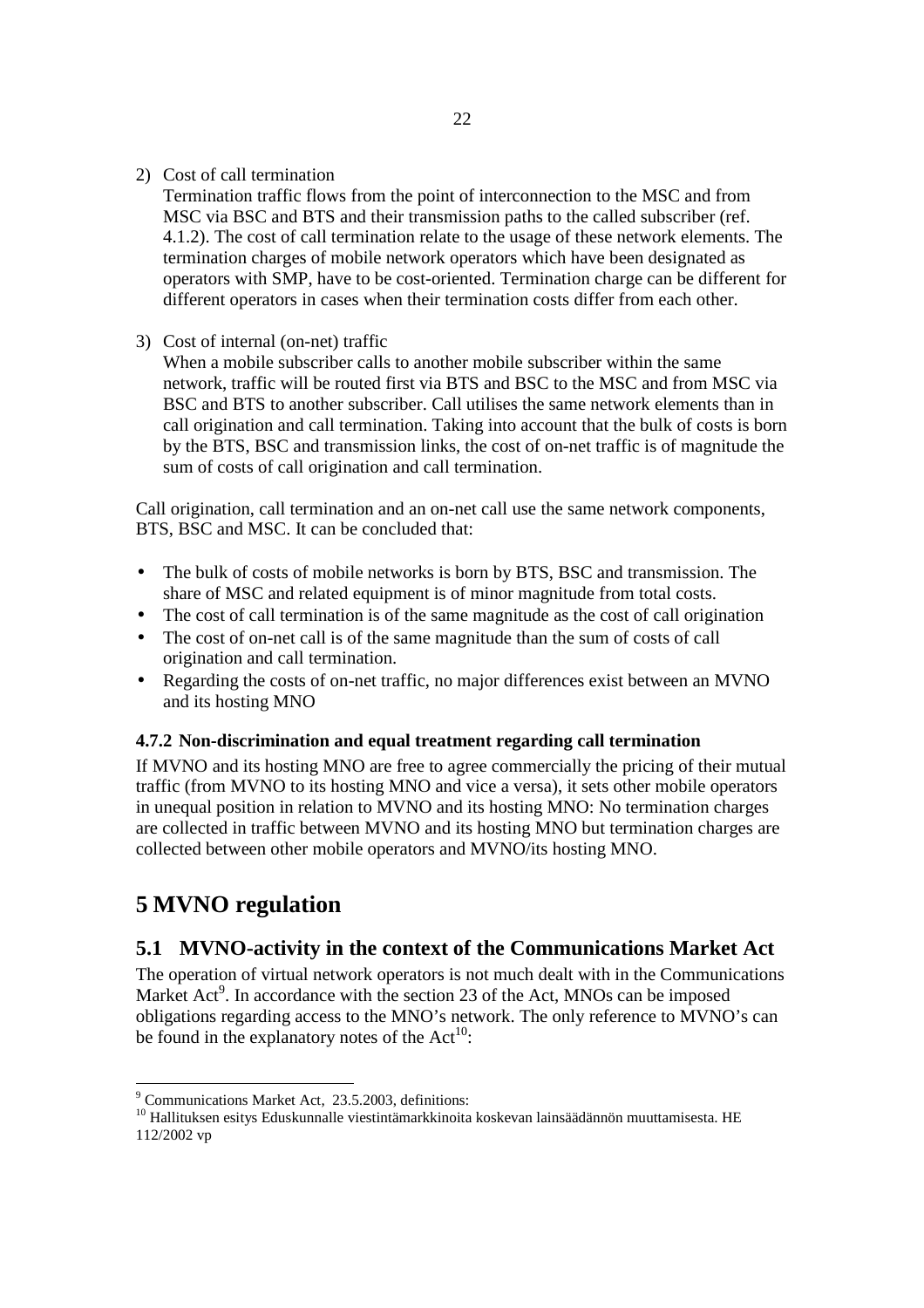*23 §. Obligation to relinquish access right to a mobile network According to subsection 1, the Finnish Communications Regulatory Authority may, by decision based on section 18, impose a network operator having SMP, an obligation to relinquish an access right for a service operator to the network of a mobile operator. The obligation imposed to the network operator gives the service operator the right to offer mobile services in the network of the obliged network operator. A service operator has, in accordance with the subsection 2, and in cases specified in subsection 1, to open and close mobile networks subscriber connections itself and the right to independent control over the associated customer relationships. With this respect, the regulation corresponds with the section 5, subsection 2 of the current Decision on Interconnection by the Ministry of Transport and Communication and enables so called service operator activity. In service operator activity, a service operator sells mobile services in the network of a network operator, by using subscriber card of the network operator (for example GSM.-network's SIM-card). The usage of a SIM-card of another operator limits the possibilities of the service operator for its own product development and the scope of its own service portfolio. Service operator has no choice but be content with the service alternatives and service implementation of the network operator. In the service operator activity, service operator is not able to utilise its own possible local networks.* 

*In the so called virtual operator activity, service operator utilises, instead of the Home Location Register (HLR) of the network operator, its own HLR for the provision of its mobile services. By doing so, a virtual operator has possibilities of wider scope than normal service provider to offer end users its own services.* 

*The proposed section enables also virtual operator activity and with this regard clarifies the current legislation. A service operator would have, based on this section, the right to define the scope of its access right and connect its own network elements to the network of the network operator.* 

*Regarding roaming, subsection 3 refers to sections 36 and 37 where roaming is regulated in more detail. According to subsection 3, the obligation of section 23 to relinquish the access right does not concern national roaming, where service operator uses its own subscriber card and offers services in the first hand in its own network and utilises roaming only in the areas, which are not covered by its own network. An essential difference between roaming and service operator activity is the fact that in roaming, both parties act as network operators while in service operator activity, only the entity relinquishing the right of access is a network operator.* 

*Regulation implements the Article 8 of the Access Directive. Proposed section 23 corresponds with paragraphs a) and e) in the list of examples in Article 12.1.of the Access Directive.* 

Based on the explanatory notes of section 23 of the Act, a virtual operator has been understood as a *service operator*, which would have right to define the scope of access and connect its own network elements in the network of the *network operator.*

Section 23 of the Act defines only obligations which can be given to a mobile network operator when necessary. This obligation is to give *service operators* the right for access to the network of the mobile network operator. Based on the wording of the Act, the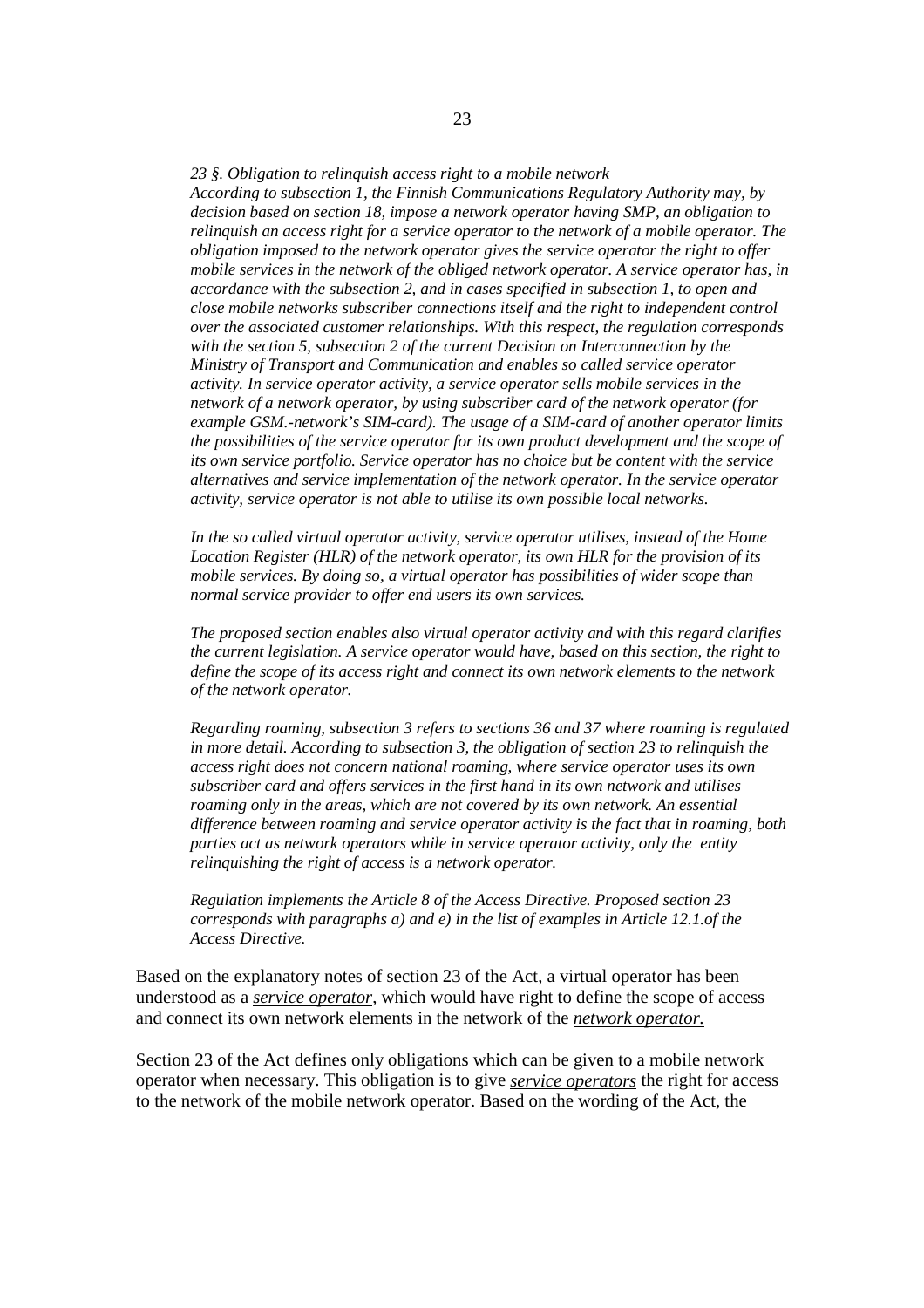Finnish Communications Regulatory Authority has no power to set obligations to MNOs to give right for access to virtual *network operators*.

The Act does not prohibit, however, mobile network operators from leasing radio access to mobile virtual network operators as defined in this report. The Act does not therefore represent any restrictions to volunteer opening of virtual network activity.

# **5.2 The power of the Regulator**

The Communications Market Act  $11$  gives the Regulator power of wide scope to regulate the market by carrying out market analysis of relevant wholesale and retail markets at regular intervals and declare by its decision an operator to be an operator with Significant Market Power if, on the basis of market analysis, it is seen in a particular market to exert economic influence, alone or with others, that allows it to operate, to a considerable extent, independently of competitors, consumers or other users (Section 17 of the Act).

If an operator has been defined as an operator with SMP, the Regulator shall impose obligations that are needed to eliminate barriers to competition or to promote competition. The obligations shall be in correct proportion to the aim being addressed (Section 18 of the Act). In imposing an obligation, the following in particular shall be taken into account inter alia:

- relinquish access rights to a mobile network as laid down in section 23
- ensure cost-oriented and non-discriminatory pricing as laid down in section 37; According to section 37, the Regulator may impose an obligation on a telecommunications operator to specify the prices to be charged for relinquishing access rights, roaming or interconnection in such a way as to ensure that the prices are either cost-oriented or non-discriminatory or costoriented and non-discriminatory as referred to in section 84, and that it shall otherwise apply non-discriminatory terms. The Regulator may impose the pricing obligation referred to in subsection 1 of section 37 on a telecommunications operator with significant market power even if no obligation concerning interconnection or relinquishing access rights is imposed on the operator.
- join a communications network to another communications network as laid down in section 39;
- use cost-accounting procedures as laid down in section 87;
- separate its activities as laid down in section 89.

Obligations can be set also on other telecommunications operators. These are inter alia:

- to ensure cost-oriented and non-discriminatory pricing as laid down in section 37;
- to join a communications network to another communications network as laid down in section 39.

 $\overline{a}$ 

<sup>&</sup>lt;sup>11</sup> Communications Market Act 23-5-2003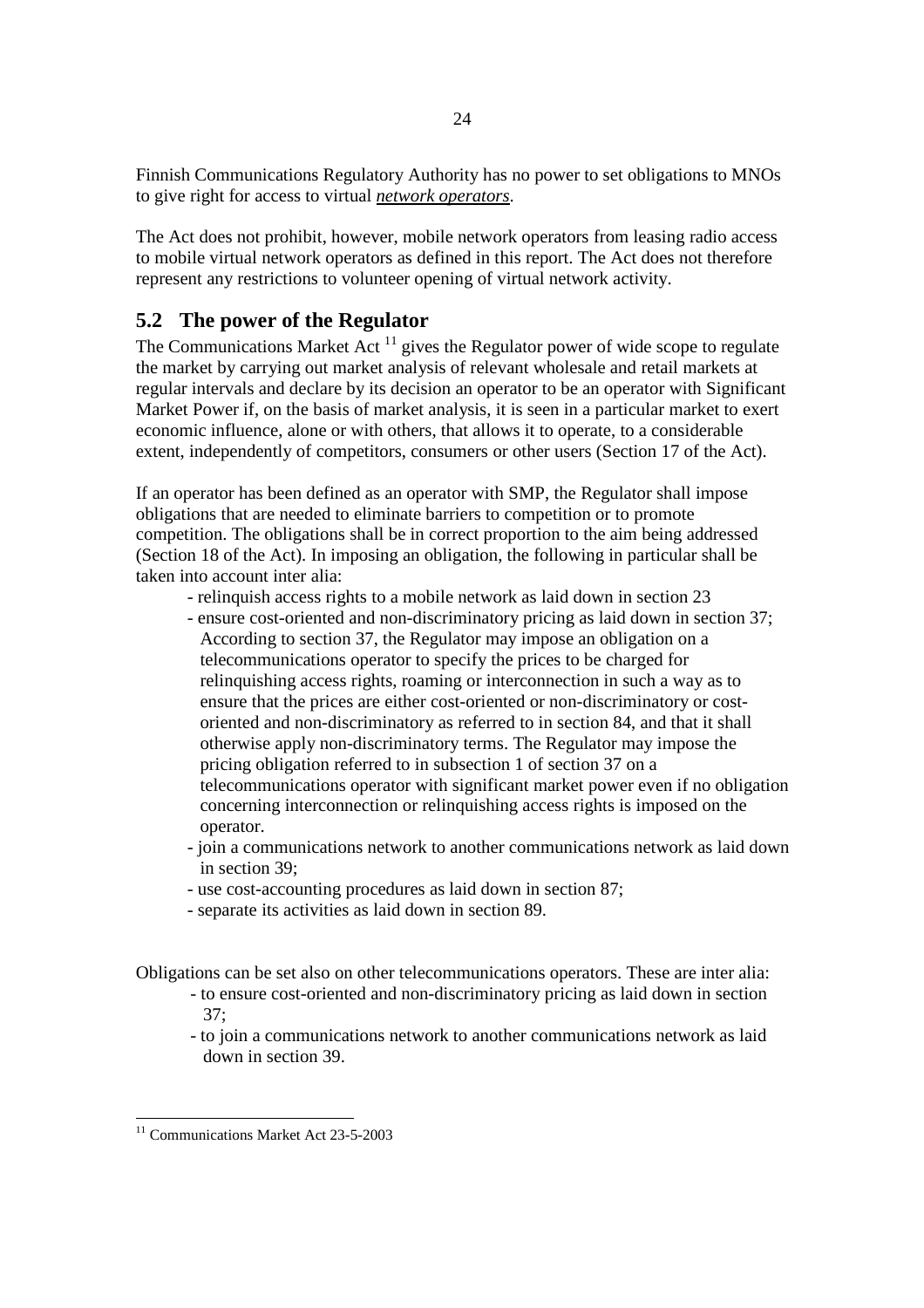For operators operating in the retail markets, the Regulator has power to set specific obligations as defined in section 20 of the Act, if it finds out, based on the market analysis that:

- no competition exists in that defined retail market
- that the obligations referred to in section 18 imposed on an operator with significant market power in the wholesale market do not sufficiently promote competition in the retail market

Obligations to be set to mobile operators shall be based on the market analysis. In this respect MNOs and MVNOs do not differ from each other. The Regulator has power, if found appropriate, to set also MVNOs as operators with SMP and set them obligations as defined in the Communications Market Act.

# **6 The Finnish Telecommunications Mobile Market**

# **6.1 Market development**

The Finnish GSM market has developed through Telia Sonera (former Telecom Finland) and Elisa (former Radiolinja) duopoly to current environment where three country wide second generation mobile networks exist and several service providers provide their services in these networks. Service providers are partly tied by ownership with their hosting networks. Some mobile virtual network operators exist also, which act as independent network operators and utilise only the radio path of the licensed mobile network operator for their call origination and call termination.

Services market developed significantly after implementation of number portability in the Finnish mobile networks in 2003. In addition to number portability, price competition began by some market promotions which brought free on-net calls to the market.

From the view point of mobile network operators, free network capacity is available to be sold to service providers and MVNOs. When a mobile network operator has free capacity, its pricing is not strictly tied with cost structures of the network. Capacity exists already. No additional expansion or additional investments are needed. Excess capacity may sometimes be better to be sold out at a low price than leave it unsold. This offers a competitive advantage to operators which have excess capacity. When a service provider is forced to use a SIM-card of the hosting network operator, change of SIM-card forms a threshold to change the hosting network operator. An MVNO has a SIM-card of its own. Changing the hosting network operator does not entail changing of the SIM-card. Therefore the threshold for changing a hosting network operator is significantly smaller.

## **6.2 Market shares**

#### **6.2.1 Network Operators' view point**

Market shares of subscribers connected to the networks of the Finnish network operators are shown in table 1.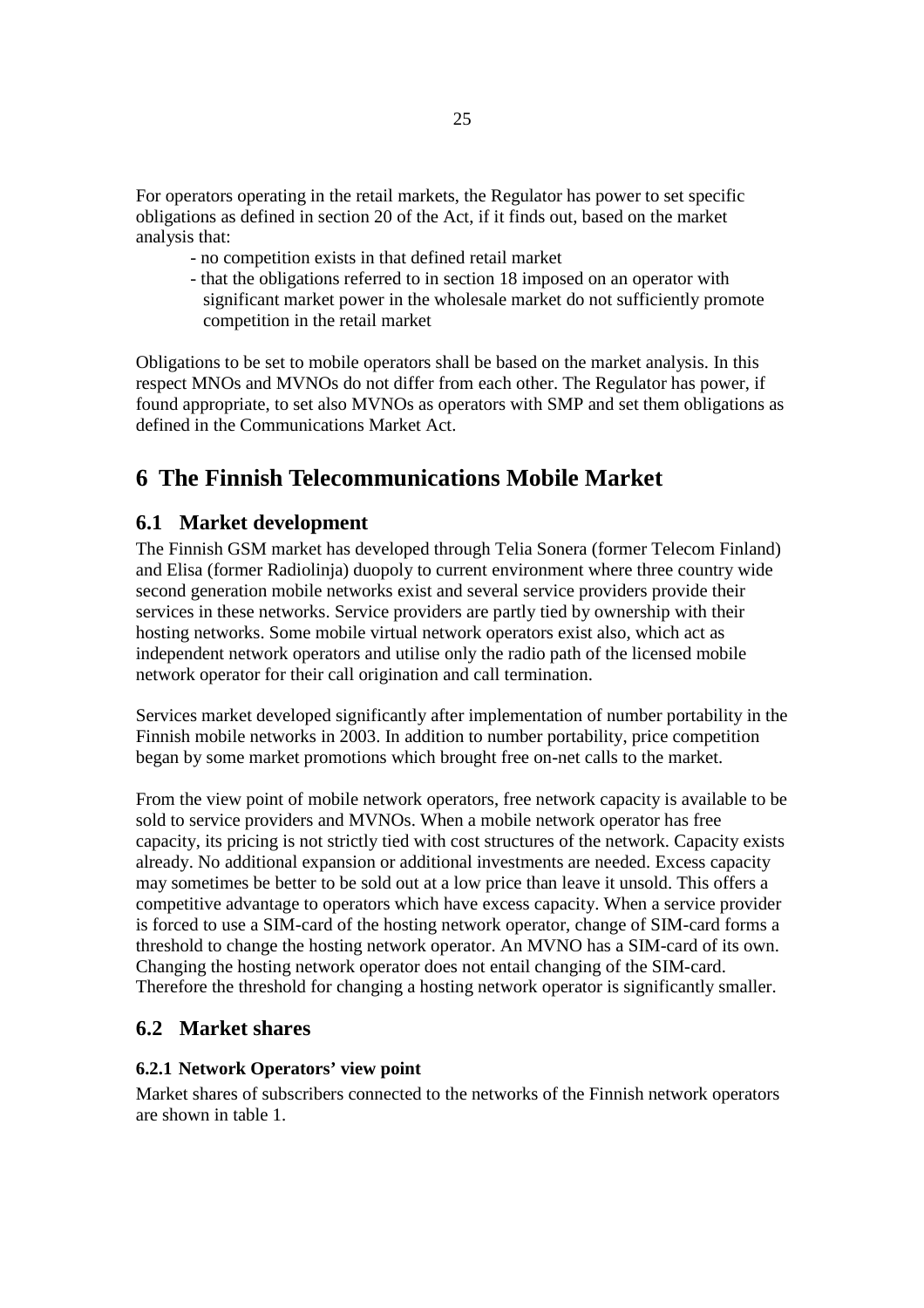| Network operator | Subscriptions<br>$(1000)$ 1) | Market shares of<br>subscriptions % | Service providers and MVNOs       |
|------------------|------------------------------|-------------------------------------|-----------------------------------|
| TeliaSonera      | 2882                         | 59                                  | Sonera, Saunalahti, ACN, Globetel |
| Elisa            | 1369                         | 28                                  | Elisa, Tele2, MTV3, Cubio, Song   |
| Finnet networks  | 640                          | 13.                                 | DNA, Fujitsu, PG Free             |
| Total            | 4891                         | 100                                 |                                   |

1) subscriptions in Q3/2004 except Finnet-networks Q2/2004

Table 1. Subscriptions and market shares in Finnish mobile networks as of Q3/2004

The market share of TeliaSonera is nearly 60%, Elisa's about 28% and Finnet Networks about 13%. Service providers and MVNOs in TeliaSonera's network are: Sonera, Saunalahti, ACN ja Globetel, in Elisa's network Elisa, Tele2, MTV3, Cubio and Song. In Finnet Neworks service providers are DNA, Fujitsu and PG Free.

#### **6.2.2 Service Providers' point of view**

Subscriptions and market shares of the Finnish Service Providers and MVNOs are shown in table 2.

|                   | Subscriptons  | <b>Subscripton Market</b> | Subscriptions in the    |
|-------------------|---------------|---------------------------|-------------------------|
|                   | $(1000)$ 1)   | share %                   | fixed network, estimate |
| Sonera            | 2 2 6 4 0 0 0 | 46                        | 760 000                 |
| Elisa             | 1 368 515     | 28                        | 900 000                 |
| <b>DNA</b>        | n. 640 000    | 13                        | 800 000                 |
| Saunalahti        | 371 252       | 8                         |                         |
| Tele $2 +$ others | n. 250 000    | 5                         |                         |
| Total             | n. 4891 000   | 100                       | 2 700 000               |
| <b>MNO</b> total  | 4 272 515     | 87                        |                         |
| SPs and MVNOs     | 621 252       | 13                        |                         |

1) Subscriptions in Q3/2004 except Finnet Networks (ref. DNA) 2Q/2004, Tele 2 + other are estimates

Table 2. Subscriptions and market shares of the Finnish mobile Service Providers and MVNOs Q3/2004

The market share of independent Service Providers and MVNOs was about 13% in the third quarter of 2004.

TeliaSonera is an overwhelming market leader in network provisioning. It is the biggest also in Service Provisioning, but its market share has fallen from 59% (networks) to 46% (services). Sonera has succeeded in contracts with independent service providers.

## **6.3 Comparison of wholesale and retail prices**

The impact of price regulation to pricing of mobile services can be studied by comparing 1) regulated and unregulated prices with each other and 2) prices to costs involved. Comparison is important particularly in the case when it is evident that competition in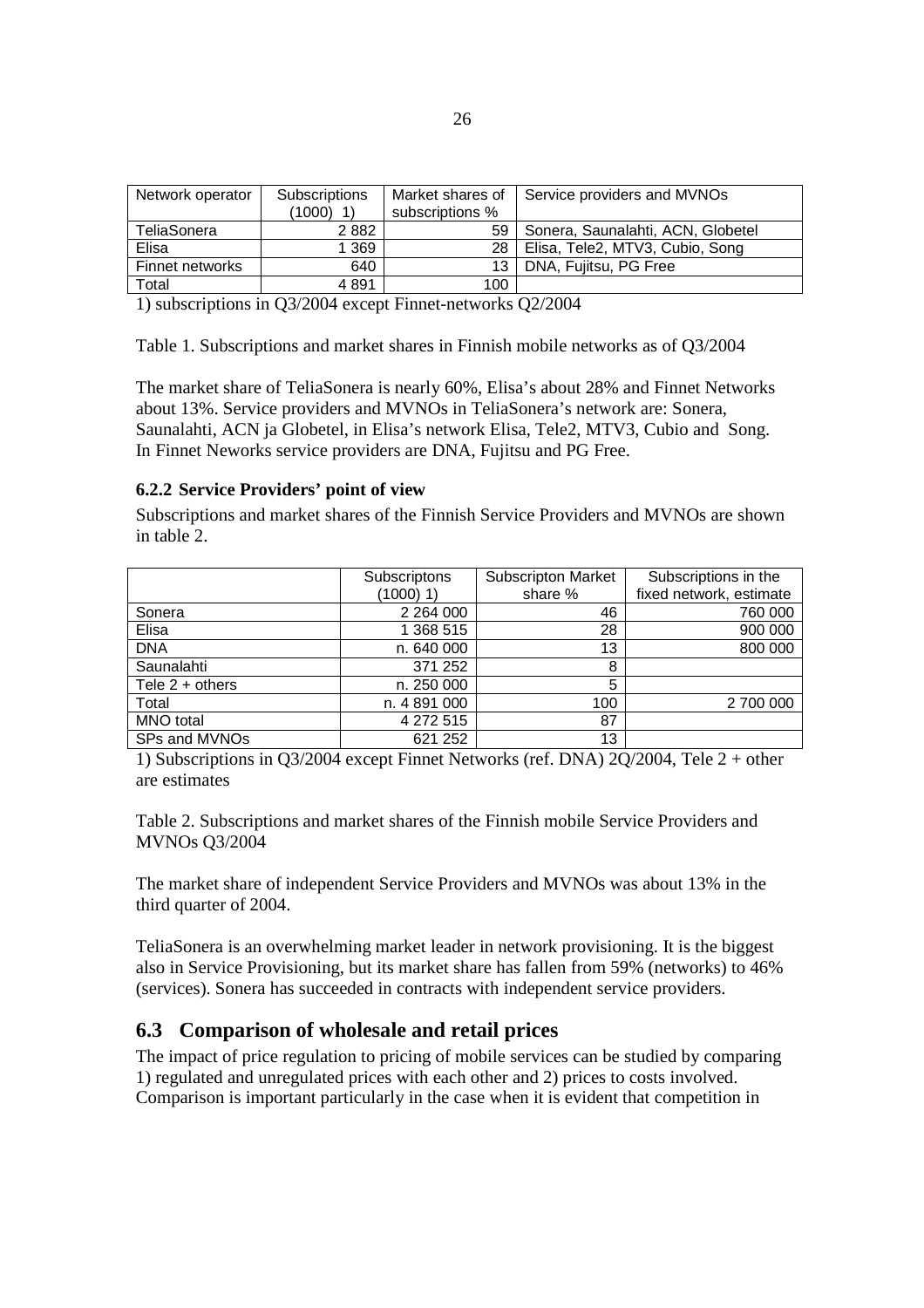retail prices is attained on the expense of wholesale prices (for example: retail prices are less than wholesale prices).

Retail prices of service providers and MVNOs have been studied in an excel-sheet "Retail and wholesale tariffs". Figures do not include VAT. Retail prices of Service Providers were listed by the type of subscription such as they were in November 2004. Regarding wholesale prices, the only available price was the regulated price of call termination. Other wholesale prices are not public and they were not available for this study.

Price comparison is difficult. Price paid by the caller consists of several different component (subscription fee, monthly fee, call fee), which are different to different type of subscriptions. Furthermore, retail prices may occasional be promotional prices in order to accelerate the entry in the market. These prices can be below their costs. On the other hand, prices of conventional operators are more stable, although market competition may create new types of subscriptions and new promotional prices. The price analysis presented here is only suggestive. More explicit analysis would need more information about traffic distribution of different types of subscriptions, impact of monthly fees to call fees and more information on confidential wholesale prices and on real costs of services.

## **6.3.1 Impact of monthly fees to call charges**

Call prices cannot be studied without taking into account other prices paid by the caller which are, in addition to call charges, subscription fees and monthly fees. Subscription fees are once-off fees. The aim of those fees is to cover costs of the establishment of the connection. Their impact to call charges is marginal in the long run. Monthly fee has more significant impact to call charges. In the relation of monthly fee and call charges two extremes exist: 1) monthly fee covers all call charges (no call charges are collected) and 2) call charges cover monthly charges (no monthly charge is collected).

In table 3, monthly fees of operators are compared with the so called ARPU figures (Average Revenue Per Unit), published by each operator. ARPU figure tells average revenue per subscriber. Comparing the monthly fee and ARPU-figure we can see the share of monthly fee from average revenue per unit. The procedure of ARPU calculation is not explicitly defined. Therefore, ARPU-figures published by different operators, are not necessarily directly comparable with each other. The analysis is made more difficult by the fact that ARPU-figure also includes the share of terminating traffic. However, analysis gives a view of the relationship between monthly fees and call charges.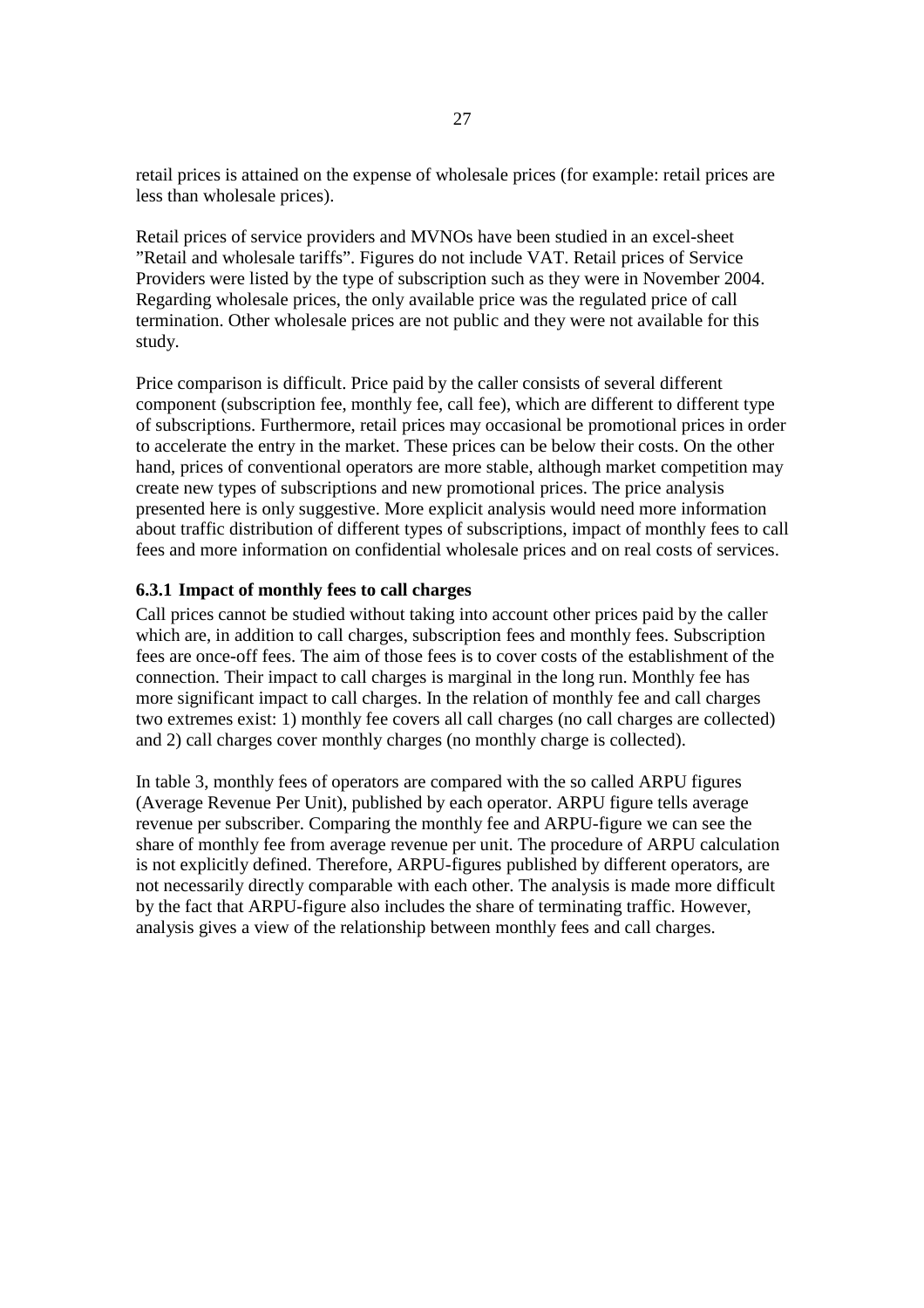|            | Subscription fee | Monthly fee                           | ARPU | Monthly fee         |
|------------|------------------|---------------------------------------|------|---------------------|
|            |                  |                                       |      | /ARPU %             |
| Sonera     | 4.11             | $1,99 - 9,99$                         | 38,2 | $5,2 - 26,1$        |
| Elisa      | 7.89             | $3,33 - 6,1$                          | 37,5 | $8.9 - 16.3$        |
| <b>DNA</b> | 2.9              | $0 - 7.93$                            | n.a. | n.a.                |
| Saunalahti | $0 - 10$         |                                       | 30,0 | $0 - 19,8 - (66,3)$ |
|            |                  | $0 - 5,95 -$<br>(19,90) <sup>2)</sup> |      |                     |

Figures include VAT. ARPU-figures from: Q2/2003

<sup>1</sup>) figure does not include terminating traffic from other mobile operators

 $^{2)}$  figure is not directly comparable. Includes speech time 450 min per month

Table 3. The share of monthly fee compared to average revenue per subscriber

The share of monthly fee of an average revenue per unit varies between  $0 - 26\%$ .

## **6.3.2 The share of call origination**

#### *6.3.2.1 Calls from mobile to fixed networks*

If termination charge of the fixed network is deducted from the retail price (VAT excluded) of a call from mobile to fixed, the reminder demonstrates the share which is left to the mobile operator for call origination. This share is a common share of both the service operator and the network operator. In the excel sheet " Retail and wholesale tariffs" this share is compared with the mobile operators own termination charge. Termination charge is regulated and it should be cost-oriented. The comparison results in the difference in revenues of call origination and call termination. Details of comparison is shown in table 4.

| Mobile     | Retail price     | Termination charge   | Call origination in | Call termination in |
|------------|------------------|----------------------|---------------------|---------------------|
| operator   | VAT excl.        | of the fixed         | the mobile network  | the mobile network  |
|            | Euro cents       | network <sup>1</sup> | Euro cents          | Euro cents          |
| Sonera     | $7,30 - 13,90$   | 2,3                  | $5 - 11,60$         |                     |
| Elisa      | $8,93 - 13,93$   | 2,3                  | $6,63 - 11,63$      | 10                  |
|            | $-21,31^{2}$     |                      | 19.01               |                     |
| <b>DNA</b> | $5,66 - 14,75$   | 2,3                  | $3,36 - 12,45$      |                     |
| Saunalahti | $6,5 - 12,3^{3}$ | 2,3                  | $4,2 - 10$          | $9^{4}$             |

All figures in Euro cents.

<sup>1)</sup> Estimate: local termination 1,6 € cents/min + transit fee 0,7 € cents/min.

 $^{2)}$  Price 21,31 only in one subscription type

<sup>3)</sup> Saunalahti Lanka: Price 8,2 € cents + 0,82 € cents/min is significantly cheaper in long calls than the lowest price shown in the table

 $4)$  Termination charge of the hosting MNO (Sonera) used in the table

Table 4. Revenue of call origination in traffic from mobile to fixed network

In all mobile operators, the share of call origination in the traffic from mobile to fixed network is mostly smaller than the termination charge of the same network. Taking into account that the total share of call origination includes shares of both service operator and network operator, the difference is even more significant (termination charge is a charge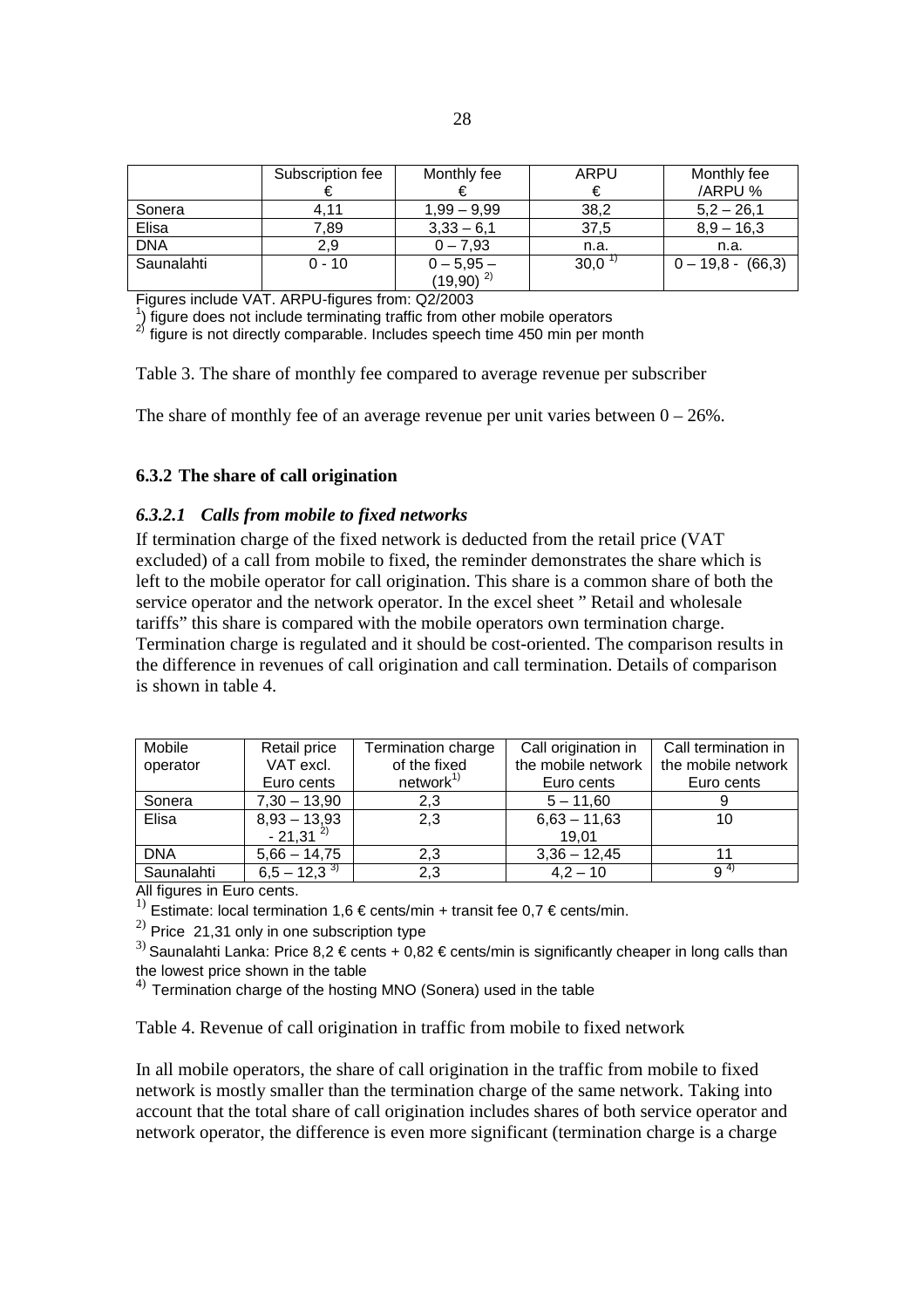of network operator only). When comparing the costs call conveyance, originating call uses the same network components than the terminating call and their costs are approximately on the same level. For this reason it is likely that call termination is over charged and it subsidizes other mobile services.

## *6.3.2.2 Calls between mobile operators*

Regarding a call from one mobile operator to another, a termination charge of another operator is deducted from the retail price (VAT exclusive) of the first operator. In each case, the termination charge of a mobile operator that represents the biggest market share has been chosen. After the deduction, the reminder is the total share of call origination of both service operator and network operator. In the excel sheet " Retail and wholesale tariffs" this reminder has been compared with the termination charge of the operator. Comparison is shown in table 5.

| Mobile     | Retail price   | Transit | Termination      | Share of call | Termination   |
|------------|----------------|---------|------------------|---------------|---------------|
| operator   | VAT            | share   | charge in the    | origination   | charge in the |
|            | excluded       |         | target network   |               | own network   |
| Sonera     | $7,30 - 13,93$ | റ       | $-10$ $^{\circ}$ | $-2,7 - 3,93$ |               |
| Elisa      | $8,93 - 13,93$ | 2       | $9^{3}$          | $-0.1 - 4.93$ | 10            |
|            | $-21,31^{2}$   |         |                  |               |               |
| <b>DNA</b> | $5,66 - 14,75$ |         | 9 °              | $-3,3 - 5,75$ |               |
| Saunalahti | $6,5 - 12,3$   | ◠       | 10               | $-3,5 - 2,3$  | $9^{4}$       |

All figures are in Euro cents.

 $1)$  In the calculations Elisa's termination charge is used (second biggest mobile operators)

 $^{2)}$  Price 21,31 is valid only in one subscription type

<sup>3)</sup> In the calculations, Sonera's termination charge is used (biggest mobile operator)

 $4)$  In the table, termination charge of the hosting operator (Sonera) is used

Table 5. The revenue share of call origination in the traffic from one mobile operator to another mobile operator

According to table 5, in the traffic from one mobile operator to another mobile operator, the share of call origination is in almost all mobile operators smaller than half of their own call termination. In specific subscriptions, the share is even negative. It should be noted that the total share covers both shares of service operator and network operator. The share of only network operator is significantly smaller than the total share. In the calculations, the transit charge which is valid in the traffic between mobile operators has not been taken into account. This would decrease the share of call origination further.

It is likely that in the traffic from one mobile operator to another, termination charge subsidizes significantly other mobile charges.

#### *6.3.2.3 Calls within the same mobile network (on-net calls)*

In this traffic mode, retail price (VAT exclusive) is compared with the mobile operator's cost of an on-net call, which has been estimated on the basis of cost of call termination, see excel table " Retail and wholesale tariffs"). Results of this comparison are demonstrated in table 6.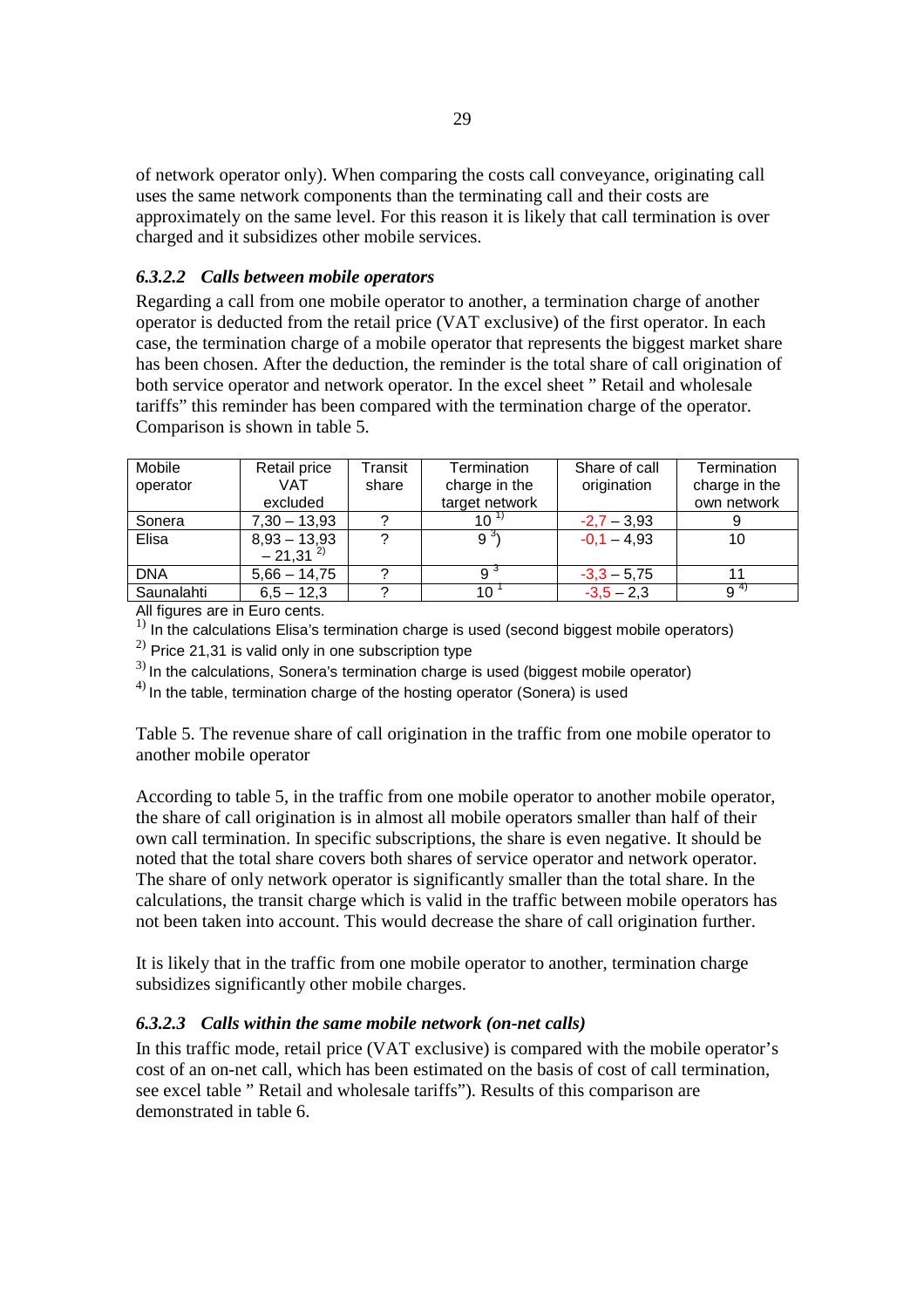| Mobile     | Retail price   | Own termination | Cost of an on-net call  | Reminder        |
|------------|----------------|-----------------|-------------------------|-----------------|
| operator   | VAT            | charge          | (estimate based on call |                 |
|            | excluded       |                 | termination)            |                 |
| Sonera     | $7,30 - 13,93$ |                 | 18                      | $-10.7 - -4.07$ |
| Elisa      | $8,93 - 13,93$ | 10              | 20                      | $-11.07 - 5.07$ |
| <b>DNA</b> | $1.64 - 14.75$ | 11              | 22                      | $-20,36 - 7,25$ |
| Saunalahti | $3,3 - 11,4$   | 9''             | 18                      | $-14.7 - 6.6$   |

 $<sup>1</sup>$  Termination charge of the hosting mobile operator (Sonera) is used</sup>

Table 6. Comparison of retail price to the cost of an on-net call

In table 6, the retail price of an on-net call is in all subscription types smaller than the cost of a call. Cost of an on-net call is estimated as twice the termination cost (=termination charge). Retail price includes the shares of both service operator and network operator. In a heavy competition, it is likely that costs of service operator (i.e. marketing, sales promotion) are significant. The share left to network operator is the smaller the bigger is the share of service operator. It is likely that termination charge subsidizes significantly other mobile services.

## **6.3.3 Termination charges in EU- and ETA-countries**

According to IRG's (Independent Regulators Group) analysis<sup>12</sup>, termination charges in Finland are the third cheapest within 27 European countries, after Lithuania and Norway. Termination charges in Finland were 9,29 Euro cents/min, in Denmark 11,64 cents/min and in the UK 13,40 cents/min. The most expensive termination charge was in Switzerland, 22,41 cent/min.

# **6.4 The impact of price regulation to MNO and MVNO**

In free competitive environment, pricing of services takes place under market conditions and prices do not necessarily reflect cost of a product. Product can be under or over priced. In mobile products, only the price of call termination is regulated and even this only for operators having defined as operators of SMP. Other prices are not regulated. In the following, impact of price regulation is shortly described for SPs, MNOs and MVNOs.

**Mobile Service providers:** Their retail prices are not regulated

**Mobile Network Operators:** Only price for call termination of SMP operators is regulated. According to section 6.3, regulation is failed and price for call termination has been used as a source of revenue and a means to subsidize other mobile services.

Prices for call origination and for on-net calls are not regulated. Regarding pricing of call origination, problems encountered with call termination exists also in call origination, particularly regarding calls to specific national number series. The Regulator defined in

 $\overline{a}$ 

 $12$  IRG MTR Snapshot – July 2004. http://irgis.icp.pt/admin/attachs/388.pdf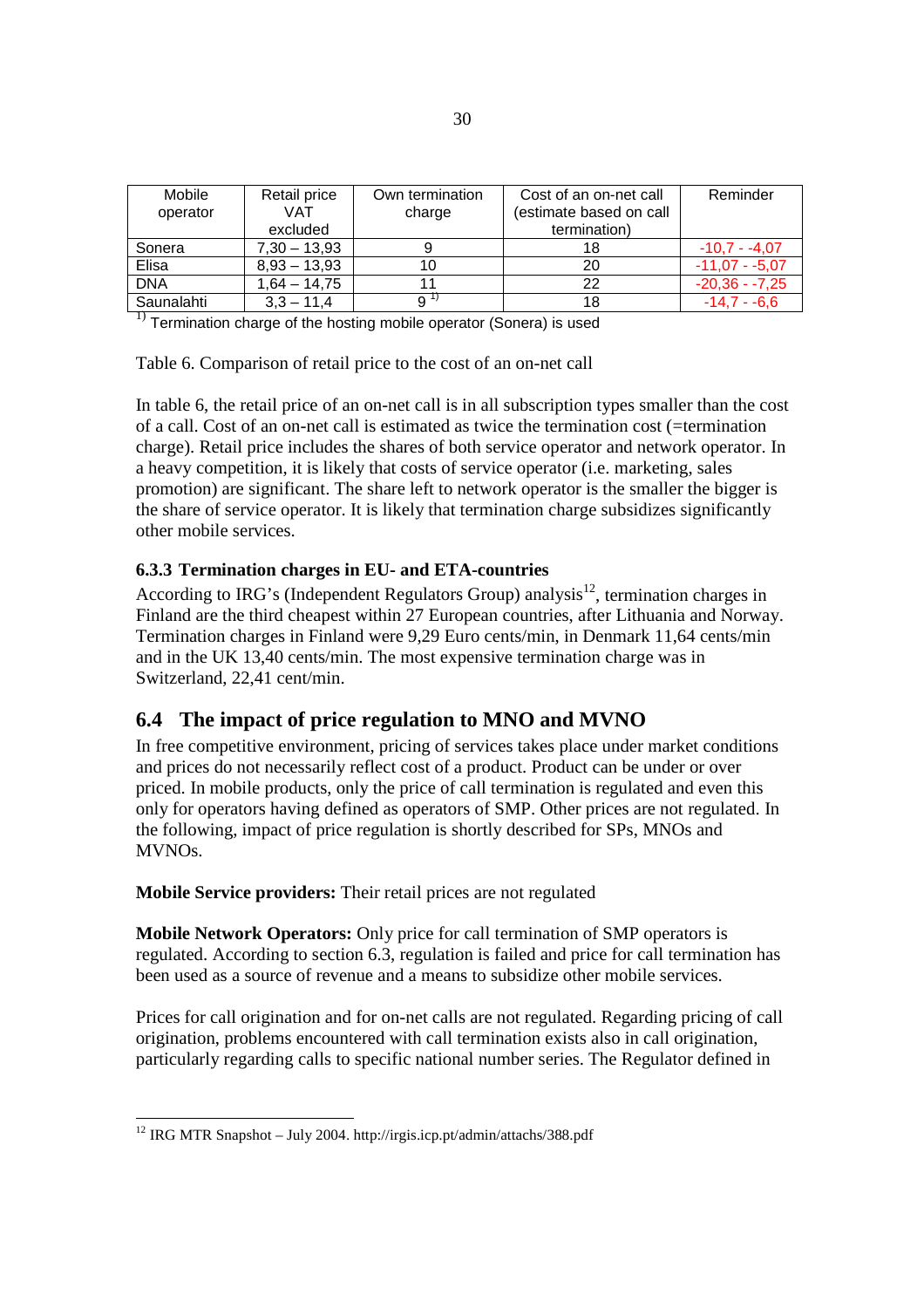its decision<sup>13</sup> TeliaSonera as an SMP operator regarding access and call origination. The Commission of European Communities considered that the presented evidence was not strong enough to conclude TeliaSonera having SMP in the market of access and call origination, and the decision was withdrawn.

**Mobile Virtual Network Operators:** Prices for call termination have not been regulated so far. The pricing mechanisms between MVNOs and MNOs differ from each other as follows:

For SMP operators, price for call termination is regulated as cost-oriented. Calculation of cost-oriented price is a very complicated process and a real cost-oriented price is almost impossible to calculate. All accounting mechanisms include, in addition to measured costs, variables which cannot be measured. They have to be estimated. These estimates are for example the division of costs and traffic to different services. Division is necessary because the same functions and the same network elements serve several different services. Other estimated variables are risk premiums, reasonable rate return on investments, depreciation mechanism in relation to techno-economical life of different network elements, efficiency of investments, costs of the network compared with costs of a competitive efficient network, division of operation and maintenance costs to different services. List could be continued. Cost calculation includes so many presumptions and so many estimated variables that result of the calculation does not necessarily reflect the real cost of call termination.

With operators of SMP, price for call termination is regulated but the radio access, as leased for the MVNO, is free from regulation. The leasing price for radio access is based on the mutual, commercial agreement between the MNO and the MVNO. For the MVNO, its price for call termination consists, therefore, of the unregulated cost paid for the radio access to the MNO plus the cost of its own MSC and related equipment. In practise, the cost of MVNO's call termination can be only half of the regulated "costoriented" price of the MNO, although the real termination costs of an MVNO is the same or slightly more than the termination cost of the MNO, as found out in section 4.1.2.

As said before, market price does not need to reflect the costs involved. The problem is not the price or cost itself but the fact that almost the same product (call termination and radio access) has two different prices: Regulated "cost-oriented" termination price and unregulated price for radio access. When unregulated "market" price is about half of the regulated "cost-oriented" price, there is a possibility for cross subsidy from regulated price to other mobile prices.

# **6.5 Conclusions**

l

Exact price/cost analysis of mobile networks would need calculations, where retail prices, division of traffic, wholesale prices and costs of network elements were taken into account. However, the simplified calculation exercise presented in this report, demonstrates that strong evidence exists that 1) there is a significant price distortion

<sup>&</sup>lt;sup>13</sup> Päätös huomattavasta markkinavoimasta matkaviestiverkkoihin pääsyn ja matkaviestinverkoista nousevan liikenteen markkinoilla. Viestintävirasto 13.10.2004; 991/934/2003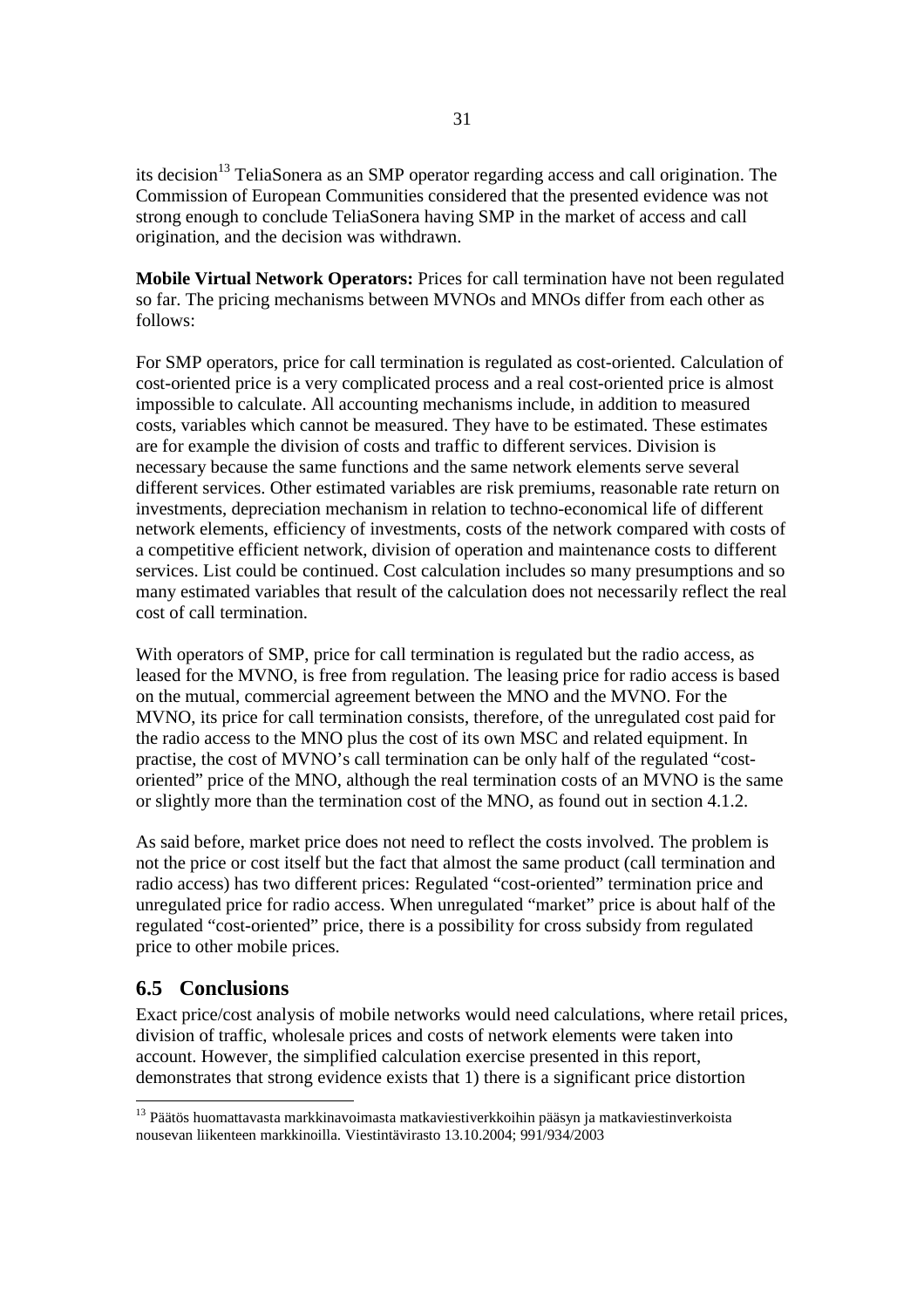between regulated "cost-oriented" termination price and unregulated prices and 2) termination charges are far from cost-oriented prices and therefore, in conflict with the requirements of the Communications Market Act.

It is evident that charges of terminated traffic are used as a significant source of revenue although its purpose is only to cover costs involved. This has led to use of equipment in the fixed network, by which the high fixed to mobile rates can be by-passed. Price distortion can be seen also from the procedures where some subscribers receive compensation from calls they receive. When comparing termination rates of mobile and fixed network with each other, we can see that termination rates in mobile network are from four to five times the termination rates in the fixed network. To such a high deviation no real reason can be found.

The situation is strange taking into account the fact that mobile termination rates in Finland are the third cheapest in Europe. If mobile termination rates are distorted and highly excess to costs involved in Finland, what might be the case in other European countries?

It is evident that it is not enough to calculate costs of call termination. Simultaneously with calculation of costs of call termination, also costs of call origination and costs of onnet calls should be calculated in order to find out their mutual relations.

# **7 The status of SP and MVNO in relation to MNO**

# **7.1 An SP in relation to the MNO**

A mobile service provider is able to provide MNO's services and products and charge them, but it can also produce value added services of its own. For providing these services it needs an IN-platform and an MSC of its own. As long as the provision of services takes place within the network of the hosting MNO and uses interconnection links of the hosting MNO, operator remains as a service operator and the hosting MNO as a network operator. Network operators compete with wholesale network provision and service providers with retail service provision.

Network operators could limit the sale of call minutes to service providers amongst other things by pricing. However, market competition and demands for growth set by the owners of network operators have created pressures to sell out existing free network capacity. Also the economies of scale have to be taken into account. Without a reasonable amount of subscribers, small entities have difficulties in obtaining sufficient traffic in its network and a reasonable rate of return on its investments. The amount of traffic is highly dependent on the amount of callers. The growth driver is therefore the growth of subscribers. This leads to competition on service providers. Operators having significant amount of free capacity, have benefits in this competition: The growth of traffic does not need new investments. Operators having no extra reserves are in a weaker position in this respect.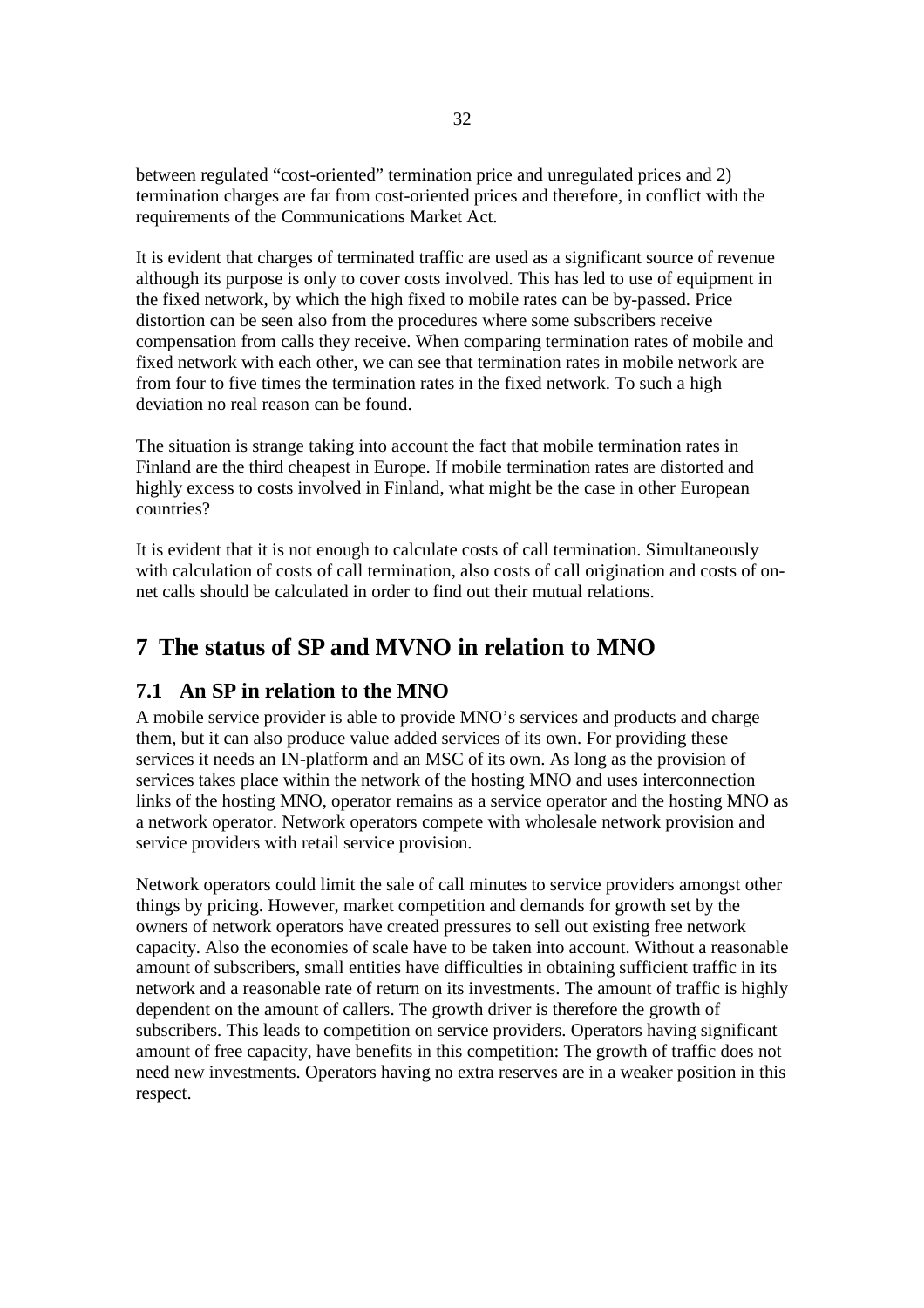In accordance with the Communications Market Act, the Regulator has the power to impose obligations to SMP MNOs, in order to force them to offer network capacity to service operators and set them price controls. Regarding the views of the CEC, defining the MNOs as SMP in access and call origination would need strong arguments. It is likely that competition between MNOs and growth demands of the owners of network operators create expanding offerings of network services voluntarily without legal obligations. However, missing possibility to price controls in access and call origination may create pricing problems similar to problems of pricing of call termination.

# **7.2 MVNO in relation to MNO**

When a service operator has an MSC of its own, it is able to send and receive traffic from other networks. When this service operator connects its equipment to other networks, it becomes an MVNO. MVNO can ask competitive hosting offers from any MNO and it is able to change its hosting MNO. This can take place in two alternative ways: 1) MVNO has a contract with one hosting MNO or 2) MVNO has for the same service contracts with two or more hosting MNOs.

# **7.2.1 Agreement with one hosting MNO**

MVNO can make an agreement with one hosting MNO. This is the most common practise at the moment, although Saunalahti has agreements both with TeliaSonera and Elisa. MNOs intend to make agreements exclusive. Before making final decisions on the hosting MNO, MVNO can ask offers from all available MNOs and make its decision based on offerings regarding service level, price, quality of service, reliability, geographical coverage etc.

Regarding MNOs, their participation in the contest is limited to their free network capacity. If supply (own network capacity) is less than demand (capacity requested by the MVNO), full size competition does not necessarily emerge. This can increase leasing prices and tie MVNO more tightly to the hosting MNO. If free capacity exists in several MNOs, full size competition may emerge. Ten percentage market share, for example, is a factor having a significant negotiation power. Hosting MNO does not necessarily want to give its MVNO to other MNO and competing MNO would likely to have this size MVNO to fill its free network capacity. Heavy competition may lead to a situation, where 10% market share is shared between two or more hosting MNOs. If this is the case, MVNO will have agreements with two or more hosting MNOs.

# **7.2.2 Agreement with two or more hosting MNOs**

Circumstance where an MVNO has a hosting agreement with two or more MNOs, leads to a situation where MVNO becomes a superior mobile operator:

- The coverage of its network is the common coverage area of its all hosting MNOs
- MVNO can route calls to its subscribers via the route of least cost

No single network operator can do this. In order to compete with MVNOs, MNOs have to establish MVNOs of their own. The focus of competition will transfer from network and services competition to service competition only. Interest to network investments is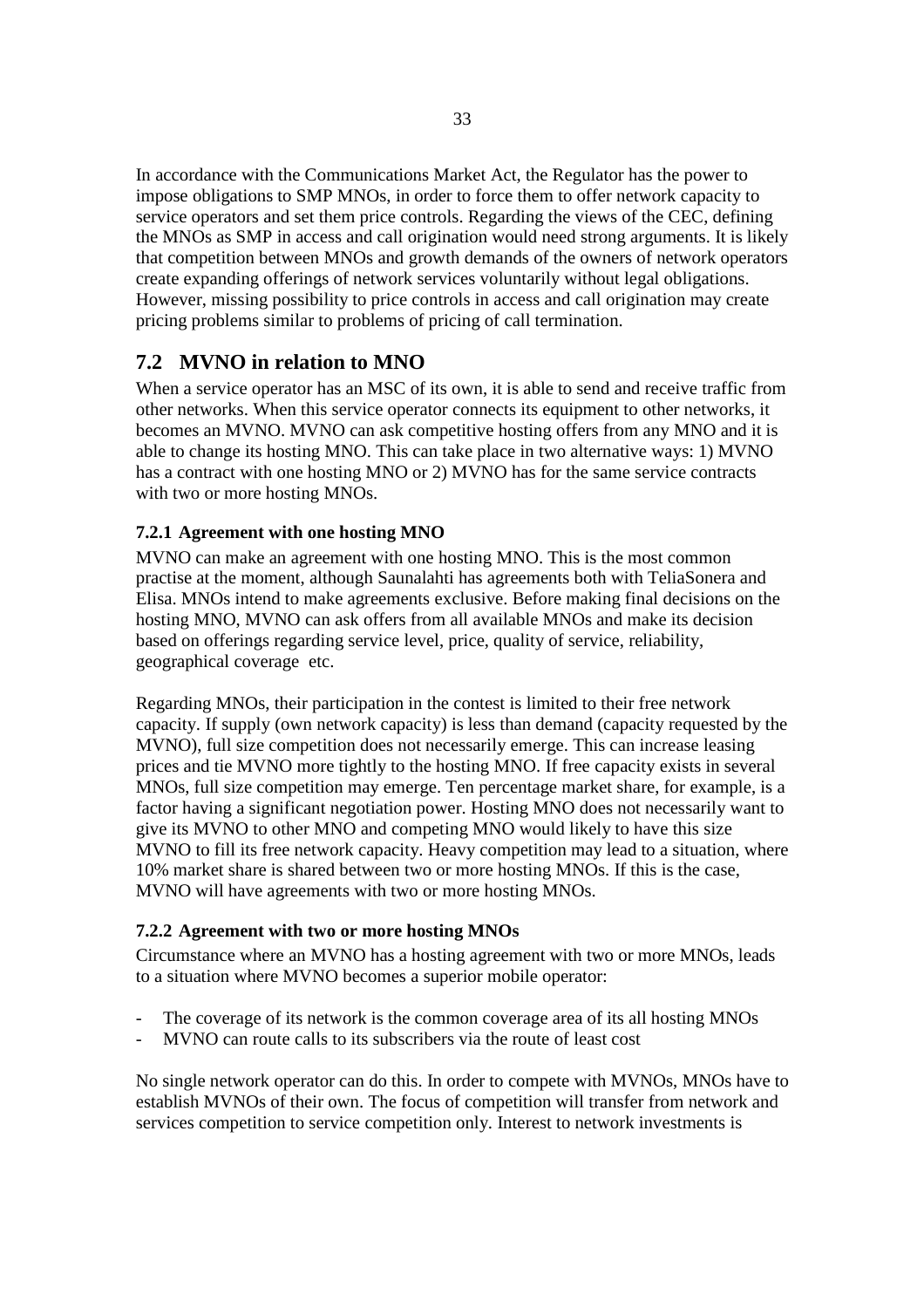endangered. Geographical coverage of GSM-networks of today is nearly nationwide and too much emphasis on this issue may not be stressed. However, question arises, such as who will build infrastructure in less profitable areas where network does not exist yet.

The fact that an MVNO could force MNO's radio access under competition, does not necessarily lead to changes in pricing of call termination in mobile networks. Both MNOs and MVNOs would still remain in a monopoly situation on mobile termination. They do not have natural interest to channel possible savings in termination costs to prices of call termination.

# **7.3 MVNOs in 3G networks**

The impact of MVNOs in 3G networks has not been studied in more detail here. It is to be noted, however, that if MVNOs are able to make agreements with several 3G MNOs, it can lead to situation, where the focus of competition transfer from network competition to service competition. This may have an impact to investments in 3G networks.

# **8 International comparison**

# **8.1 Ireland**

# **8.1.1 Mobile market**

In the three Irish GSM-networks there are about 3,5 million subscribers. Mobile operators are: Vodafone (market share of subscriptions about 54%), O2 (40%) ja Meteor (6%). The share of prepaid subscriptions is about 74%. In addition to GSM networks, one UMTS license has been issued for "3".

# **8.1.2 Regulation**

ComReg has by its decision on 29.7.2004, defined Vodafone, O2, Meteor ja "3" as operators with SMP. ComReg proposes these operators the following SMP obligations:

- Obligation of Transparency
- Obligation of Non-discrimination
- Obligation of accounting separation
- Price control and cost accounting obligations

Proposals are under consultation. No final decision exists yet. MVNOs are not explicitly regulated. However, in the license conditions of 3G networks, an obligation to offer network services to MVNOs exists.

# **8.1.3 Mobile Virtual Network Operators**

In Ireland, no MVNOs exist so far.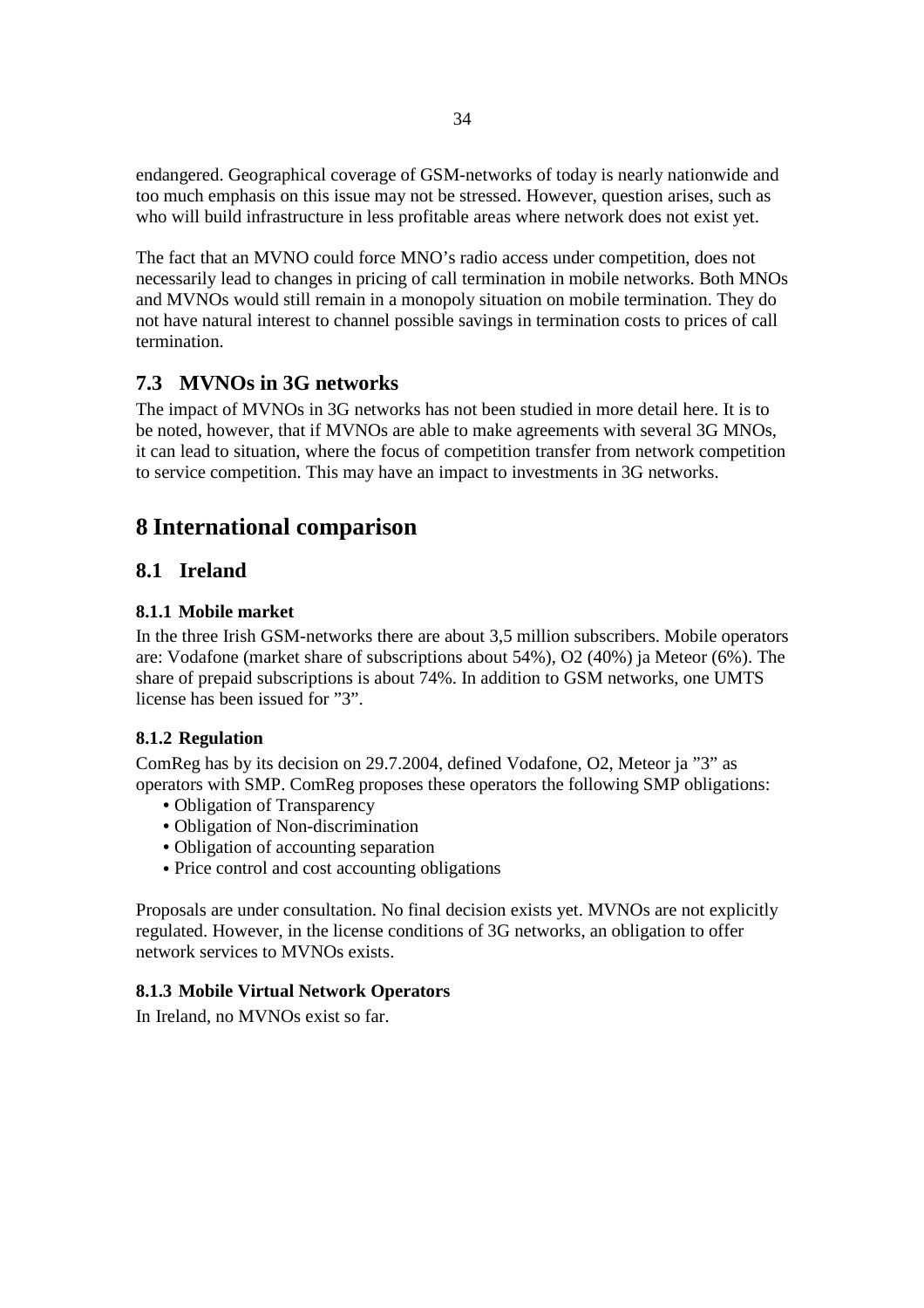# **8.2 Sweden**

# **8.2.1 Mobile market**

Market shares of Swedish GSM subscriptions are as in table  $7^{14}$ .

| Mobile operator     | <b>Status</b> | Subscriptions | Market share % |
|---------------------|---------------|---------------|----------------|
|                     |               | (1000)        |                |
| TeliaSonera         | <b>MNO</b>    | 3706          | 43             |
| Tele <sub>2</sub>   | <b>MNO</b>    | 3256          | 38             |
| Optimal Telecom 1)  | <b>SP</b>     | 84            |                |
| Vodafone            | <b>MNO</b>    | 1333          | 15             |
| $SPs + MVNOs 2)$    | $SP + M VNO$  | 290           | 3,3            |
| Total               |               | 8669          | 100            |
| <b>MNOs</b> total   |               | 8295          | 95,7           |
| $SPs + MVNOs$ total |               | 374           | 4,3            |

1) Subsidiary of Tele 2

2) SPs include those operators which lease network capacity from network operators and which resell it to end users by its own name. Figure includes subscribtions of 3G operators "3".

Table 7. Market shares of mobile subscriptions in Sweden

In Sweden, the number of SPs/MVNOs is about 16. The only MVNO is Telenor, which sells its services under name "Djuice". Telenor Mobile provides its services in the hosting mobile network of Tele 2. The market share of Djuice is about 1% of Swedish mobile subscriptions.

## **8.2.2 Regulation**

By its decision <sup>15</sup>, PTS has defined mobile operators TeliaSonera, Tele2, Vodafone, Hi3G ja Telenor Mobile Sverige as operators with SMP on the market of call termination. SMP obligations have been defined as follows<sup>16</sup>:

TeliaSonera, Tele2 ja Vodafone:

- Requirement to provide network access on reasonable request, interconnection obligation
- Obligation relating to transparency
- Requirement not to unduly discriminate
- Accounting separation obligation
- Obligation concerning pricing and cost accounting procedures: Cost orientation LRIC Telenor Mobile:

<sup>&</sup>lt;sup>14</sup> Svensk Telemarknad 2003; Marknadsdata – Mobila tjänster: Källa Post och Telestyrelesen, 9 juni 2004

<sup>&</sup>lt;sup>15</sup> Post och Telestyrelsen, Beslut, 6.7.2004, Diarie nr. 04-7287/23,a; 04-7228/23,a; 04-6952/23,a<sup>\*</sup> <sup>16</sup> Post och Telestyrelsen, Beslut, 6.7.2004, TeliaSonera, Tele2, Vodafone, Diarie nr. 04-6952/23,b

Post och Telestyrelsen, Beslut, 6.7.2004, Telenor Mobile, Diarie nr. 04-7228/23,b Post och Telestyrelsen, Beslut, 6.7.2004, Hi3G, Diarie nr. 04-7287/23,b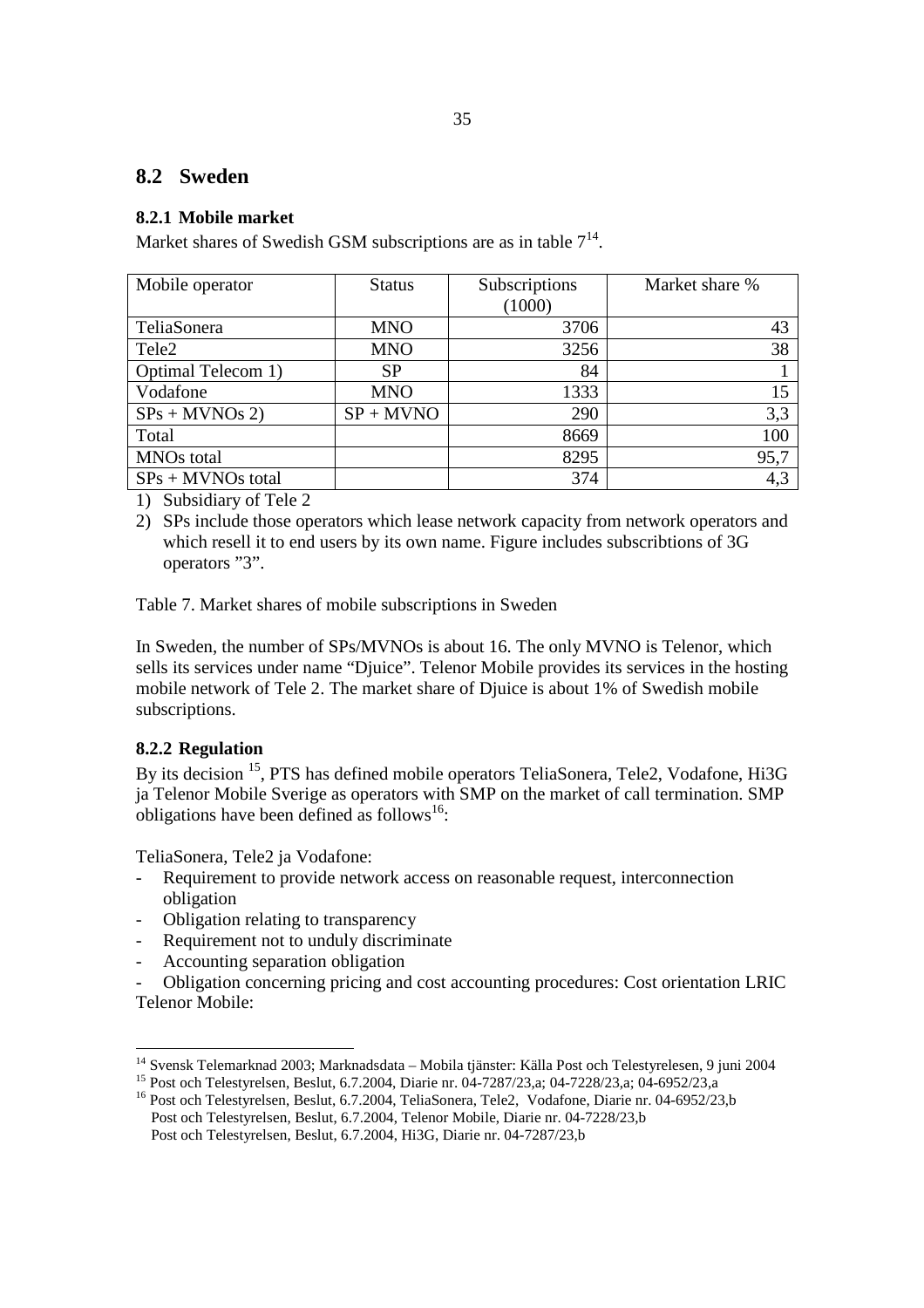- Obligation relating to transparency
- Requirement not to unduly discriminate
- Accounting separation obligation
- Obligation concerning pricing and cost accounting procedures: Fair and reasonable prices

Hi3G:

- Requirement to provide network access on reasonable request, interconnection obligation
- Obligation relating to transparency
- Requirement not to unduly discriminate
- Accounting separation obligation
- Obligation concerning pricing and cost accounting procedures: Fair and reasonable prices

PTS would prefer the principle of termination charge reciprocity, i.e. parties would use the same interconnection prices. This is not an obligation of regulation, although reciprocity may result in mutual agreements of operators.

# **8.2.3 Mobile Virtual Network Operators**

Djuice, owned by Telenor Mobile is the only MVNO in the Swedish mobile market. Its market share is about 1% of the Swedish mobile subscriptions.

In Sweden, the combined market share of SPs and MVNOs is about 3% of all mobile subscriptions. No further issues have emerged which would give reason for further regulation in addition to current SMP regulation.

## **8.2.4 Termination charges**

Current (November 2004) Swedish termination charges are listed in table 8.

|                       | Day time,      | Evening,       |
|-----------------------|----------------|----------------|
|                       | Euro cents/min | Euro cents/min |
| TeliaSonera           | 9.1            |                |
| Tele <sub>2</sub>     | 13,4           | 13,4           |
| Vodafone              | 21,2           | 9,8            |
| <b>Telenor Mobile</b> | 10,8           | 10,8           |
| Hi3G                  | 21,2           | 10,0           |
|                       |                |                |

Oanda converter 11.12.2004: 1SKR = 0,11147 Euro

Table 8. Swedish termination charges as of November 2004

Termination charges vary significantly. It is likely that TeliaSonera's termination charges are LRIC-based. LRIC-based pricing entered into force in summer 2004 also to other SMP operators. It is to be noted that Telenor Mobile's termination charge is 18,6% more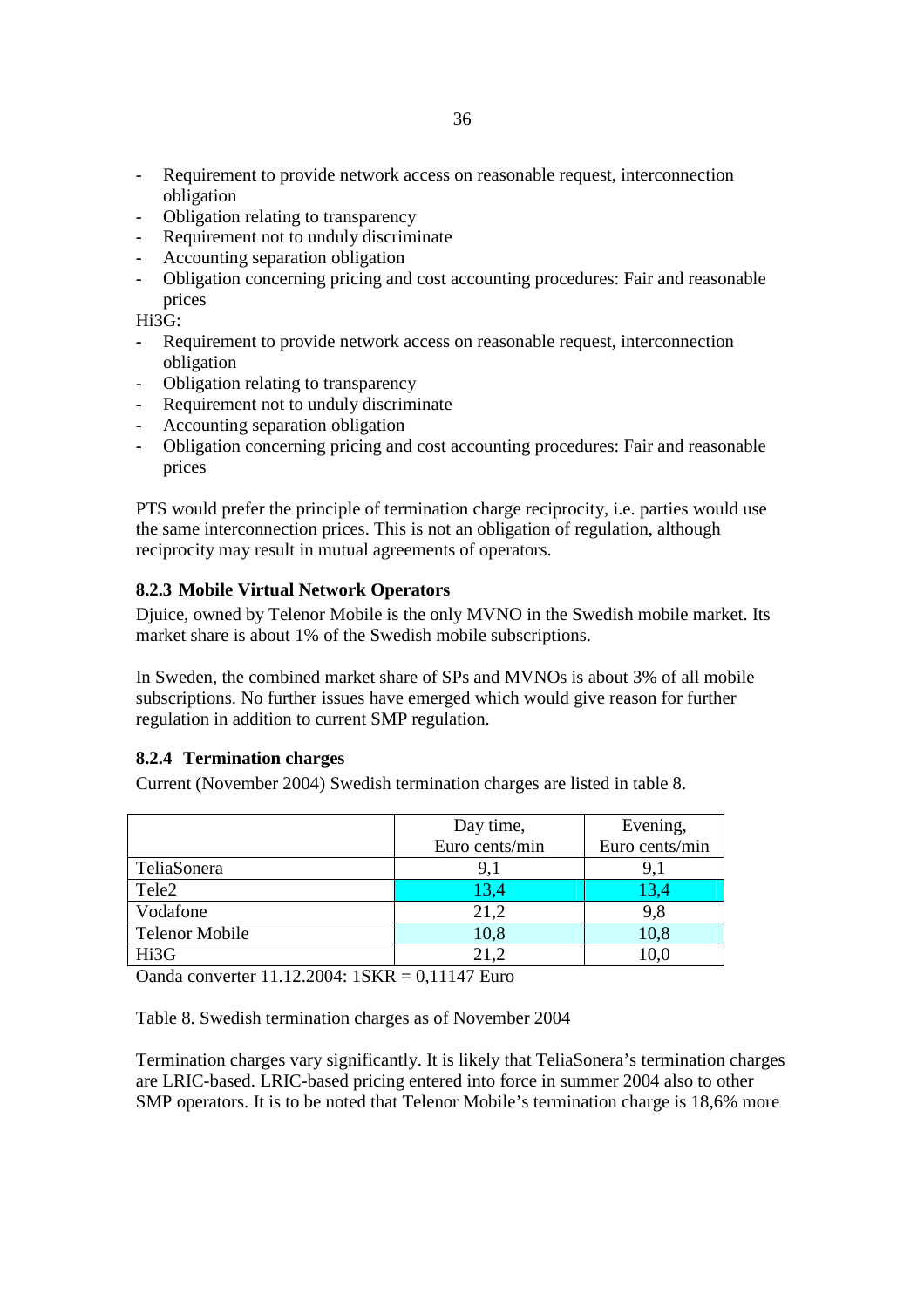than the corresponding charges of TeliaSonera but clearly below the charge of its hosting MNO, Tele2.

# **8.3 Denmark**

## **8.3.1 Mobile market**

By the end of the year 2003 there was  $4,868,921$  mobile subscriptions in Denmark<sup>17</sup>:

| Mobile operator   | <b>Status</b>  | Subscriptions (1000) | Market share % |
|-------------------|----------------|----------------------|----------------|
| <b>TDC</b>        | <b>MNO</b>     | 1574132              | 32             |
| Sonofon           | <b>MNO</b>     | 1027940              | 21             |
| Orange            | <b>MNO</b>     | 612420               | 13             |
| Telmore           | SP1) (TDC)     | 502566               | 10             |
| Telia             | <b>MNO</b>     | 463672               | 10             |
| Debitel           | SP (TDC)       | 303294               | 6              |
| <b>CBB</b> Mobil  | SP2) (Sonofon) | 184238               | 4              |
| 3                 | <b>MNO</b>     | 50359                |                |
| Others            | $SPt + MVNOt$  | 150301               | 3              |
| Total             |                | 4868921              | 100            |
| <b>MNOs</b> total |                | 3678164              | 76             |
| $SPs + MVNOS$     |                | 1190757              | 24             |

Table 9. Mobile subscription market share in Denmark at the end of 2003

In Denmark, SMP operators have been imposed an obligation to offer network services to SPs and MVNOs.

Based on a presentation<sup>18</sup> strong SPs have entered into Danish mobile market. Those SPs offer mobile services in significantly cheaper price than conventional SPs. Their operation is based on the use of Internet as a marketing channel. A customer can register him/herself via Internet and receive his/her SIM-card by mail. Billing takes place via Internet or SMS.

According to the presentation, nice priced service providers have gained 23% market share in mobile calls and almost 30% market share in SMS. Biggest SPs, Telmore and CBB Mobil have catched up 43,7% of all new subscriptions from 2001 to 2Q/2003. It is to be noted however, that Telmore and CBB are not independent service providers. Telmore is owned by TDC and CBB Mobile is owned by Sonofon. Sonofon bought CBB Mobile in 2003.

The success of nice priced SPs can be seen from the Telmore figures: In 3Q/2003 it provided about 40% of all Dankort&Visa/Dankort Internet transactions.

As a consequence of nice price SPs:

l

<sup>&</sup>lt;sup>17</sup> Telestatistik – 1. halvår 2004; IT og Telestyrelsen

<sup>&</sup>lt;sup>18</sup> ITU Asia 2004: Will discount operators kill MNOs?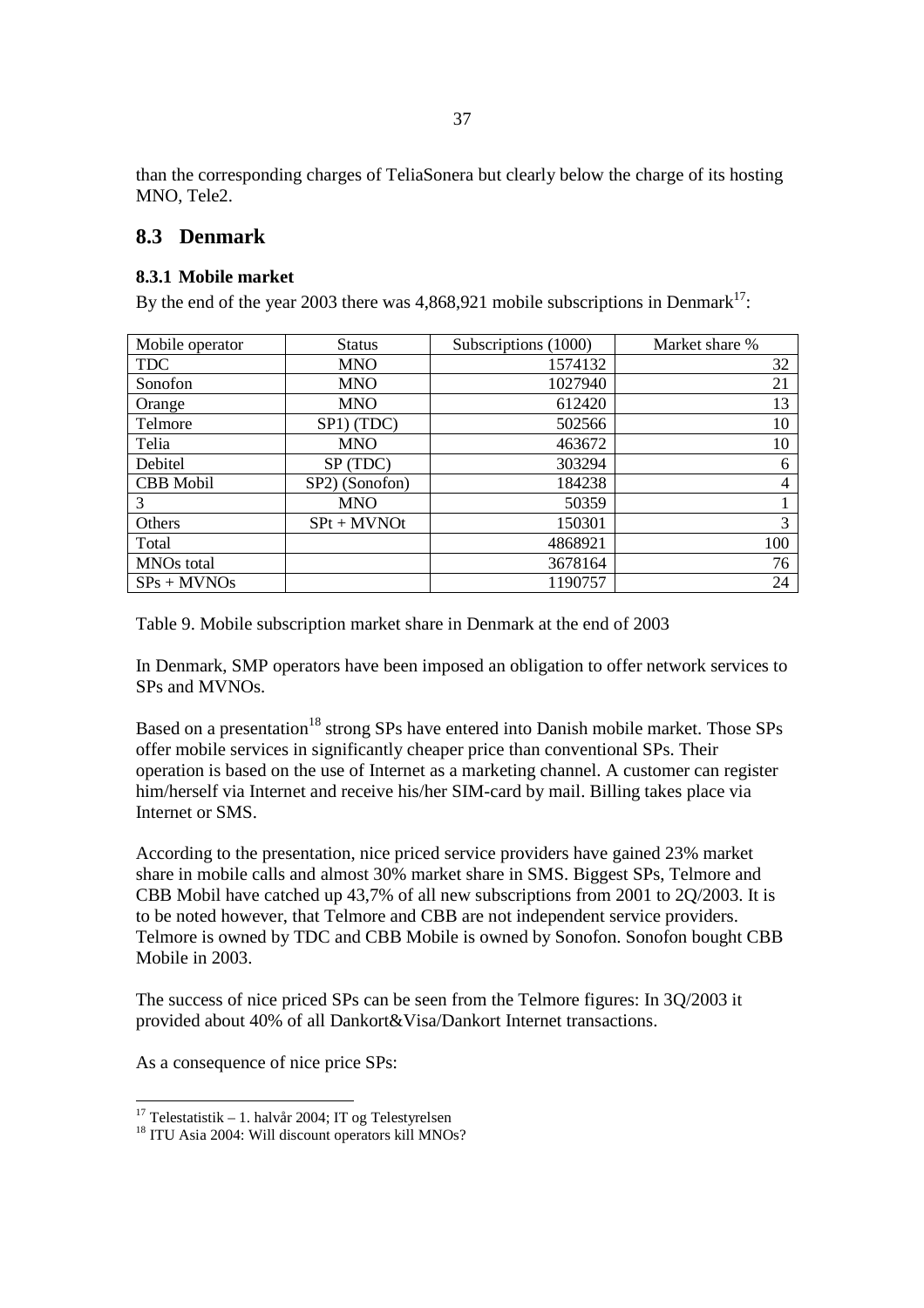- The price of a mobile call has decreased about 50% during 2004 and was on the level of 9 Euro cents/min (incl VAT) in the end of 2004
- The price of SMS has fallen from 7 Euro cents to 3 Euro cents
- Subscription fee has fallen from 6,7 Euros to zero

#### **8.3.2 Regulation**

ITST (IT og Telestyrelsen) has carried out a market analysis regarding markets 15 (mobile access and call origination) and 16 (mobile call termination) and released them for consultation<sup>19</sup>, <sup>20</sup>. It is the view of the ITST that in the market of access and call origination competition takes place and no SMP obligations are needed. However, in the market of mobile call termination, no competition exists and mobile operators TDC, Sonofon, Telia, Tele2, Orange and "3" should be defined as SMP operators in the market of call termination. Final decision does not exist until the end of 2004.

## **8.3.3 Mobile Virtual Network Operators**

In Denmark only one MVNO exists, Tele 2. Its market share is less than 3% of total mobile subscriptions of Denmark.

#### **8.3.4 Termination charges**

Termination charges in Denmark in the end of 2004 are presented in table 10.

| Mobile Operator | Day time,      | Evening time   |  |  |  |
|-----------------|----------------|----------------|--|--|--|
|                 | Euro cents/min | Euro cents/min |  |  |  |
| <b>TDC</b>      | 14,5           |                |  |  |  |
| Sonofon         | 13,5           |                |  |  |  |
| Telia           | 14,5           | 7,3            |  |  |  |
| Orange          | 14,5           | 7.3            |  |  |  |
| Hi3G            | 16,2           |                |  |  |  |
| Tele2           | 14,5           |                |  |  |  |

Oanda Converter 11.12.2004: 1 DKr = 0,13462 Euro

Table 10. Danish mobile termination charges at the end of 2004

Tele 2, which is the only MVNO in Denmark, operates in the hosting network of Sonofon. During day time, Tele 2's termination charge is more than its hosting MNO but during evening time less than its hosting MNO. It is to be noted that prices in table 10 are listed charges. They may change to reciprocal prices in mutual negotiations.

<sup>&</sup>lt;sup>19</sup> Analyser om reel konkurrence på engrosmarkedet for mobilaccess (marked nr. 15). IT og Telestyrelsen. Udkast 18 november 2004

<sup>&</sup>lt;sup>20</sup> Analyser om reel konkurrence og SMP på engrosmarkeder for mobilterminering (marked nr. 16). IT og Telestyrelsen, Udkast 28 september 2004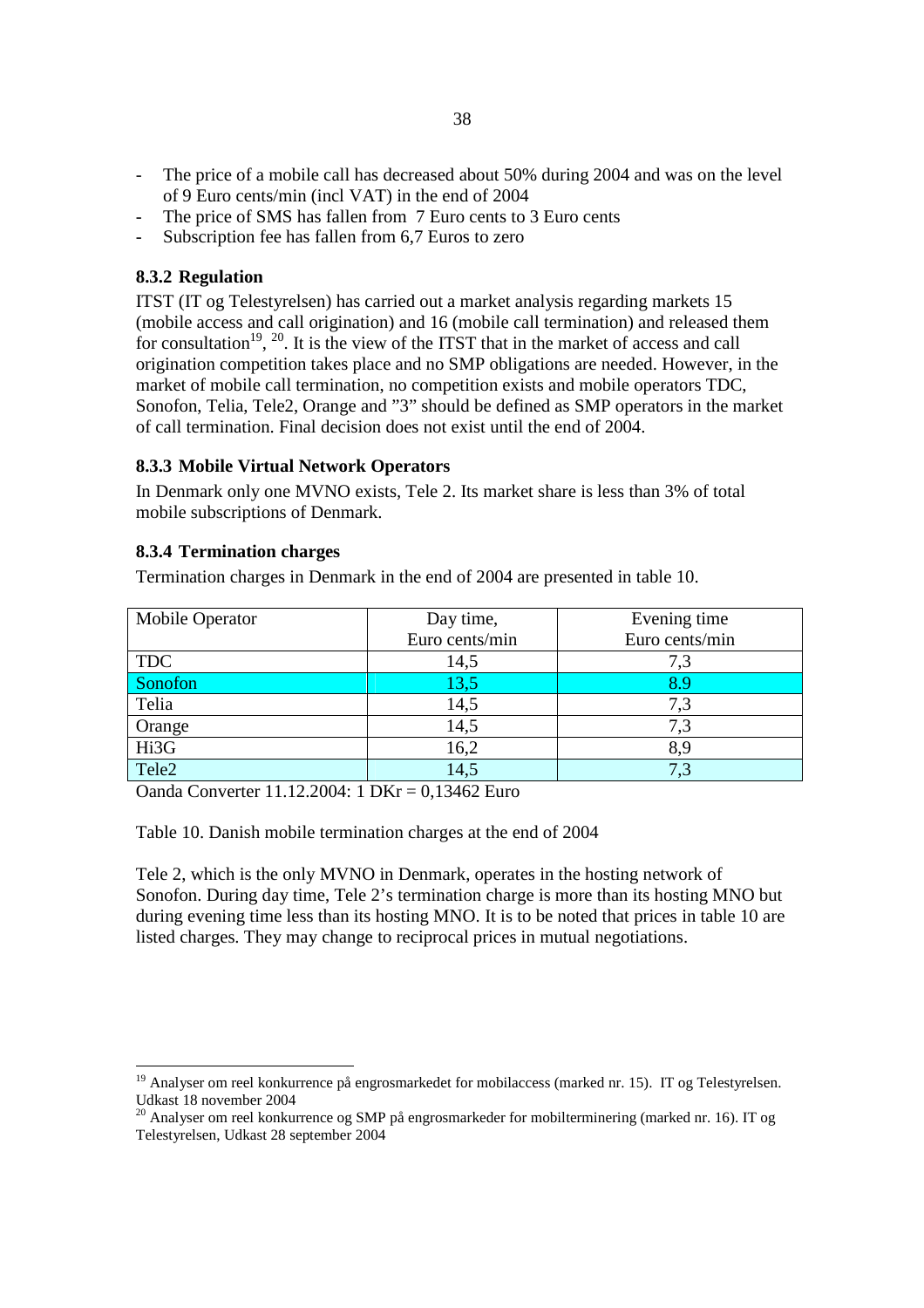# **8.4 The UK**

#### **8.4.1 Mobile market**

In the UK, the number of mobile subscribers is about 57 million divided quite evenly to four mobile network operators: Vodafone,  $O2<sup>21</sup>$ , Orange and T-Mobile, each of them having from 13 to 15 million subscribers. Figures include subscriptions of SPs which operate in the networks of licensed operators. The market share of SP/MVNOs is about 13% of the total amount of subscribers. The biggest service provider is Virgin Mobile, which had 4,6 million subscribers and 8% market share in September 2004. Virgin Mobile operates in the network of T-Mobile. Regarding SP/MVNO market, Ofcom has not collected operator specific market information. Ofcom considers that in the SP/MVNO market, competition exists, therefore no need for special market supervision has been found. In 2003, Vodafone bought the biggest remaining SP, including Singlepoint, which at that time had over 1 million subscribers. In November 2004 the British Telecom (BT) started as an MVNO in Vodafone's network. At the moment, BT has about 300 000 subscribers.

#### **8.4.2 Regulation**

Ofcom has defined all four licensed mobile operators, T-Mobil, Vodafone, Orange, O2, Inquam ja "3" as operators with  $SMP^{22}$ .

SMP obligations differ from operator to operator as follows:

T-Mobile, Vodafone, Orange ja O2:

- provide network access (i.e. 2G call termination) on reasonable request;
- do not unduly discriminate in relations to matters connected with such network access;
- supply to Ofcom copies of any new or amended access contracts;
- give advance notification of price changes; and
- reduce termination charges in line with charge controls.

#### Inquam:

- a requirement that it gives advance notification of price changes.

#### "3"

- a requirement that it gives advance notification of price changes and
- supplies to Ofcom details of call volumes.

Ofcom has also decided that no ex-ante regulations are imposed to termination in 3G networks. Regarding 2G-termination, price control for T-Mobile, Vodafone, Orange and O2 is in force until 2006.

 $21$  Former BT Wireless and BT Cellnet, who merged into an independent company and got name mmO2. In 2002 the name was changed to O2 and BT Cellnet became O2 UK Ltd. mmO2 is a stock exchange company. The biggest shareholder owns less than 6% of company's shares.

<sup>&</sup>lt;sup>22</sup> Wholesale Mobile Voice Call Termination, Ofcom, Statement, 1 June 2004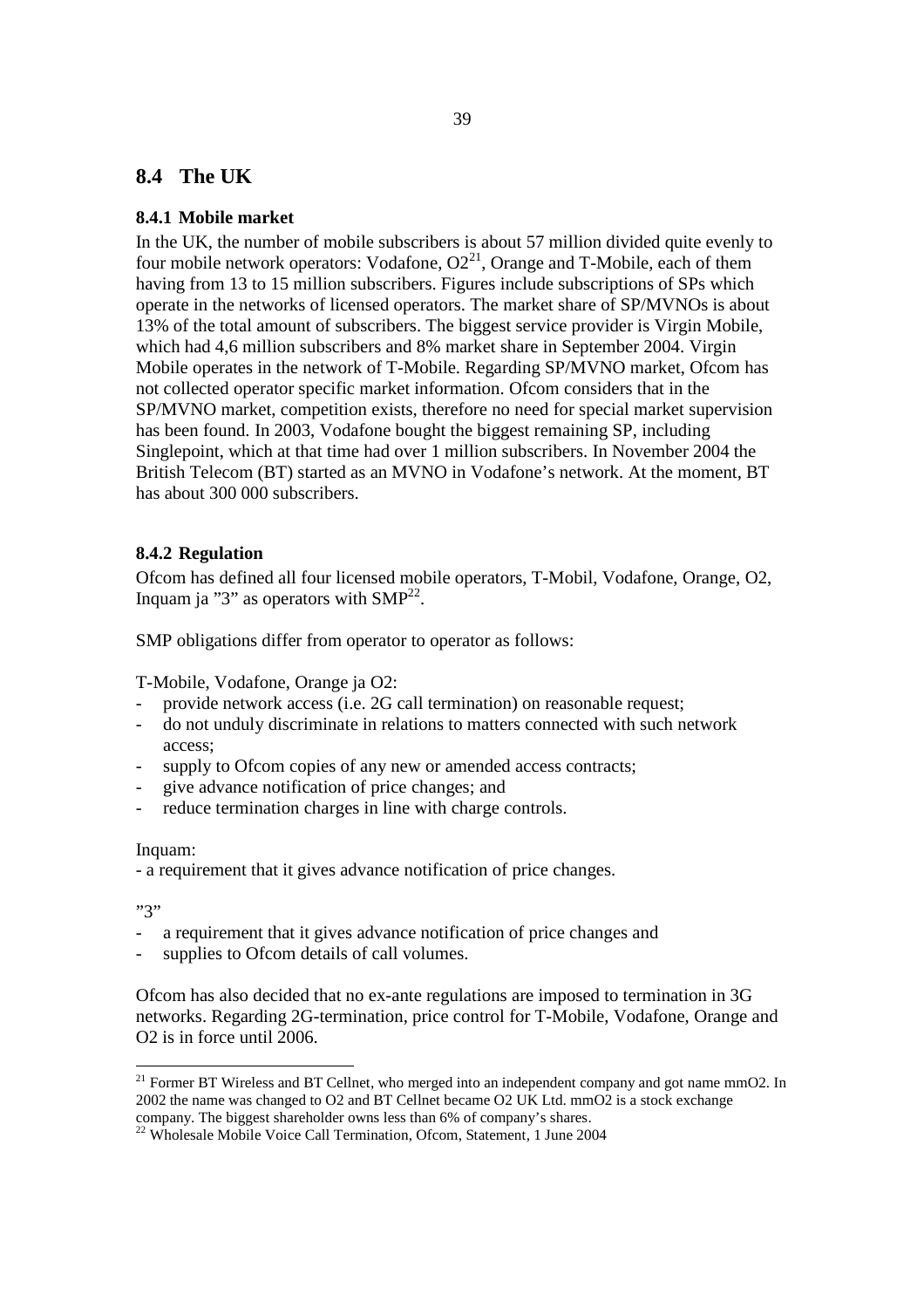## **8.4.3 Mobile Virtual Network Operators**

The abbreviation MVNO is used in the mobile market of the UK, but those MVNOs are in practise SPs or ESPs, not virtual network operators as defined in this report. They operate in the networks of their hosting MNO and they do not have interconnection links of their own. Therefore, they have not defined their own termination charges and they do not pay termination charges in the traffic between the SP/ESP and the hosting MNO. For example, calls between Virgin Mobile and T-mobile are switched in the MSC of T-Mobile. Virgin Mobile is a stock exchange company. Ultimate decision power is used by the shareholders of Virgin Group after purchasing the shares of T-Mobile on 29.1.2004.

According to Ofcom, no restrictions exist which would limit SP's freedom to provide their services in more than one hosting MNO. The customers of BT have been connected to networks of O2 and T-Mobile but they will be transferred to Vodafone in the first half of 2005. No restrictions exist either for ESPs to make interconnection agreements with network operators but network operators have no legal obligation to do so. Interconnection agreements can be based on commercial terms. SPs are not tied with one hosting MNO, although some limitations can be made based on the mutual agreements. When changing the hosting MNO, change of the SIM-card forms a threshold. No such SP is known which would aim into agreement with more than one hosting MNO.

## **8.4.4 Termination charges**

Termination charges of the UK operators are shown in table 11.

|               | Day time       | Evening time     | Weekend |  |  |  |
|---------------|----------------|------------------|---------|--|--|--|
|               | Euro cents/min | Euro cents/min   |         |  |  |  |
| Vodafone      | 3,8            | 2,3              |         |  |  |  |
|               |                | 9. J             | 4.J     |  |  |  |
| Orange        | 0,9            |                  | 6.5     |  |  |  |
| T-Mobile      | 2.6            | 5,8              | 5,8     |  |  |  |
| $\sim$ $\sim$ | .<br>-----     | . <del>. .</del> |         |  |  |  |

Oanda converter, 11.12.2004: 1GBP = 1,44844 Euro

Table 11. Termination charges in the UK as of November 2004

# **8.5 USA**

l

The US market and the position and pricing of the US MVNOs are not studied here in more detail. US market differ from the market in Europe. In Europe, a call is paid by the caller (CPP, Calling Party Pays), in the US, CPP is partly used but mostly MPP procedures is used (Mobile Party Pays). Table 12 shows MVNOs with their hosting MNOs, operating in the US market in February 2004<sup>23</sup>.

<sup>&</sup>lt;sup>23</sup> What is an MVNO? http://www.mobilein.com/what\_is\_a\_mvno.htm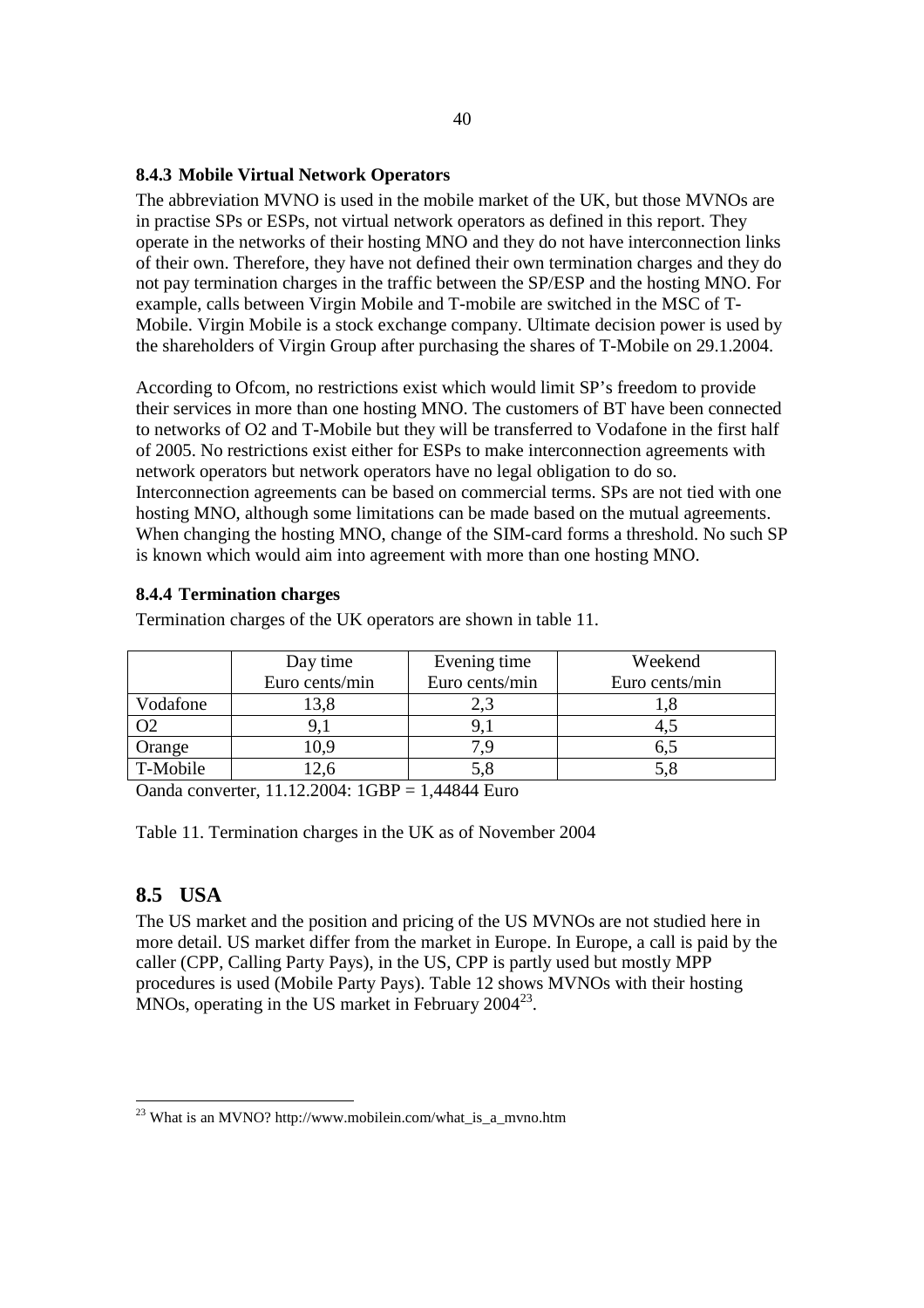| <b>SP/MVNO</b>          | <b>Hosting MNO</b> |
|-------------------------|--------------------|
| 9278 Mobile             | Sprint             |
| Air Voice Wireless      | AT&T               |
| <b>Boost Mobile</b>     | Nextel             |
| Call Plus               | AT&T               |
| <b>EZ Link Plus</b>     | Cingular           |
| <b>GSR Mobile</b>       | Sprint             |
| <b>Just Talk</b>        | AT&T               |
| <b>Liberty Wireless</b> | Sprint             |
| <b>Locus Mobile</b>     | AT&T               |
| Mobile PCS              | Sprint             |
| Omni Prepaid Cellular   | Verizon            |
| Page Plus               | Verizon            |
| <b>STI Mobile</b>       | Sprint             |
| TracFone                | Verizon/Cingular   |

Table 12. "MVNO"s in the US market as of February 2004

Also MVNE-type operators exist such as: CSG Systems, Martin Dawes Group, Inphonic, ZTar Mobile

Most of MVNOs in table 12 are not real virtual network operators but ESP type service providers with their MSCs, SIM-cards and services. Competition in the mobile market has begun and new SPs and ESPs are entering the market with speed.

# **8.6 Conclusions**

# **8.6.1 MNO-market**

When MNO market is estimated by the number of subscriptions, some differences exist between reference countries: In the UK, all competing licensed mobile operators are of the same magnitude in size: each about 25% of the total market. In Sweden, TeliaSonera and Vodafone are of the same magnitude: TeliaSonera has 43% and Vodafone 38% market share. In Denmark, market share of TDC is 32% and Sonofon's 21%, Orange 13% and Telia 10%.

In Finland differences in market shares are bigger. Sonera's market share is 59%, Elisa's 28% and Finnet Networks about 13%. Difference is smaller when considering market shares of service operators: Sonera's market share is 46%, Elisa's market share 28% and DNA's market share about 13%. Sonera has succeeded in having most service providers in its network

## **8.6.2 MVNO-market**

The Finnish MVNO market differs from other reference countries. In the UK and Ireland, no MVNOs exist. In Denmark and Sweden, each has only one MVNO but its market share is small. Differences can be seen in table 13.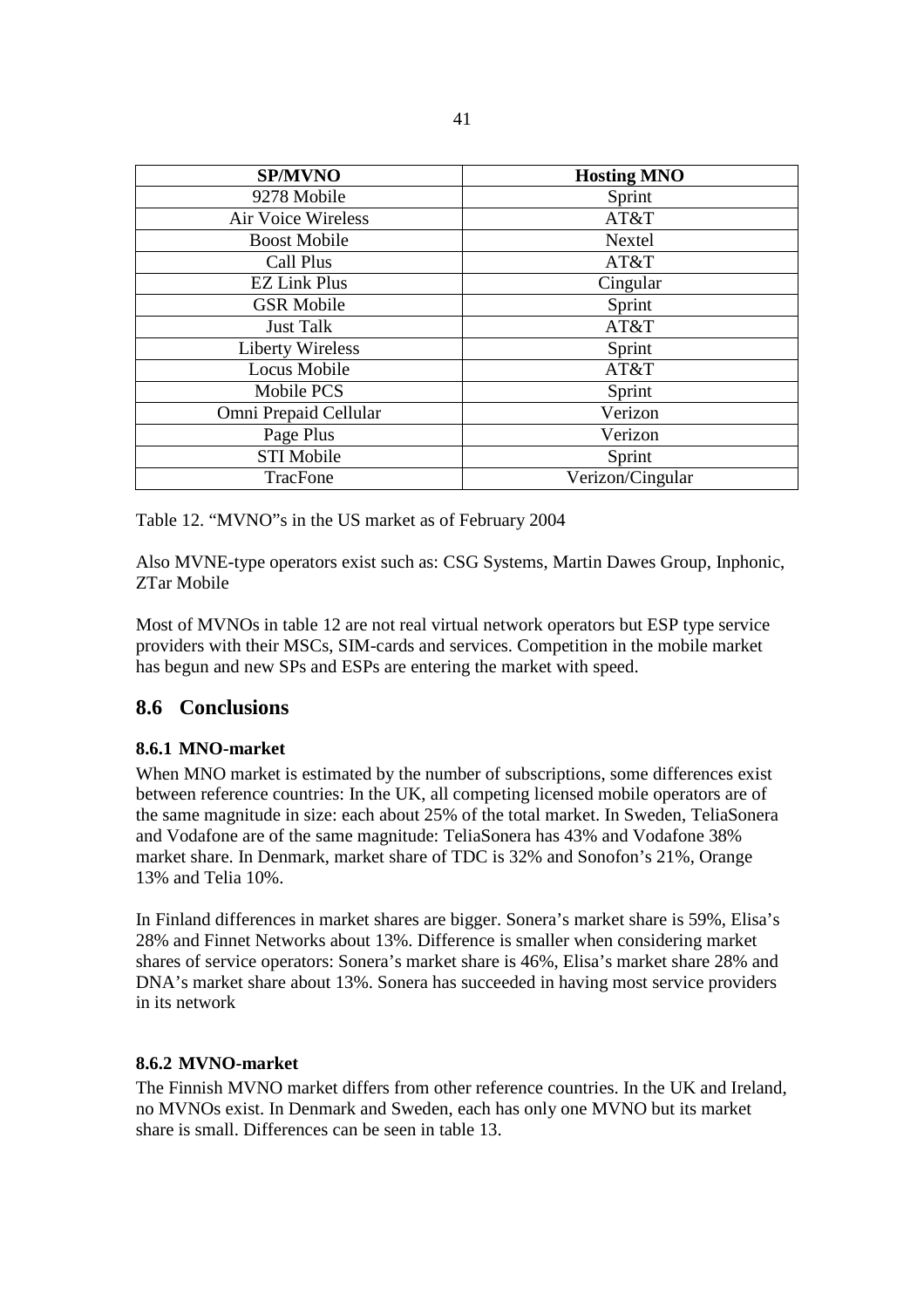| Country | SP/MVNO             | <b>MVNO</b>  |  |  |  |
|---------|---------------------|--------------|--|--|--|
|         | market share $(\%)$ | market share |  |  |  |
| Finland |                     |              |  |  |  |
| JK      |                     |              |  |  |  |
| Denmark |                     |              |  |  |  |
| Sweden  |                     |              |  |  |  |

Table 13. SP/MVNO market shares in reference countries

## **8.6.3 Regulation**

Regarding call termination, all MVNOs in the reference countries have been imposed SMP obligations. Obligations imposed to licensed network operators are stronger than obligations imposed to virtual network operators. In the UK, no MVNOs exist and an SMP obligation regarding price controls have been imposed to all licensed mobile operators. In Denmark, no final decision exist so far but it is proposed that all network operators, including MVNOs should be nominated as SMPs. Further details regarding the scope of obligations are still open. In Sweden, all mobile network operators, including MVNOs have been declared as having SMP. Obligations for pricing of call termination are lighter than obligations for licensed network operators. MVNOs do not have obligation for cost orientation but their termination charges have to be fair and reasonable.

## **8.6.4 Termination charges**

Termination charges of reference countries are presented in table 14. In Finland, no distinction has been made between peak/off-peak charges. In Sweden peak/off-peak pricing has been used partly. In Denmark, peak/off-peak pricing is used by all network operators and the off-peak price is about half of the peak rate. In the UK, peak/off-peak pricing has been used, but pricing deviation between peak/off-peak prices is larger than in other reference countries.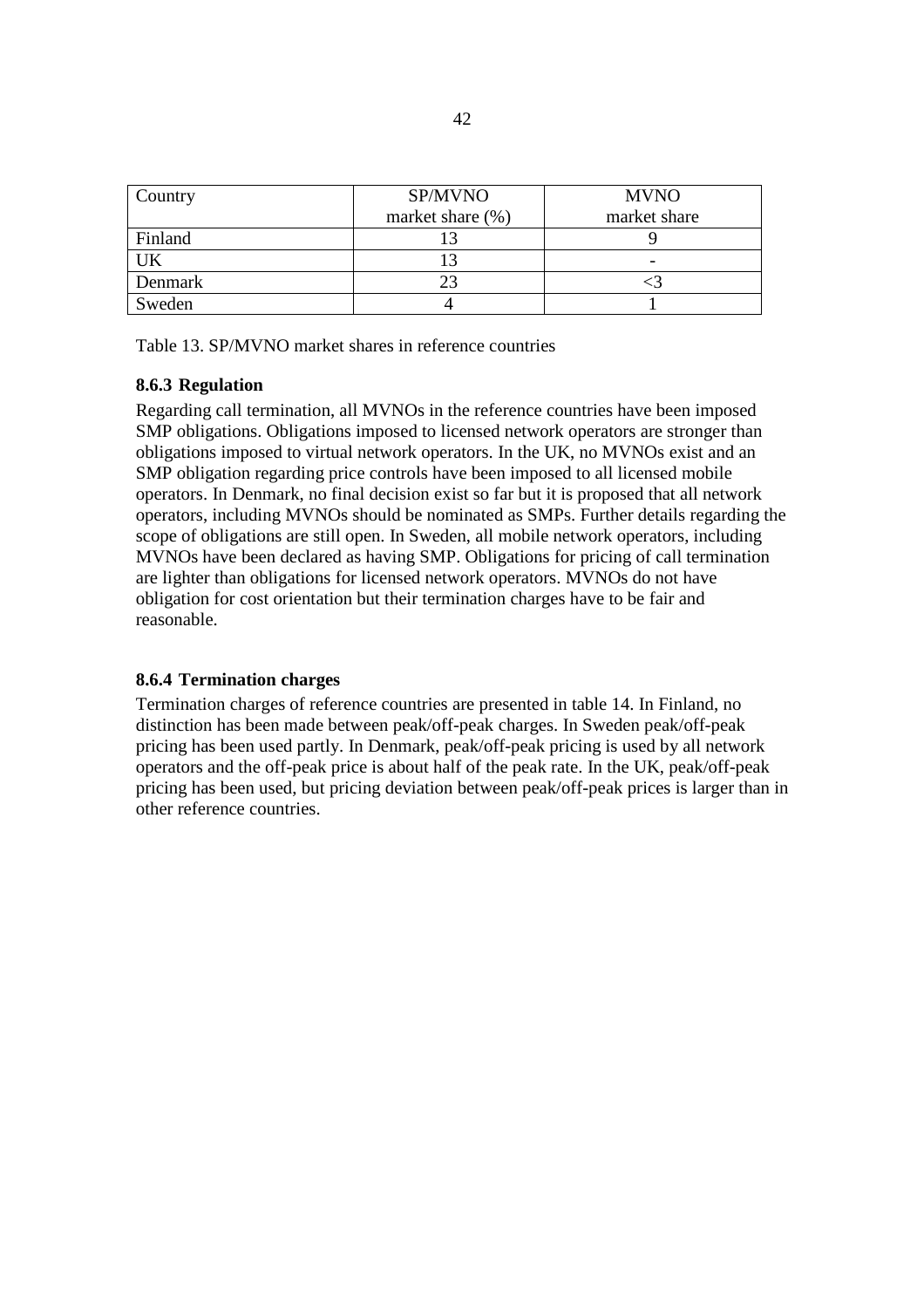| Country   | Mobile operator       | Peak tariff | Off-peak tariff |         |  |  |  |
|-----------|-----------------------|-------------|-----------------|---------|--|--|--|
|           |                       |             | Evening         | weekend |  |  |  |
| Finland   | Sonera                | 9           | 9               | 9       |  |  |  |
|           | Elisa                 | 10          | 10              | 10      |  |  |  |
|           | <b>Finnet Verkot</b>  | 11          | 11              | 11      |  |  |  |
|           | Saunalahti            |             |                 |         |  |  |  |
| <b>UK</b> | Vodafone              | 13,8        | 2,3             | 1,8     |  |  |  |
|           | O <sub>2</sub>        | 9,1         | 9,1             | 4,5     |  |  |  |
|           | Orange                | 10,9        | 7,9             | 6,5     |  |  |  |
|           | T-Mobile              | 12,6        | 5,8             | 5,8     |  |  |  |
| Denmark   | <b>TDC</b>            | 14,5        | 7,3             | 7,3     |  |  |  |
|           | Sonofon               | 13,5        | 8.9             | 8.9     |  |  |  |
|           | Telia                 | 14,5        | 7,3             | 7,3     |  |  |  |
|           | Orange                | 14,5        | 7,3             | 7,3     |  |  |  |
|           | Hi3G                  | 16,2        | 8,9             | 8,9     |  |  |  |
|           | Tele2                 | 14,5        | 7,3             | 7,3     |  |  |  |
| Sweden    | TeliaSonera           | 9,1         | 9,1             | 9,1     |  |  |  |
|           | Tele <sub>2</sub>     | 13,4        | 13,4            | 13,4    |  |  |  |
|           | Vodafone              | 21,2        | 9,8             | 9,8     |  |  |  |
|           | <b>Telenor Mobile</b> | 10,8        | 10,8            | 10,8    |  |  |  |
|           | Hi3G                  | 21,1        | 10,0            | 10,0    |  |  |  |

All figures in the table are Euro cents/min

Table 14. Termination charges in reference countries

# **9 Conclusions**

# **9.1 Definition of MVNO**

In this report, an MVNO has been defined as an mobile network operator who routes calls independently within its network and whose network is connected to other networks and which has its own interconnection agreements with other network operators. Communications Market Act does not define an MVNO. The only reference to MVNO is made in the explanatory notes for the section 23 of the Act, by which an MVNO is defined as a service operator, which uses the network of the hosting MNO. Communications Market Act does not prohibit MVNOs being established as network operators.

There are significant operational and pricing differences between SPs, MNOs and MVNOs. If MVNO operation is allowed in the market, MVNOs should be defined in the Communications Market Act.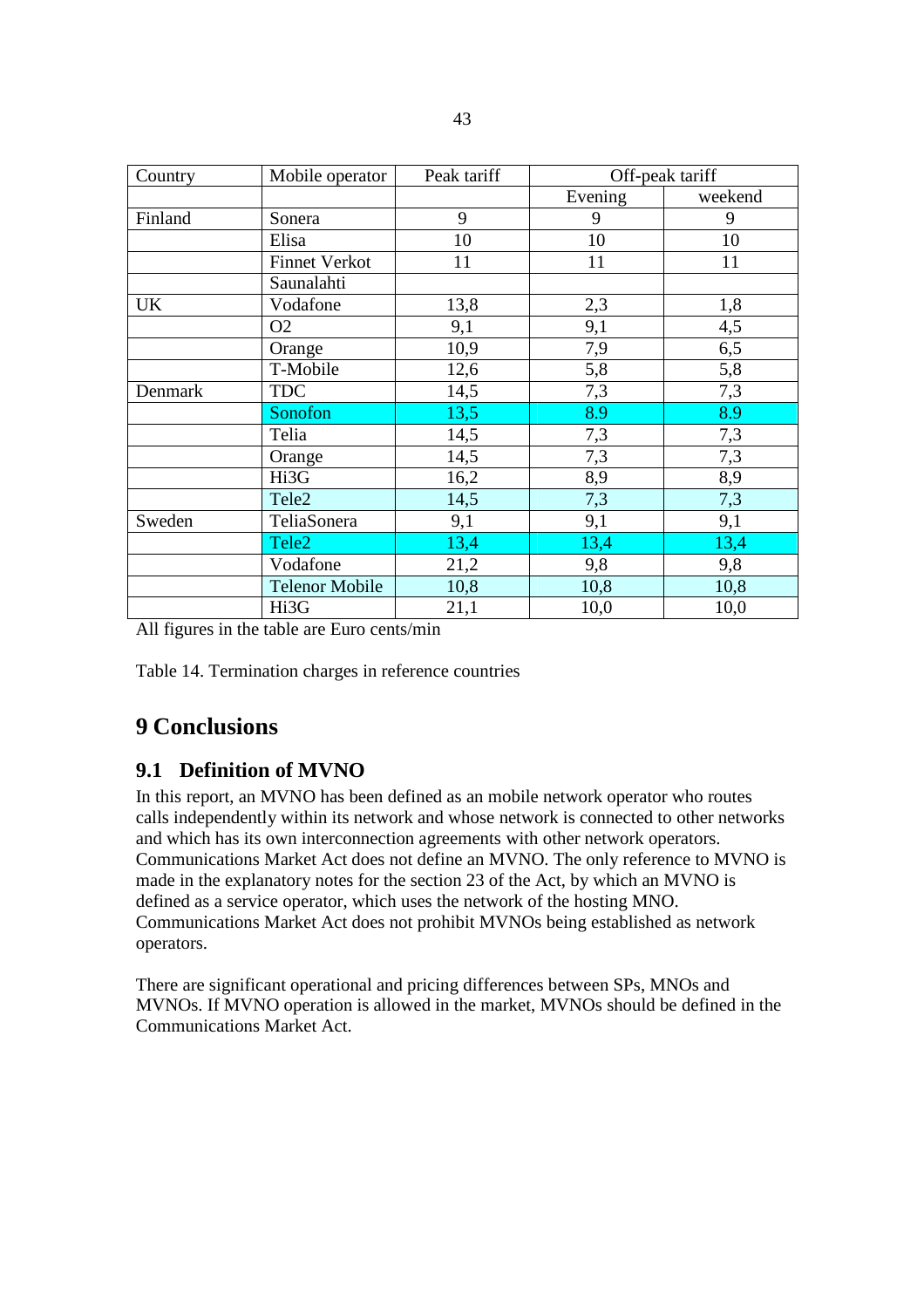Conclusion 1.

The word MVNO is understood internationally in many different, often misleading ways. There are significant operational and pricing differences between mobile service providers, mobile virtual network operators and mobile network operators. Without a definition of a Mobile Virtual Network Operator, interpretation of the Communications Market Act and issuing new possible obligations for MVNOs is problematic. Definition of Mobile Virtual Network Operator should be included in the Communications Act.

# **9.2 Traffic between SPs, MVNOs and hosting MNO**

#### **Pricing of traffic between SPs and their hosting MNO**

A call between subscribers of an SP and an MNO is functionally and regarding costs the same as a call between subscribers of the hosting MNO or between subscribers of the service provider. Wholesale prices of on-net calls are not regulated. When calls do not flow through the point of interconnection, prices of calls between the service provider and the MNO can be agreed on commercial terms. This set competing SPs in unequal position: in calls between the SP and the hosting MNO, no termination charge is collected but in calls from other SPs to the MNO and its SP, termination charges are collected. This inequality is difficult to be removed: on-net call does not go through the point of interconnection. In addition, division between a reseller and competing, independent service provider is difficult to find out. In the first case, separation of calls between the reseller and the hosting MNO should not be done, in the latter case it maybe should be done for the sake of non-discrimination and equal treatment.

#### **Traffic between MVNO and its hosting MNO**

When an MVNO switches calls in its own mobile switch and it has its own interconnection agreement, relation between the MVNO and its hosting MNO is different compared to one between the Service Provider and the hosting MNO. For the MVNO, MNO acts only a lessor of the radio access for call origination and call termination from MVNO switch to MVNO's subscriber. MVNO routes its own calls by itself. MVNO acts, therefore, as an independent network operator, not only for its on-net calls but also for calls between the MVNO and its hosting MNO. Therefore, MNO should not switch and price those calls. Instead, those calls should be routed via the point of interconnection between the MVNO and MNO.

It is to be noted that in either case, the cost of a call is approximately the same. If pricing of call termination would be based on costs, the impact of routing mechanism would not necessarily be of importance.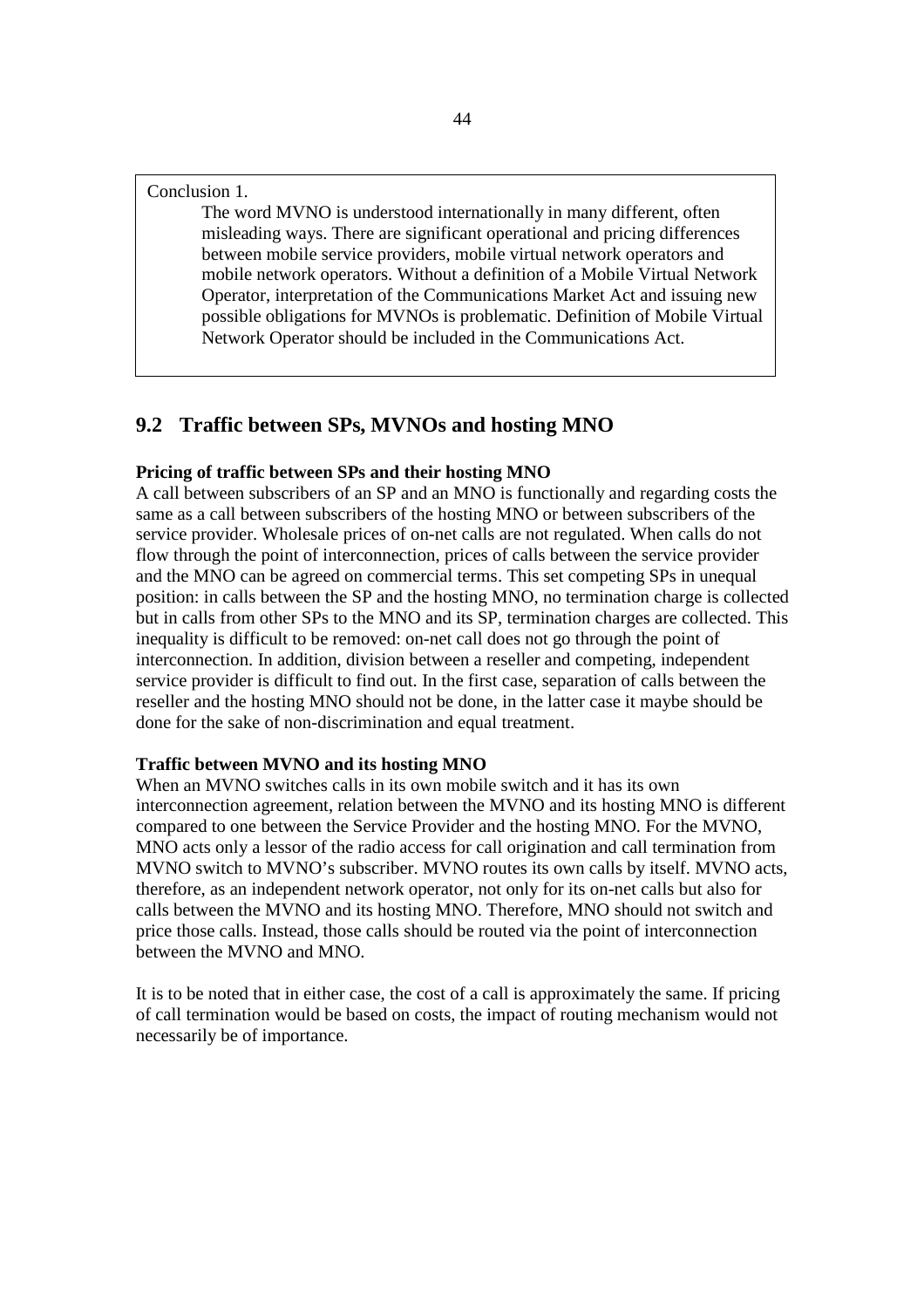#### Conclusion 2.

The hosting MNO is able to switch MVNO's on-net calls and calls between the MNO and the MVNO in its own mobile switch. No termination charges are paid. This sets other operators in unequal position with them. Other operators pay termination charges for calls to MVNO and to its hosting MNO. When an MVNO is in a position of independent network operator, traffic between the MVNO and its hosting MNO should be routed via their points of interconnection.

# **9.3 Regulation of MVNO's call termination**

#### **MVNO as an SMP operator**

Regarding call termination, virtual network operator does not differ from other network operators. It is in a monopoly situation regarding call termination to its network. A call to MVNO's subscriber goes through its point of interconnection and prices for call termination are defined by the MVNO. With lacking competition in call termination, MVNO has no natural interest to reflect possible savings in increased efficiency or call conveyance to interconnection charges. Regarding SMP definition, therefore, MVNO's call termination should be analysed in a similar manner to that for licensed MNOs.

#### **Obligation for cost orientation**

Unlike licensed MNOs, the cost of call termination of an MVNO is more easily found out. The cost of MVNO's call termination consists of the cost of its MSC and related equipment added by the leasing cost of MNO's radio access. For finding out the latter cost, no major cost calculations are necessary: the cost is exactly the charge paid by the MVNO to the hosting MNO for radio access.

The unregulated, market-based charge of the radio access, can be even half of the termination charge of the MNO. In order to impose obligation of cost orientation for an MVNO, the MVNO cost-oriented termination charge could be near half of the regulated termination charge of its hosting MNO. This could lead to an intolerable situation for an MVNO. It could not use excess of termination charge to subsidize other mobile services but its hosting MNO could still be able to do so. When considering SMP obligations to MVNOs, attention should be paid on the consequences of cost-oriented pricing.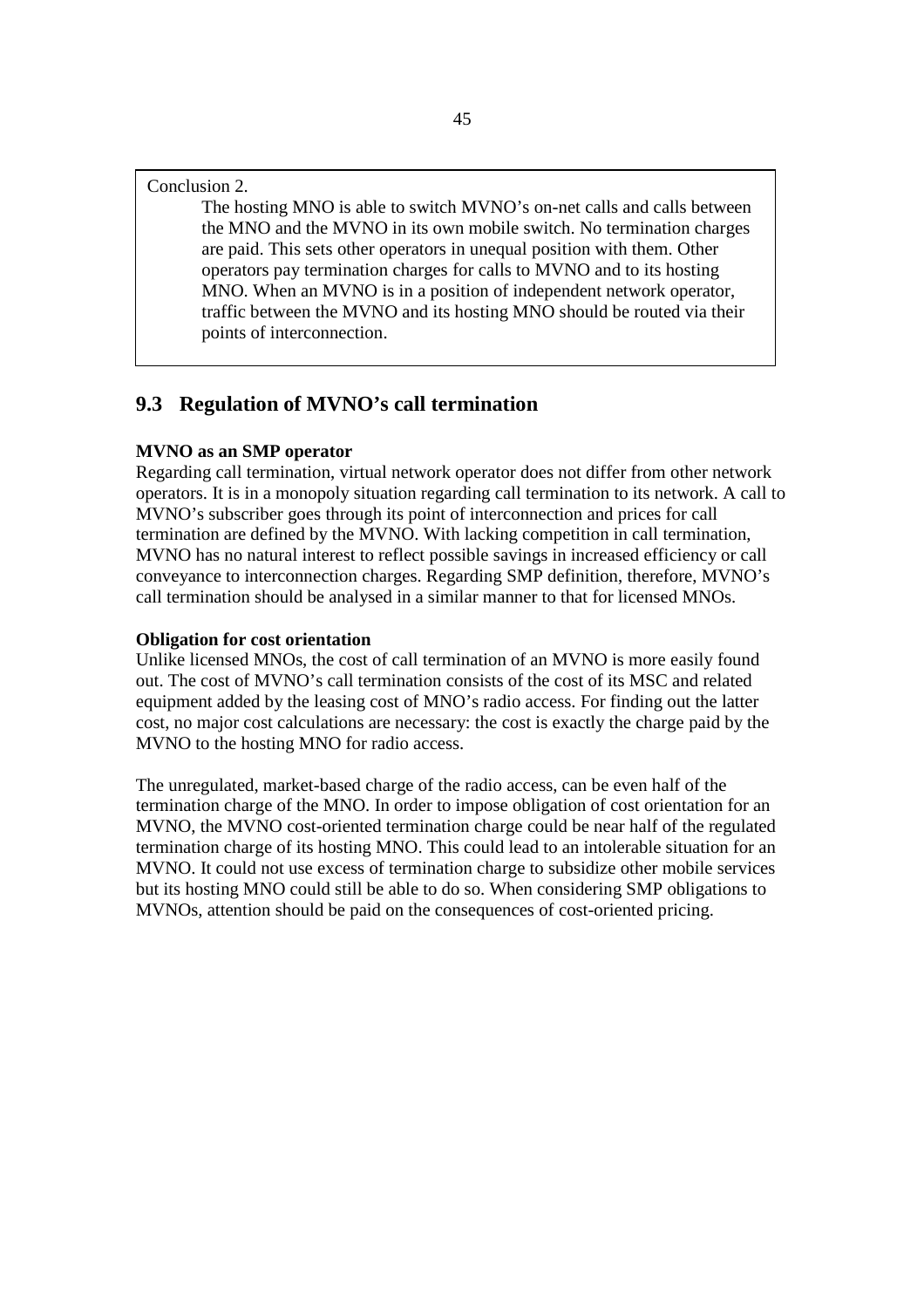#### Conclusion 3.

Regarding call termination, an MVNO does not differ from MNOs. MVNO can be recognised as an SMP operator as well as any MNO.

Conclusion 4.

By imposing cost oriented termination pricing to MVNOs, its termination charge would be tied with market prices of radio access. It would take an MVNO in a difficult position compared with MNOs, whose regulated "cost oriented" termination charges are significantly higher than market oriented prices. When considering SMP obligations to MVNOs, special attention should be paid to the consequences of cost orientation of termination charges.

# **9.4 Pricing of MNO's call termination**

This report gives clear indication that MNO termination charges do not correspond with requirements of cost orientation. MNO's regulated termination charge is something else than unregulated radio access which MNO's sell to service providers/MVNOs in the form of call origination, call termination or on-net calls. Call origination uses the same network components as call termination and its cost is, therefore, of the same magnitude than call termination. Correspondingly, cost of a network internal call (on-net call) is of the same magnitude as the sum of call origination and call termination. This is seen in no way in commercial retail prices. A simplified price/cost analysis made in this report gives clear indication that call termination subsidize significantly other mobile services and therefore causes a significant price distortion. It may be seen exacerbating that retail prices are less than wholesale prices. Call termination has become a significant source of revenue to mobile operators although with SMP regulation this was just intended to be avoided.

It is to be noted, that termination charges in Finland are the third cheapest in Europe. If termination charges significantly subsidize other mobile services in Finland, what would be the situation in other European countries? Or is it so that call termination charges are cost-oriented and retail charges are significantly under cost?

In order to remove the pricing distortion, pricing should be tied to market prices in a manner or another or by other means to right relation with the costs and pricing of on-net calls.

#### Conclusion 5.

Pricing of call termination of SMP mobile operators does not base on the costs involved. The price paid for call termination is so high that it forms a significant source of revenue for mobile operators and it is used to subsidize other mobile services, although the objective of regulation of call termination has been just to prevent this. Pricing of mobile call termination should be tied to market prices in a manner or another or by other means to right relation with pricing and costs of on-net calls.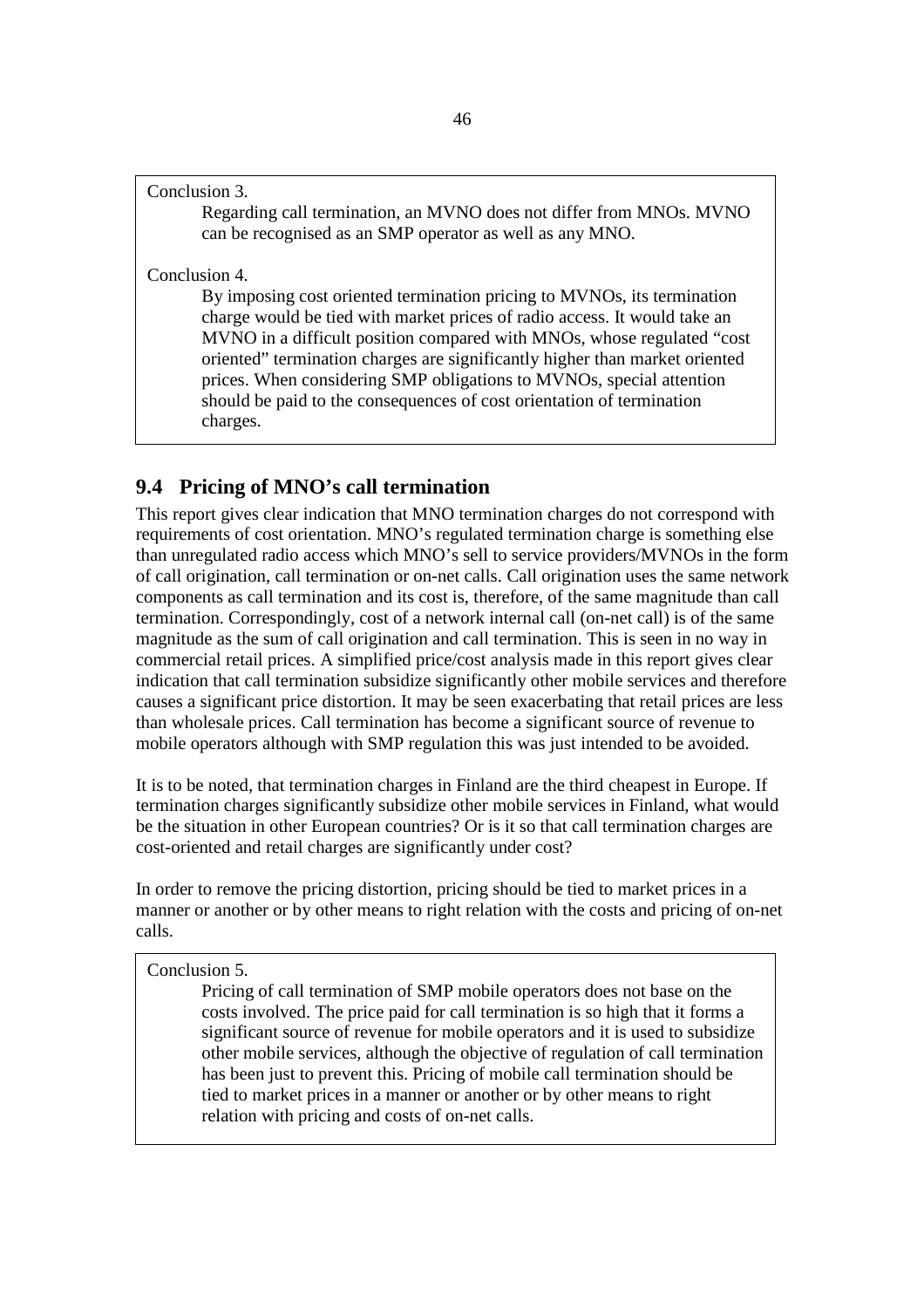#### **9.5 Impact of MVNOs to service and network competition**

If an MVNO succeeds to make a leasing contract of radio access with two or several MNOs, it becomes a superior network operator. The coverage of its network is the combined coverage of its contracted networks, it can contest the radio path of all its contracted MNOs and route its traffic via the network which is the cheapest. No one MNO can do this alone. In order to be able to compete with MVNOs, MNOs have to establish their own MVNOs. The focus of competition will turn from service and network competition to service competition on the expense of network competition. It may lead to lessening of interest in network investments. In case of networks with nationwide coverage, this concern may not be very essential. A question arises, however, who builds the networks in the still remaining unprofitable areas? Regarding 3G networks, this concern may prove to be more relevant. Their coverage is still limited. MVNOs ability to make contracts with several MNOs simultaneously and its impact to service/network competition should be discussed in further detail.

#### Conclusion 6.

If an MVNO succeeds to make a contract for radio access with two or more MNOs, it becomes a superior mobile operator. In order to be able to compete with MVNOs, MNOs have to establish MVNOs of their own. This will change the competition focus from service and network competition to servce competition only and lessen interests in network investments. The matter should be noted when considering conditions for services and network competition.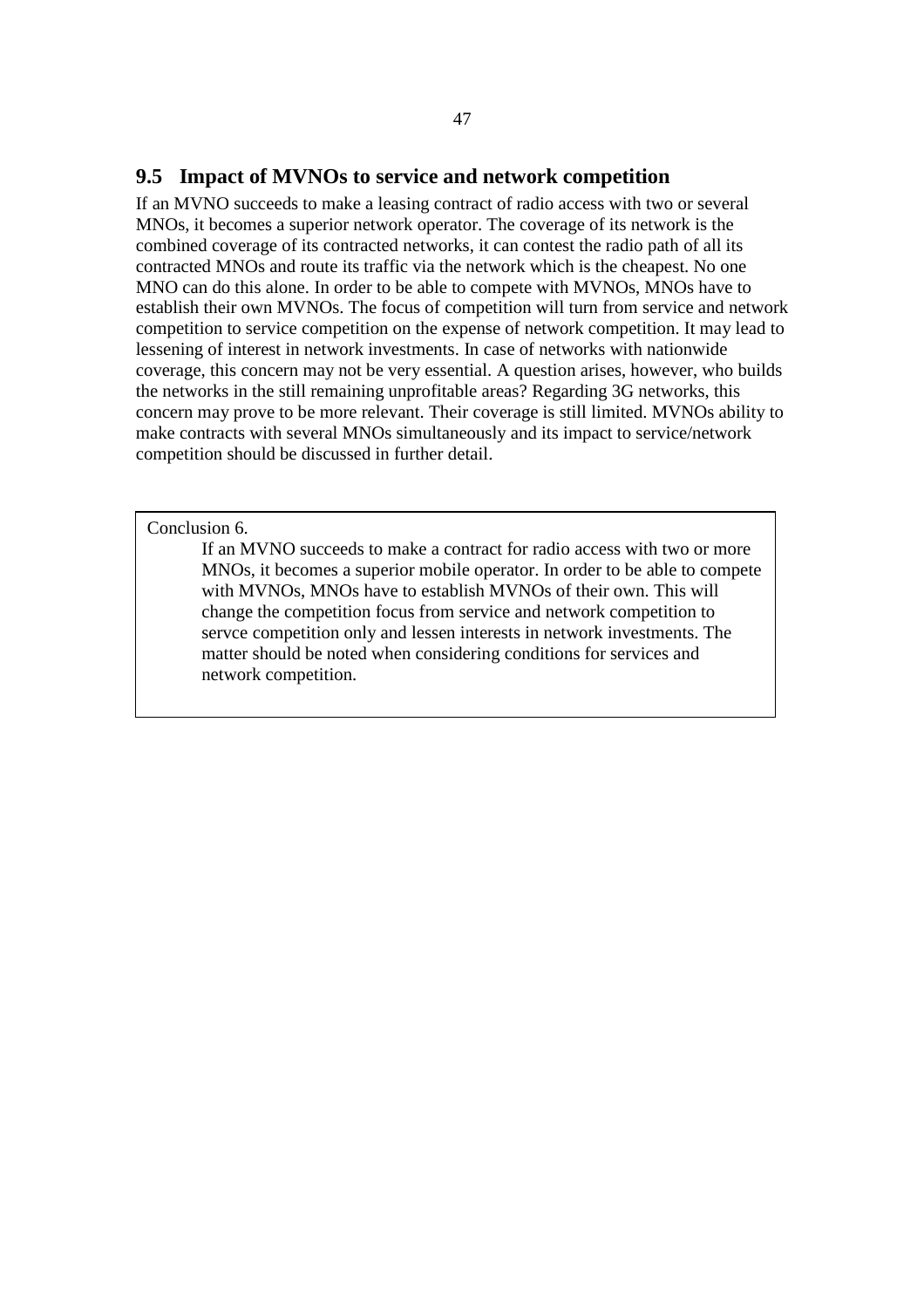#### **Glossary**

#### **Abbreviations used in the Report:**

| <b>ARPU</b>   | Average Revenue Per Unit                                 |
|---------------|----------------------------------------------------------|
| <b>AUC</b>    | <b>Authentication Centre</b>                             |
| <b>BSC</b>    | <b>Base Station Controller</b>                           |
| <b>BTS</b>    | <b>Base Transceiver Station</b>                          |
| ComReg        | <b>Commission for Communications Regulation, Ireland</b> |
| EIR           | <b>Equipment Identity Register</b>                       |
| <b>ESP</b>    | <b>Enhanced Service Provider</b>                         |
| <b>GW MSC</b> | Gate Way Mobile Switching Centre                         |
| <b>HLR</b>    | Home Location Register                                   |
| <b>IRG</b>    | <b>Independent Regulators Group</b>                      |
| <b>ITST</b>   | IT og Telestyrelsen, Denmark                             |
| <b>MNO</b>    | <b>Mobile Network Operator</b>                           |
| <b>MSC</b>    | <b>Mobile Switching Centre</b>                           |
| <b>MVNO</b>   | Mobile Virtual Network Operator                          |
| Ofcom         | Office of Communications, The UK                         |
| OMC           | <b>Operations and Maintenance Centre</b>                 |
| <b>PTS</b>    | Post och Telestyrelsen, Sweden                           |
| <b>SIM</b>    | <b>Subscriber Identity Modul</b>                         |
| <b>SCP</b>    | <b>Service Control Point</b>                             |
| <b>SMP</b>    | <b>Significant Market Power</b>                          |
| <b>SMS</b>    | <b>Short Message Service</b>                             |
| <b>SP</b>     | Service Provider                                         |
| <b>VLR</b>    | Visitor Location Register                                |

## **Used terms:**

#### Hosting MNO

Mobile Network Operator who has given the MVNO right to use its network to connect MVNO's subscribers to MVNO's MSC.

# Call termination

Traffic from the point of interconnection to the connection point of the recipient subscriber.

# Independent service provider

Service operator, which is not the same company with or subsidiary of the hosting network operator, and who does not have other close ties with the hosting network operator.